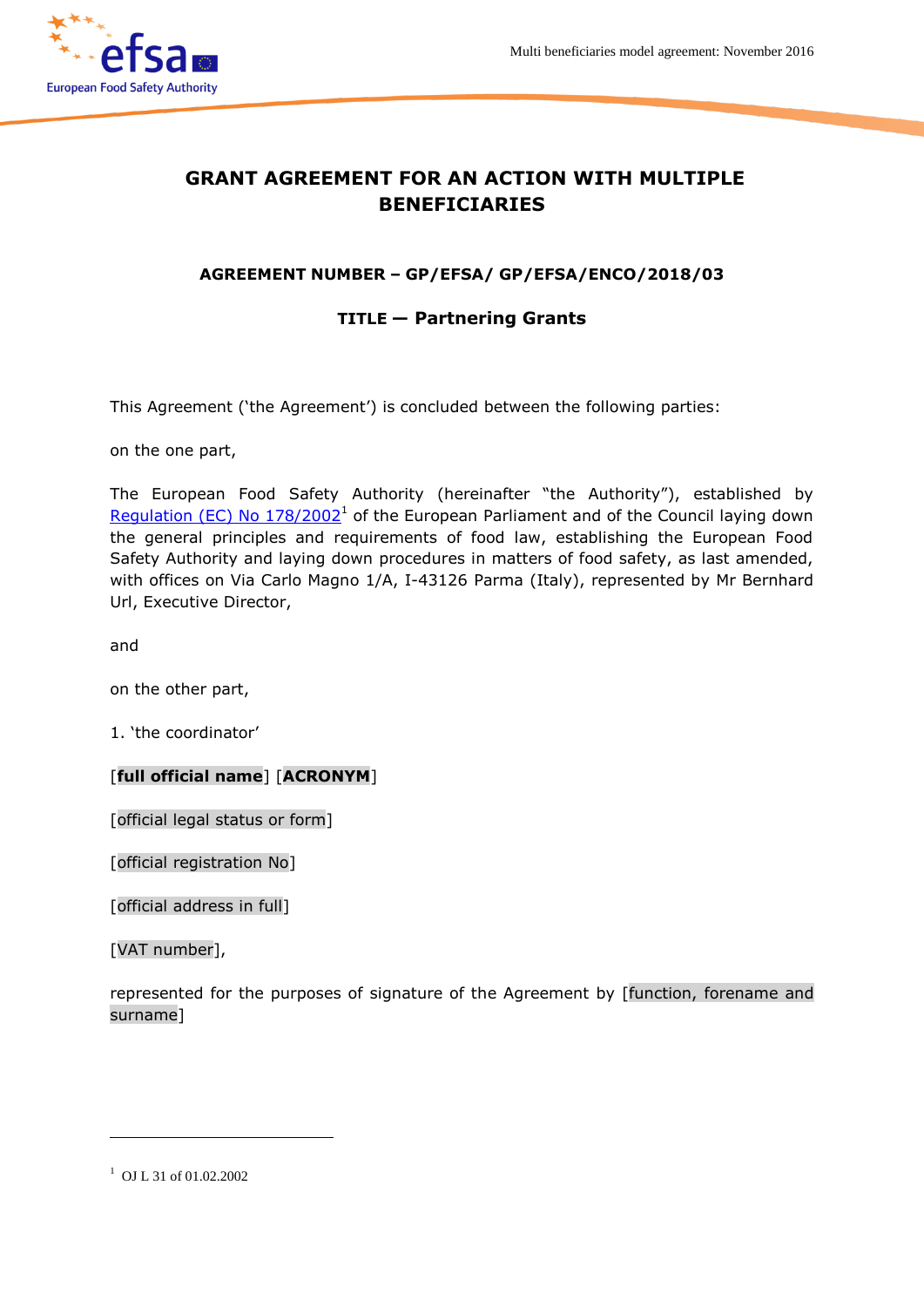

and the following other beneficiaries:

#### *Option 1 for signing:*

- 2. [**full official name** established in [country]]
- 3. [**full official name** established in [country]]

[idem for each beneficiary]

duly represented for the signature of the Agreement by the coordinator by virtue of the mandate*[s]* included in Annex IV]

Unless otherwise specified, references to 'beneficiary' and 'beneficiaries' include the coordinator.

The parties referred to above

#### HAVE AGREED

to the Special Conditions ('the Special Conditions') and the following Annexes:

- Annex I Call for proposals (including the rules on eligibility of costs) and awarded action
- Annex II General Conditions ('the General Conditions')
- Annex III Approved estimated budget of the action
- Annex IV Mandate[s] provided to the coordinator by the other beneficiary[ies]
- Annex V Model technical report: **not applicable**
- Annex VI Model financial statement
- Annex VII Model terms of reference for the certificate on the financial statements: **not applicable**
- Annex VIII Model terms of reference for the certificate on the compliance of the cost accounting practices: **not applicable**
- Annex IX Monthly timesheet template **not applicable**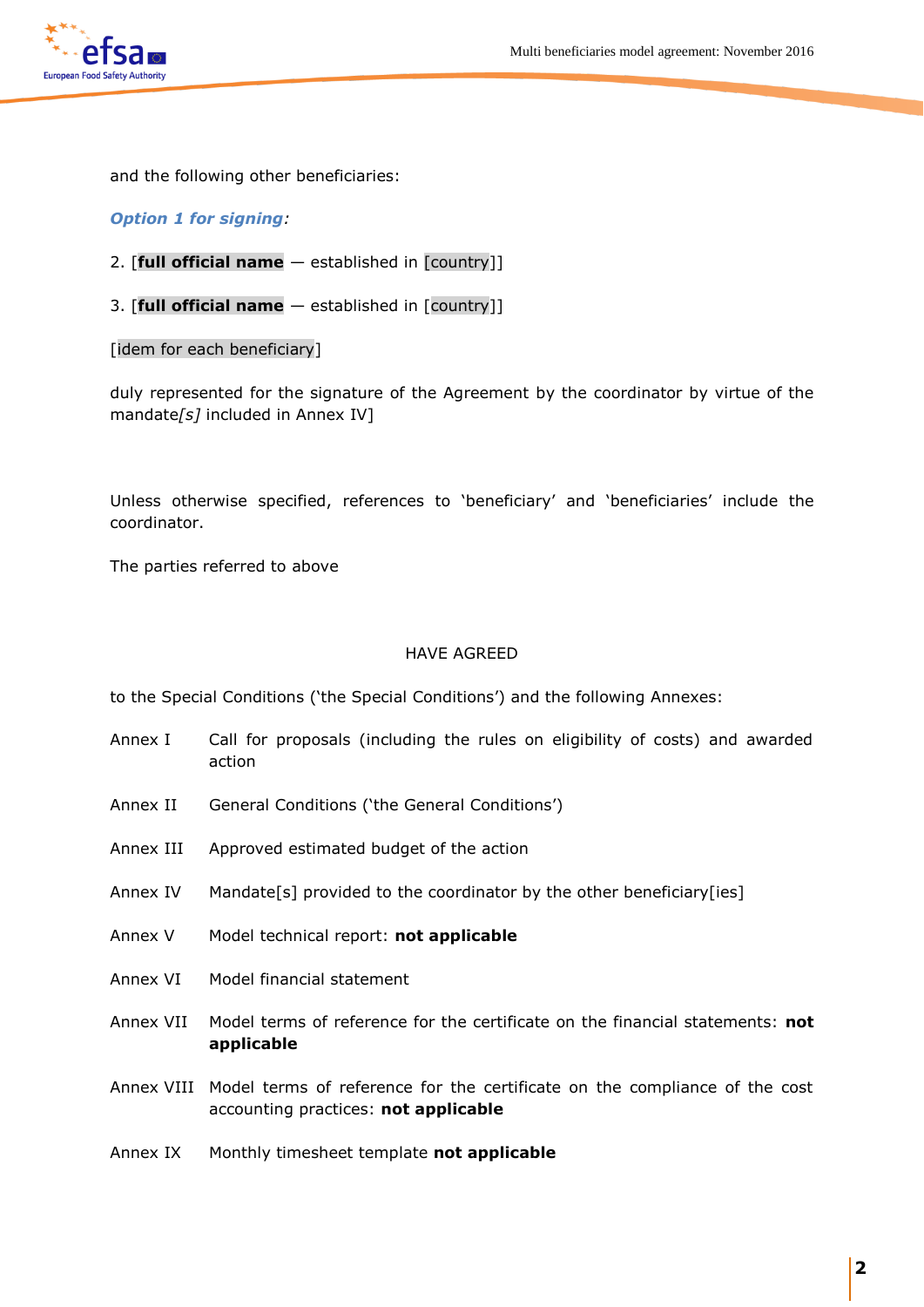

which form an integral part of the Agreement.

The provisions in the Special Conditions of the Agreement take precedence over its Annexes.

The provisions in Annex II 'General Conditions' take precedence over the other Annexes.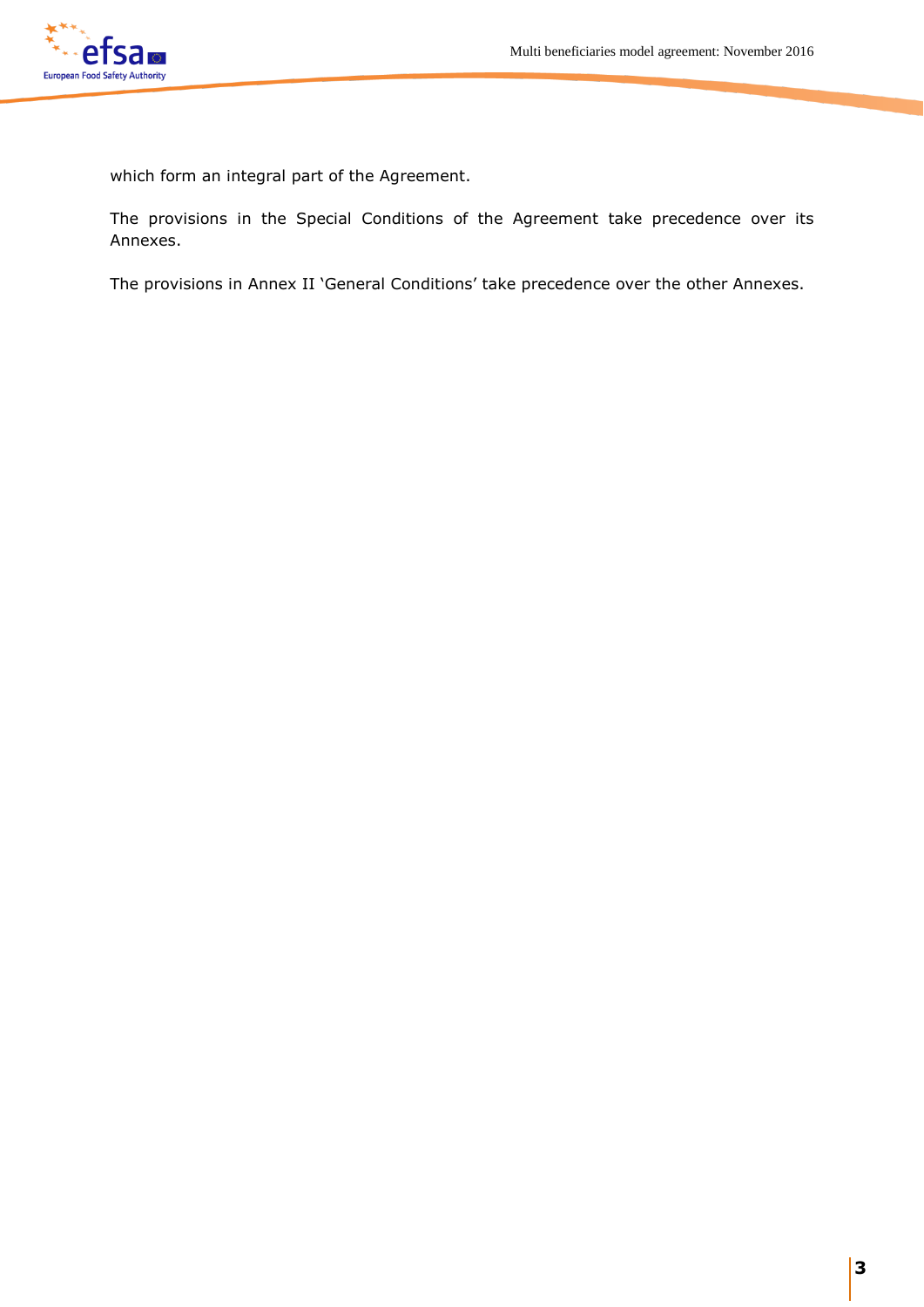

# **SPECIAL CONDITIONS**

### **ARTICLE I.1 — SUBJECT MATTER OF THE AGREEMENT**

The Authority has decided to award a grant under the terms and conditions set out in the Special Conditions, the General Conditions and the other Annexes to the Agreement, for the *action* entitled Partnering Grants with proposal title **[insert title of the action proposed in bold]**, as described in Annex I.

By signing the Agreement, the beneficiaries accept the grant and agree to implement the *action*, acting on their own responsibility.

# **ARTICLE I.2 — ENTRY INTO FORCE AND IMPLEMENTATION PERIOD OF THE AGREEMENT**

- **I.2.1** The Agreement enters into force on the date on which the last party signs it.
- **I.2.2** The *action* runs for *[insert number in bold]* calendar **months** starting from the kick off meeting/from the entry into force of the grant agreement*.*

### **ARTICLE I.3 — MAXIMUM AMOUNT AND FORM OF THE GRANT**

**I.3.1** The *maximum amount of the grant* is **EUR [insert amount]** which is the maximum grant which can be obtained for the project from the Authority. The amount of the Authority grant is further limited to 50% of the actually incurred eligible costs. In addition, the final Authority grant can be further diminished following the procedure in Article II.25.3 if the grant would result in a profit and / or diminished in line with Article II.25.4 if the project was not implemented as agreed.

The total cost of the project is estimated at EUR […] as shown in the approved estimated budget in Annex III. The approved estimated budget gives a detailed breakdown of the costs that are eligible for EFSA funding, those that are ineligible, under the terms of Article II.19.4, of any other costs that the project may entail, and of all incomes, so that incomes and costs balance. The total eligible costs of the project for which the EFSA grant is awarded as estimated at EUR […] as shown in the approved estimated budget in Annex III.

#### **I.3.2** The grant takes **the form** of:

- a) The reimbursement of 50% of the eligible costs of the action ("reimbursement of eligible costs"), which are estimated at EUR […] and which are:
	- (i) actually incurred by the beneficiaries ("reimbursement of actual costs") for the following categories of costs: the depreciation costs of equipment or other assets (new or second-hand), subcontracting, costs of consumables and supplies, miscellaneous costs in line with Rules on eligibility of the costs, forming part of Annex I;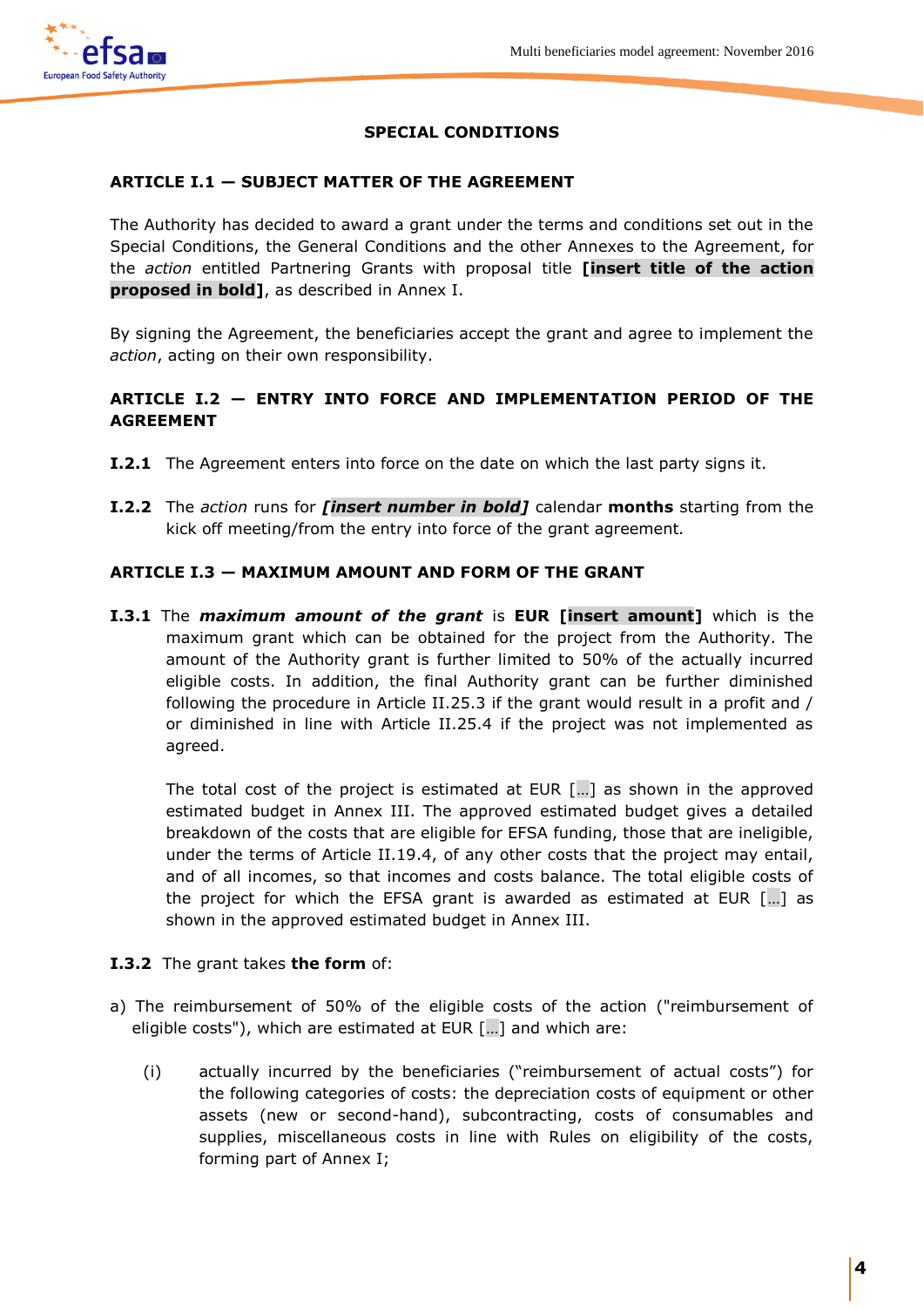

- (ii) declared on the basis of an amount per unit ("reimbursement of unit costs") for the following categories of costs for the beneficiaries: costs of personnel, costs of travel, subsistence allowances in line with Rules on eligibility of the costs, forming part of Annex I;
- (iii) reimbursement of lump sum costs: **not applicable**;
- (iv) declared on the basis of a flat-rate of 10% of the eligible direct costs ("reimbursement of flat-rate costs") for the following categories of costs for the beneficiaries: indirect eligible costs in line with Rules on eligibility of the costs, forming part of Annex I;
- (v) reimbursement of costs declared on the basis of the beneficiary's usual cost accounting practices: **not applicable;**
- b) *unit contribution: not applicable;*
- c) *lump sum contribution: not applicable;*
- d) *flat-rate contribution: not applicable;*

# **ARTICLE I.4 — REPORTING — REQUESTS FOR PAYMENT**

### **I.4.1 Pre-financing**

Upon entry into force of the Agreement, a pre-financing payment of 50% of the maximum amount specified in Article I.3 shall be paid to the coordinator within 30 calendar days;

The aim of the pre-financing is to provide the beneficiaries with a float. The pre-financing remains the property of the Authority until it is cleared against interim payments or, if it is not cleared against interim payments, until the payment of the balance.

# **I.4.2 Requests for additional pre-financing payments and supporting documents**

Not applicable

# **I.4.3 Requests for interim payments and supporting documents**

Not applicable

#### **I.4.4 Request for payment of the balance and supporting documents**

The final report and any other deliverables in accordance with Annex I, must be submitted at the end of the implementation period.

The coordinator must submit a request for payment of the balance within 40 calendar days following the end of the last reporting period.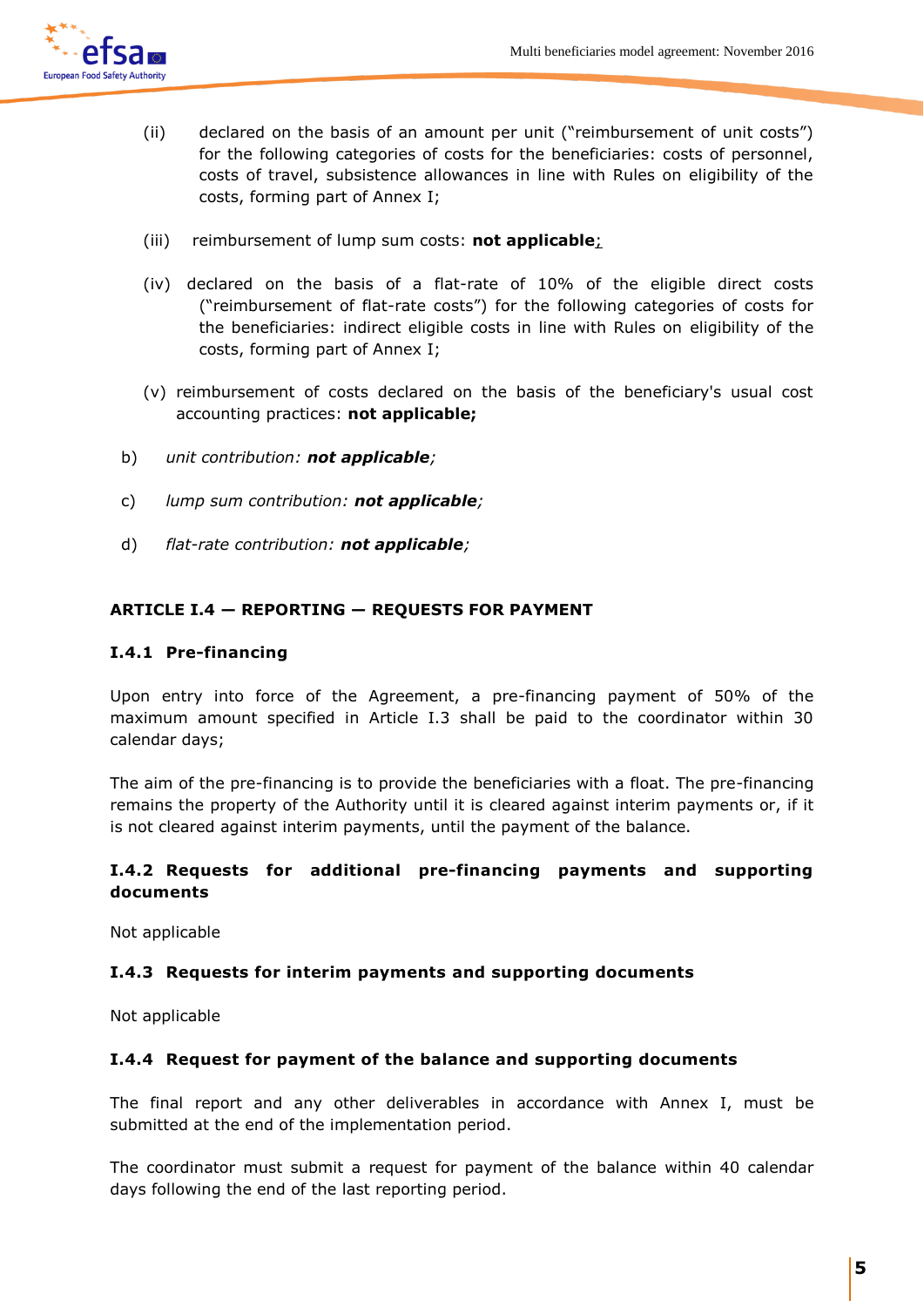

If the coordinator still fails to submit such a request within further 20 calendar days (Art. II.23) following a written reminder sent by the Authority, the Authority may terminate the Agreement as provided for in Article II.17.3.1(c) and may reduce the grant as provided for in Article II.25.4.

This request must be accompanied by the following documents:

(a) a final financial statement ('final financial statement'). The final financial statement must include a consolidated statement and a breakdown of the amounts claimed by each beneficiary and its affiliated entities.

 The final financial statement must be drawn up in accordance with the structure of the estimated budget set out in Annex III and in accordance with Annex VI and detail the amounts for each of the forms of grant set out in Article I.3.2 for the last reporting period;

(b) a summary financial statement ('summary financial statement').

This statement must include a consolidated financial statement and a breakdown of the amounts declared or requested by each beneficiary and its affiliated entities, aggregating the financial statements already submitted previously and indicating the receipts referred to in Article II.25.3 for each beneficiary and its affiliated entities.

The summary financial statement must be drawn up in accordance with Annex VI;

- (c) a certificate on the financial statements and underlying accounts ('certificate on the financial statements') for each beneficiary and for each affiliated entity, if:
	- (i) the cumulative amount of payments the beneficiary requests as reimbursement of actual costs as referred to in Article I.3.2(a)(i) (and for which no certificate has yet been submitted) is EUR 325 000 or more;
	- (ii) the maximum grant amount indicated for that beneficiary and its affiliated entities in the estimated budget as reimbursement of actual costs is EUR 750 000 or more.

This certificate must be produced by an approved auditor or, in case of public bodies, by a competent and independent public officer and drawn up in accordance with Annex VII.

The certificate must certify that the costs declared in the final financial statement by the beneficiary concerned or its affiliated entities for the categories of costs reimbursed in accordance with Article I.3.2(a)(i) are real, accurately recorded and eligible in accordance with the Agreement.

In addition, the certificate must certify that all the receipts referred to in Article II.25.3 have been declared.

[As an exception, the following beneficiaries and affiliated entities must not submit a certificate on the financial statements: [insert beneficiaries or affiliated entities]*.*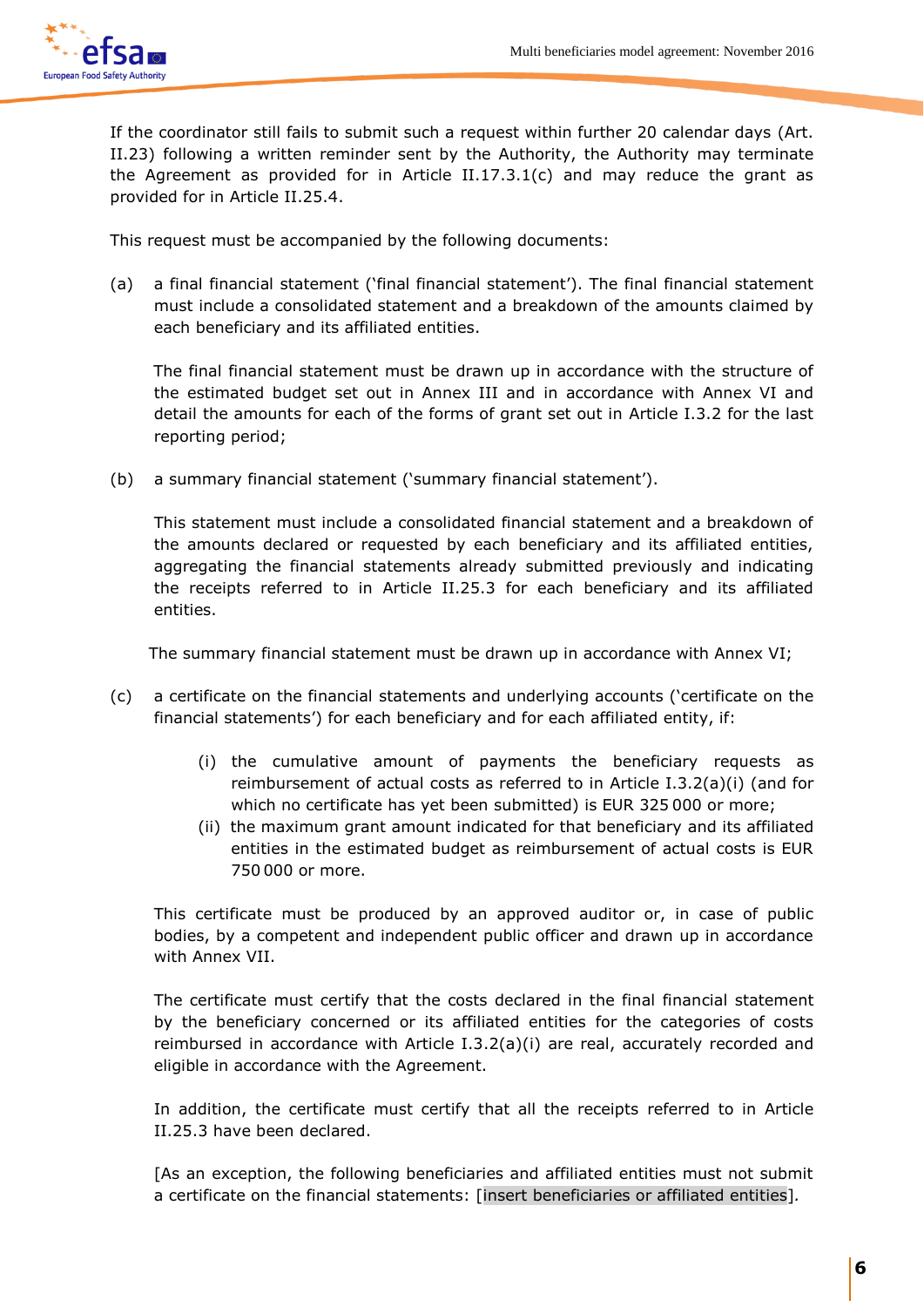

The coordinator must certify that the information provided in the request for payment of the balance is full, reliable and true.

The coordinator must also certify that the costs incurred can be considered eligible in accordance with the Agreement and that the request for payment is substantiated by adequate supporting documents that can be produced in the context of the checks or audits described in Article II.27.

In addition, the coordinator must certify that all the receipts referred to in Article II.25.3 have been declared.

# **I.4.5 Information on cumulative expenditure incurred**

Not applicable

# **I.4.6 Currency for requests for payment and financial statements and conversion into euro**

Requests for payment and financial statements must be drafted in euros.

Beneficiaries and affiliated entities with general accounts in a currency other than the euro must convert costs incurred in another currency into euros at the average of the daily exchange rates published in the C series of the *Official Journal of the European Union*, determined over the corresponding reporting period (available at [http://www.ecb.europa.eu/stats/exchange/eurofxref/html/index.en.html\)](http://www.ecb.europa.eu/stats/exchange/eurofxref/html/index.en.html).

If no daily euro exchange rate is published in the *Official Journal of the European Union* for the currency in question, conversion must be made at the average of the monthly accounting rates established by the Commission and published on its website [\(http://ec.europa.eu/budget/contracts\\_grants/info\\_contracts/inforeuro/inforeuro\\_en.cfm](http://ec.europa.eu/budget/contracts_grants/info_contracts/inforeuro/inforeuro_en.cfm) ), determined over the corresponding reporting period.

Beneficiaries and affiliated entities with general accounts in euros must convert costs incurred in another currency into euros in accordance with their usual accounting practices.

# **I.4.7 Language of requests for payments, technical reports and financial statements**

All requests for payments, technical reports and financial statements must be submitted in the English language.

# **ARTICLE I.5 — PAYMENTS AND PAYMENT ARRANGEMENTS**

# **I.5.1 Payments to be made**

The Authority must make the following payments to the coordinator:

one pre-financing payment;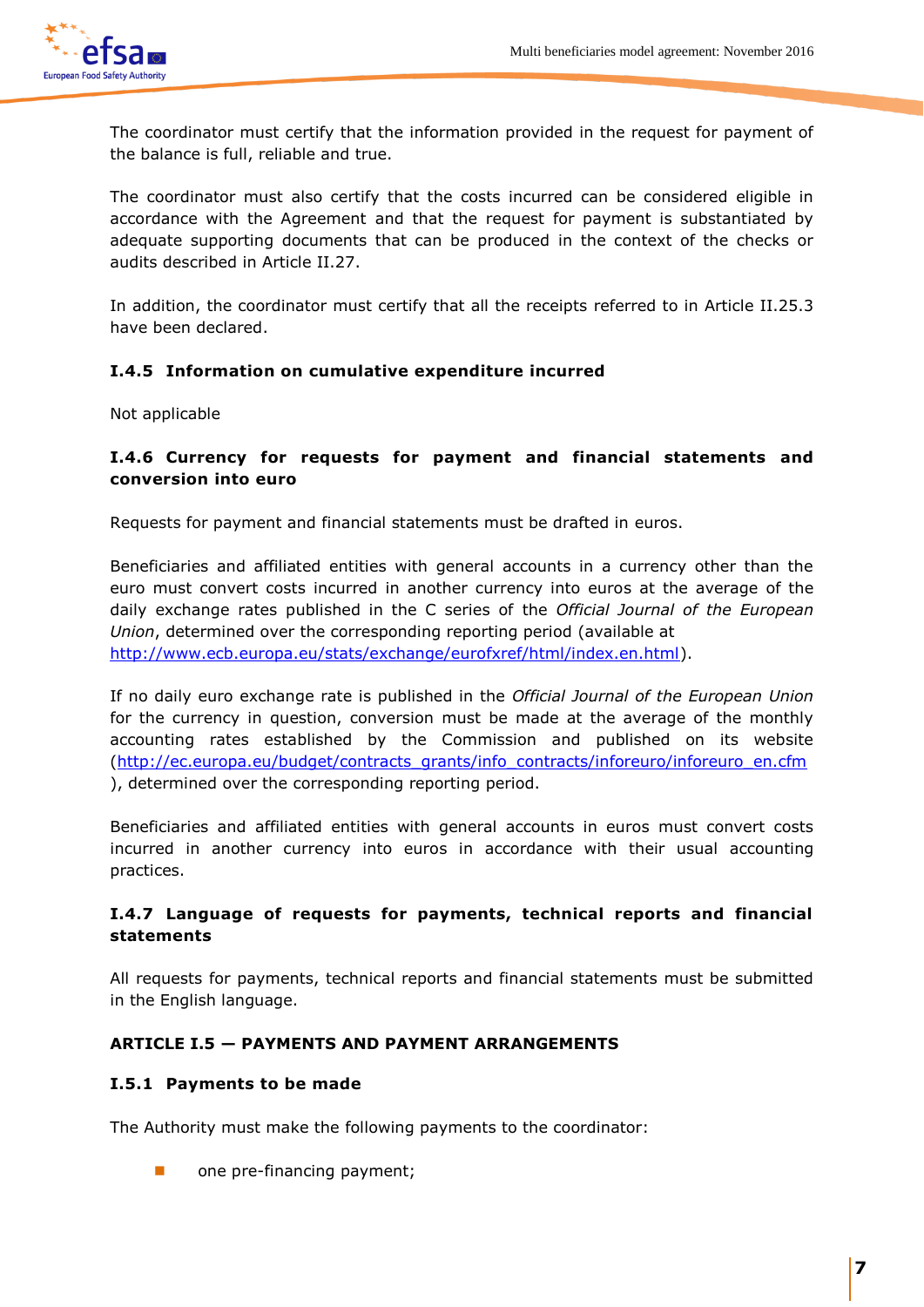

**number 1** one payment of the balance, on the basis of the request for payment of the balance referred to in Article I.4.4.

# **I.5.2 Pre-financing payment**

The aim of the pre-financing is to provide the beneficiaries with a float. The pre-financing remains the property of the Authority until it is cleared against interim payments or, if it is not cleared against interim payments, until the payment of the balance.

The Authority must make the pre-financing payment of EUR [insert amount] to the coordinator within 30 calendar days from [the entry into force of the Agreement][insert a date later than the date of the entry into force of the Agreement], whichever is the latest], except if Article II.24.1 applies.

# **I.5.3 Interim payment**

Not applicable

# **I.5.4 Payment of the balance**

The payment of the balance reimburses or covers the remaining part of the eligible costs incurred by the beneficiaries for the implementation of the *action*.

If the total amount of earlier payments is greater than the final amount of the grant determined in accordance with Article II.25, the payment of the balance takes the form of a recovery as provided for by Article II.26.

If the total amount of earlier payments is lower than the final amount of the grant determined in accordance with Article II.25, the Authority must pay the balance within 90 calendar days from when it receives the documents referred to in Article I.4.4, except if Article II.24.1 or II.24.2 apply.

Payment is subject to the approval of the request for payment of the balance and of the accompanying documents. Their approval does not imply recognition of the compliance, authenticity, completeness or correctness of their content.

The Authority determines the amount due as the balance by deducting the total amount of pre-financing and interim payments (if any) already made from the final amount of the grant determined in accordance with Article II.25.

The amount to be paid may, however, be offset, without the beneficiary's consent, against any other amount owed by the beneficiary to the Commission or to an executive agency (under the EU or Euratom budget), up to the maximum contribution indicated for that beneficiary, in the estimated budget in Annex III.

*The time limit for the Authority to make the interim payment and payment of the balance is 90 days in*  each case. This time-limit indicates the overall period for the Authority to approve or reject the *interim/final deliverable(s) and to make the payment. The Authority may suspend the period of 90 days in accordance with the procedure in articles II.24. In that case the beneficiary shall have 30 days to submit the additional information, supporting documents.*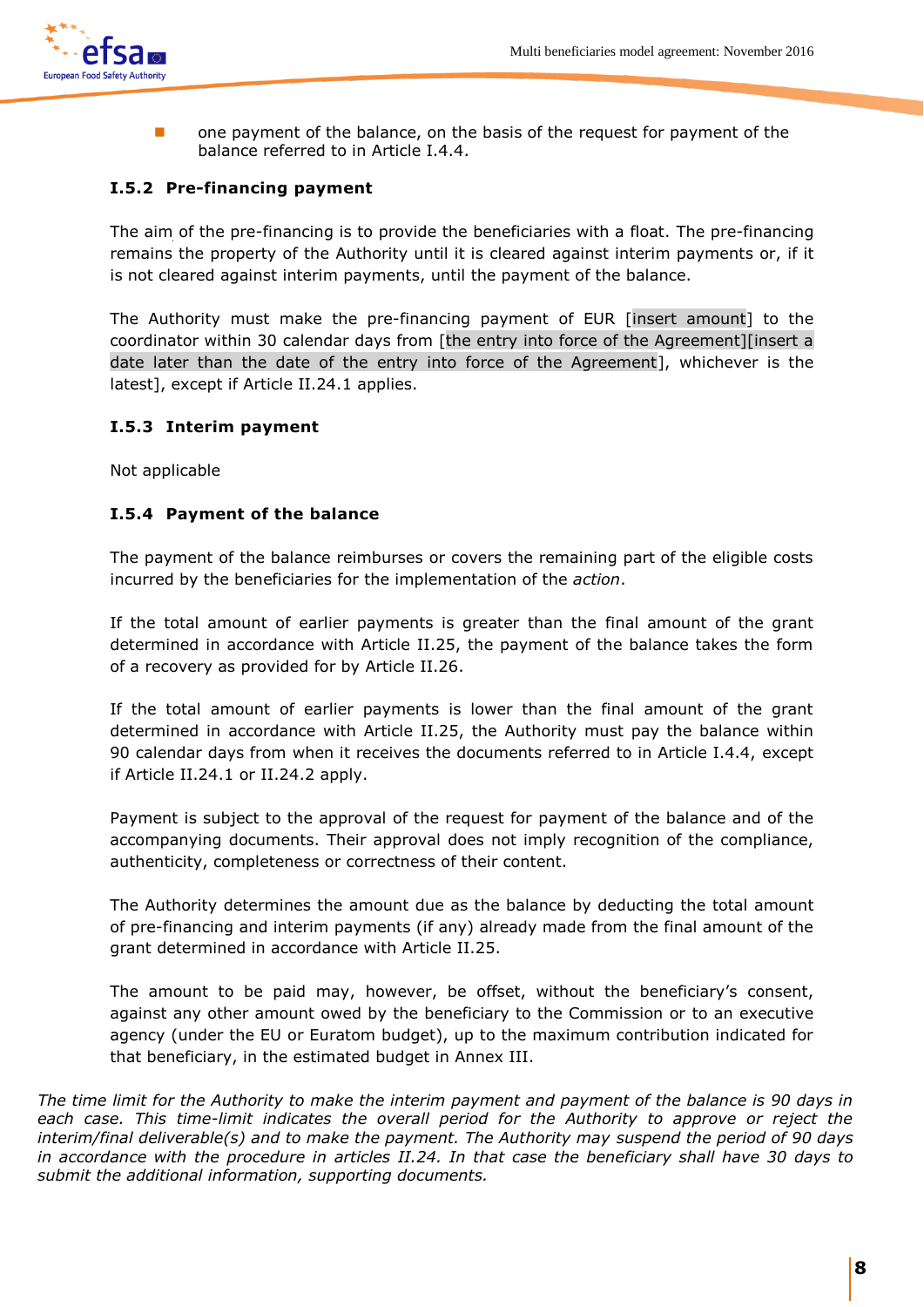

*In order to ensure swift final report approving and payment process, and in particular to ensure respect of single time limit of 90 days, both parties to this Agreement agree and commit to respect the following timelines:*

| Action<br>number | Who         | Area       | Action                                                                                                                                                                                                                                                                                | Action deadline (in<br>calendar days)                                 |
|------------------|-------------|------------|---------------------------------------------------------------------------------------------------------------------------------------------------------------------------------------------------------------------------------------------------------------------------------------|-----------------------------------------------------------------------|
|                  | Beneficiary | Scientific | Submit report and financial<br>statement                                                                                                                                                                                                                                              | Delivery date:<br>End<br>interim<br>0f<br>period/end<br>of<br>project |
| 2                | <b>EFSA</b> | Scientific | Approve report<br>/ ask for<br>adjustments,<br>additional<br>information,<br>supporting<br>documents or a new report                                                                                                                                                                  | max 90 days<br>since<br>delivery<br>$date*$                           |
|                  |             | Financial  | Verification<br>of the contract of the contract of the contract of the contract of the contract of the contract of the contract<br>financial<br>statement with selection of<br>item of costs to be received<br>and checked. Determine the<br>final amount and process the<br>payment. | max 90 days<br>since<br>delivery<br>$date*$                           |
| 3                | Beneficiary | Scientific | Provide additional information,<br>supporting documents or a new<br>report if requested by EFSA                                                                                                                                                                                       | max<br>30<br>days<br>since receipt<br>Ωf<br><b>FFSA</b><br>request**  |
|                  |             | Financial  | Submit supporting documents<br>to justify incurred costs for<br>verification /provide<br>clarifications on costs declared.                                                                                                                                                            | max<br>30<br>days<br>since receipt<br><b>FFSA</b><br>Ωf<br>request**  |

\*Use of 90 days - example: EFSA has used 60 days to analyse the statement. On day 60 EFSA sent to the beneficiary a request for additional information, this being correction/new report/clarification/supporting documents etc. After the receipt of additional information from the beneficiary EFSA still has 30 remaining days to approve the statement.

\*\*Use of 30 days - example: Beneficiary received from EFSA a request for additional information and has taken 20 days out of 30 to reply to EFSA. Subsequently EFSA asked a second request for additional information. Now the beneficiary has only 10 remaining days to reply.

# **I.5.5 Notification of amounts due**

The Authority will send an e-mail to the coordinator:

- (a) informing it of the amount due; and
- (b) specifying whether the notification concerns an interim payment or the payment of the balance.

For the payment of the balance, the Authority must also specify the final amount of the grant determined in accordance with Article II.25.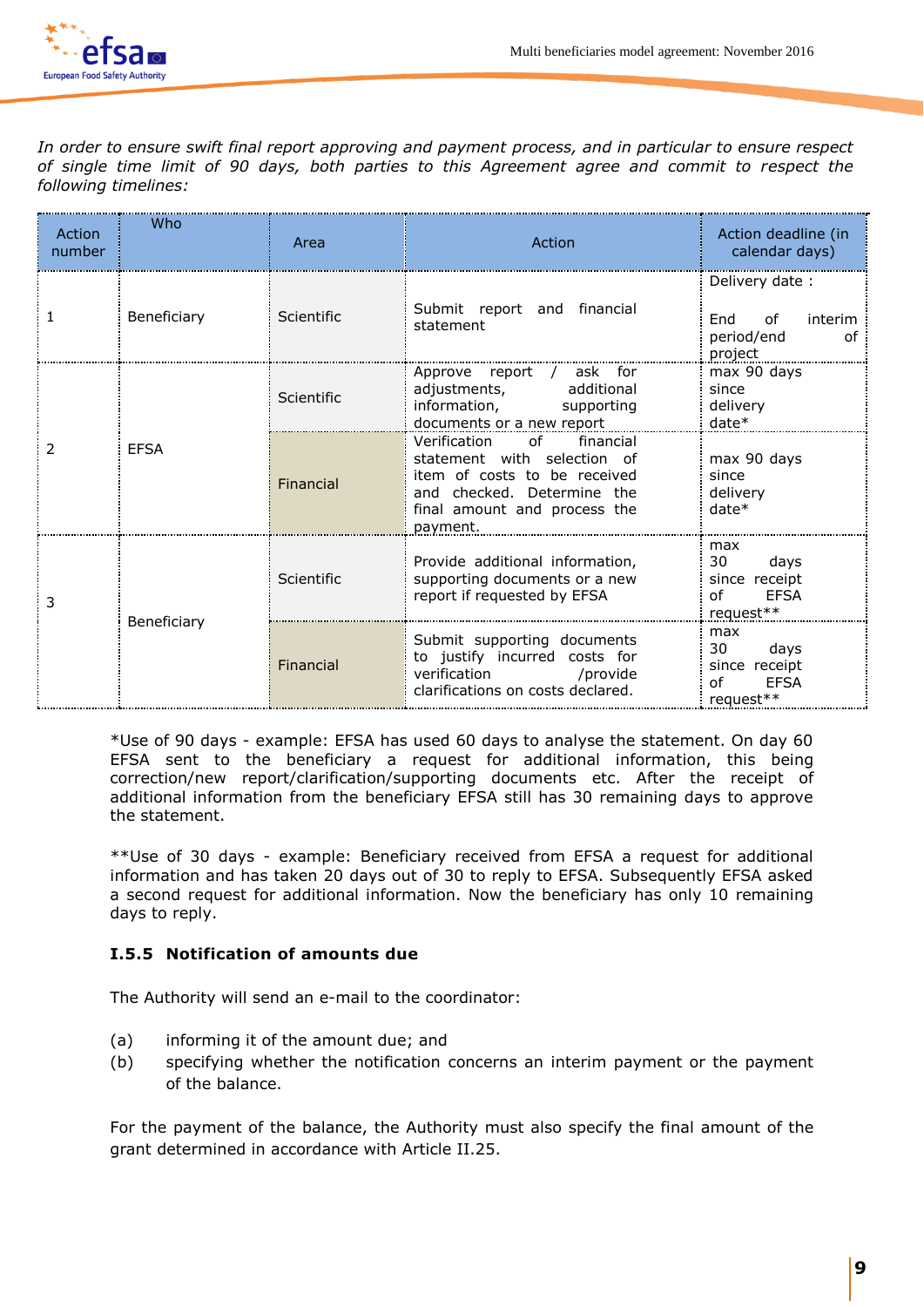

# **I.5.6 Interest on late payment**

If the Authority does not pay within the time limits for payment, the beneficiaries are entitled to late-payment interest at the rate applied by the European Central Bank for its main refinancing operations in euros ('the reference rate'), plus three and a half points. The reference rate is the rate in force on the first day of the month in which the time limit for payment expires, as published in the C series of the *Official Journal of the European Union*.

Late-payment interest is not due if all beneficiaries are Member States of the Union (including regional and local government authorities and other public bodies acting in the name of and on behalf of the Member State for the purpose of the Agreement).

If the Authority suspends the time limit for payment as provided for in Article II.24.2 or if it suspends an actual payments as provided for in Article II.24.1, these actions may not be considered as cases of late payment.

Late-payment interest covers the period running from the day following the due date for payment, up to and including the date of actual payment as established in Article I.5.8. The Authority does not consider payable interest when determining the final amount of grant within the meaning of Article II.25.

As an exception to the first subparagraph, if the calculated interest is lower than or equal to EUR 200, it must be paid to the coordinator only if the coordinator requests it within two months of receiving late payment.

# **I.5.7 Currency for payments**

The Authority must make payments in euros.

#### **I.5.8 Date of payment**

Payments by the Authority are considered to have been carried out on the date when they are debited to its account.

#### **I.5.9 Costs of payment transfers**

Costs of the payment transfers are borne as follows:

- (a) the Authority bears the costs of transfer charged by its bank;
- (b) the beneficiary bears the costs of transfer charged by its bank;
- (c) the party causing a repetition of a transfer bears all costs of repeated transfers.

#### **I.5.10Payments to the coordinator**

The Authority must make payments to the coordinator.

Payments to the coordinator discharge the Authority from its payment obligation.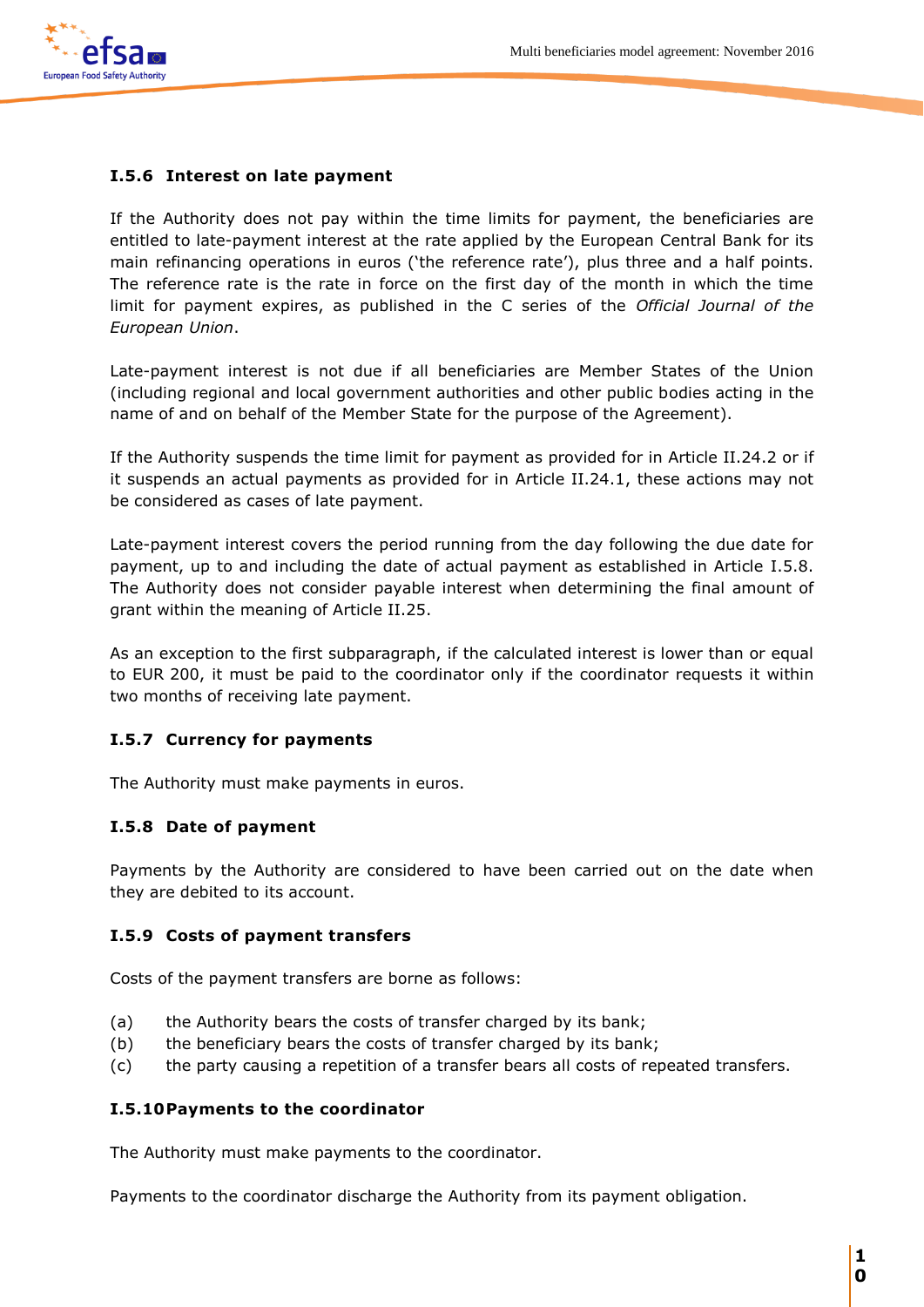

# **ARTICLE I.6 — BANK ACCOUNT FOR PAYMENTS**

All payments must be made to the coordinator's bank account as indicated below:

Name of bank: […]

Precise denomination of the account holder: [...]

Full account number (including bank codes): […]

[IBAN code: […]]

### **ARTICLE I.7 — DATA CONTROLLER, COMMUNICATION DETAILS OF THE PARTIES**

#### **I.7.1 Data controller**

The entity acting as a data controller as provided for in Article II.7 is: Head of EFSA Finance Unit.

### **I.7.2 Communication details of the Authority**

Any communication addressed to the Authority related to technical and operational aspects of the action shall be sent to the following address:

#### [to be determined]

Any communication addressed to the Authority related to the financial aspects of the action shall be sent to the following address:

EFSA, Procurement Team, Finance Unit

Via Carlo Magno 1/A, Parma, 43126, Italy

[EFSAProcurement@efsa.europa.eu](mailto:EFSAProcurement@efsa.europa.eu)

#### **I.7.3 Communication details of the beneficiaries**

Any communication from the Authority to the beneficiaries must be sent to the following address:

[Full name]

[Function]

[Name of the entity]

[Full official address]

Email address: [complete]]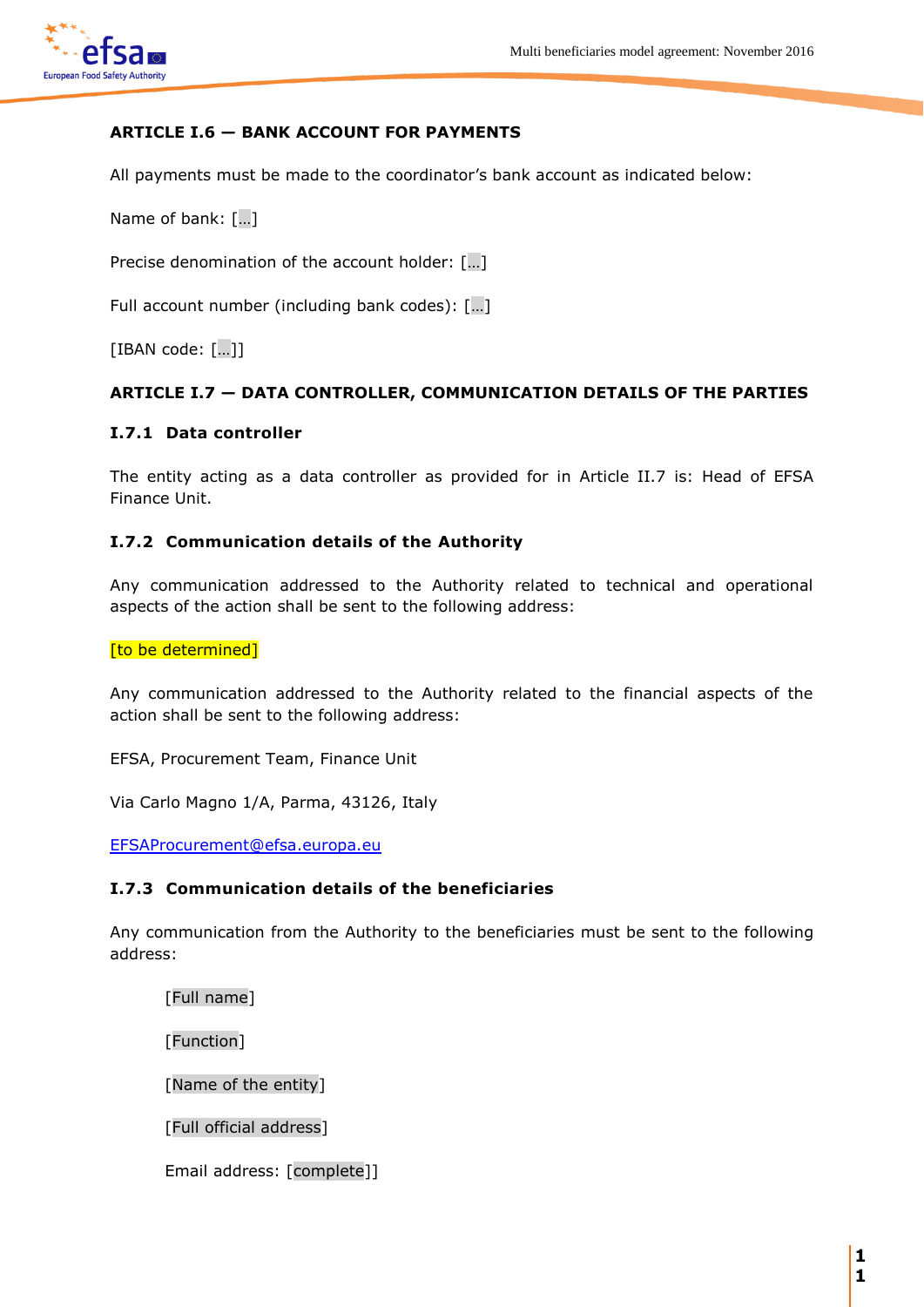

# **ARTICLE I.8 — ADDITIONAL PROVISIONS ON USE OF THE RESULTS (INCLUDING INTELLECTUAL AND INDUSTRIAL PROPERTY RIGHTS)**

I.8.1 In accordance with Article II.9.3, whereby the Authority acquires rights to use the results of the action, these results may be exploited using any of the following modes:

- (a) distribution to the public in hard copies, in electronic or digital format, on the internet including social networks as a downloadable or non-downloadable file;
- (b) communication through press information services;
- (c) inclusion in widely accessible databases or indexes, such as via 'open access' or 'open data' portals, or similar repositories, whether freely accessible or accessible only upon subscription; in particular any part of the output resulting from the action under this grant may be published (at EFSA's discretion) on the **Knowledge**  $\frac{\text{Junction}^2}{\text{U}}$  $\frac{\text{Junction}^2}{\text{U}}$  $\frac{\text{Junction}^2}{\text{U}}$  with attribution to the beneficiary;
- (d) edit or re-write in another way the results of the action, including shortening, summarising, modifying the content, correcting technical errors in the content insert other information as appropriate;
- (e) cut, insert meta-data, legends or other graphic, visual, audio or word elements insert other information as appropriate in the results of the action;
- (f) extract a part (e.g. audio or video files) of, divide into parts or compile the results of the action;
- (g) prepare derivative works of the results of the action;
- (h) translate, insert subtitles in, dub the results of the action in:
	- **English, French, German**
	- **all official languages of EU**
	- **n** languages of candidate countries
- I.8.2 During the project implementation, including for delivery and approval of intermediate and final results, the coordinator of the agreement must contact EFSA, in order to provide advance notice prior to the publication or dissemination of any results. Any publication or dissemination which has been notified to EFSA should comply with the provisions of article II.8 and II.9 of the Agreement.

# **ARTICLE I.9 — SETTLEMENT OF DISPUTES WITH NON-EU BENEFICIARIES**

This provision applies where a beneficiary is legally established in a country other than a Member State of the European Union (the 'non-EU beneficiary').

As an exception to Article II.18.2, any of the parties (the Authority or the non-EU beneficiary) may bring before the Belgian Courts any dispute between them concerning the interpretation, application or validity of the Agreement, if such dispute cannot be settled amicably.

Where one party has brought proceedings before the Belgian Courts, the other party may not bring a claim arising from the interpretation, application or validity of the Agreement

 $\overline{a}$ 

<sup>&</sup>lt;sup>2</sup> Learn more at<http://www.efsa.europa.eu/en/press/news/161114>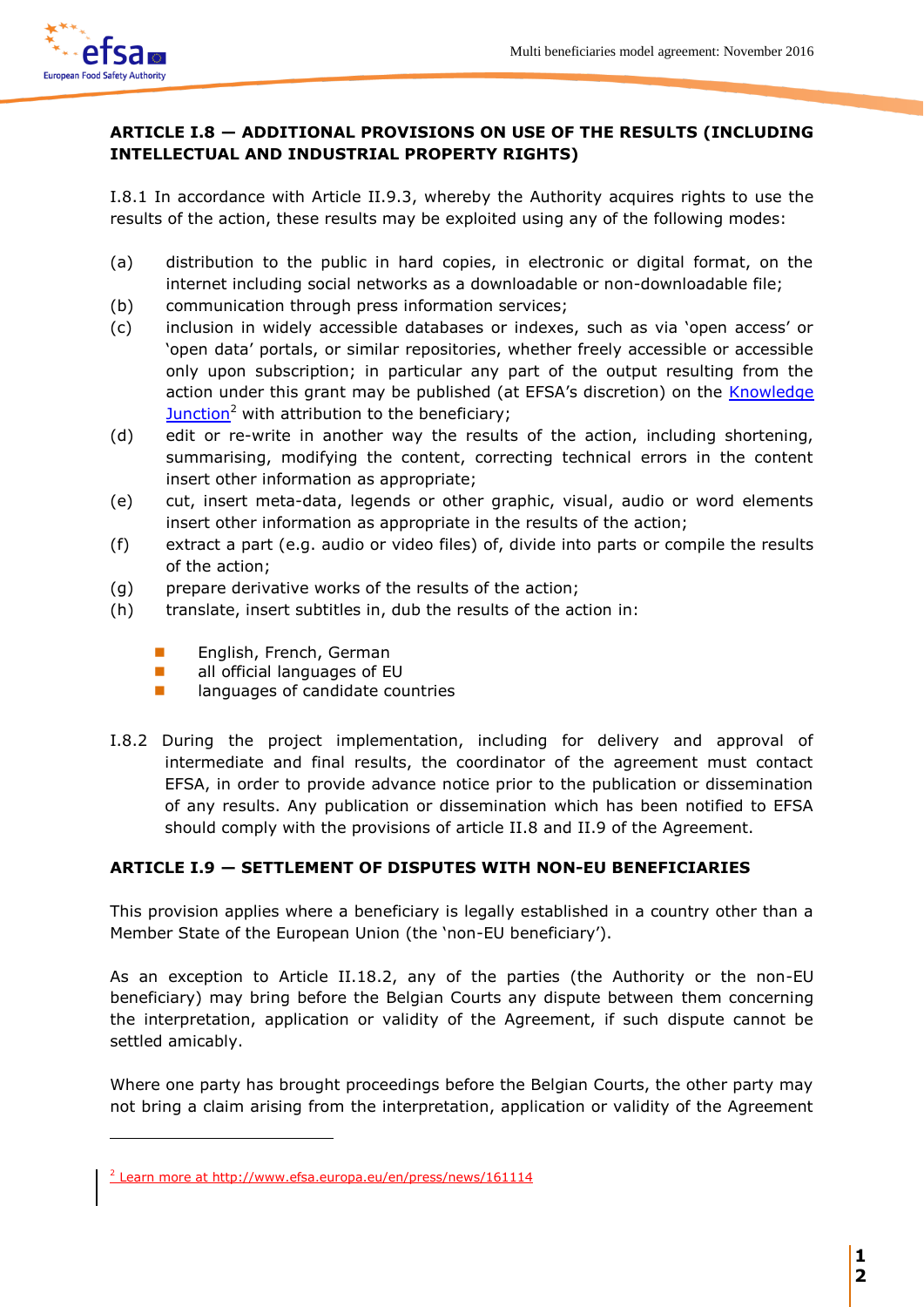

in any other court than the Belgian Courts before which the proceedings have already been brought.

# **Article I.10 –PUBLICITY**

- I.10.1 By derogation from Article II.9.1, any communication or publication by the beneficiaries about the project, the outcome or the results (including partial or preliminary), including at a conference or seminar, in any form and medium, during the period indicated in Article I.2, shall be explicitly authorized beforehand in writing by EFSA.
- I.10.2 Any communication or publication by the coordinator or co-beneficiaries about the project, the outcome or the results (including partial or preliminary), including at a conference or seminar, in any form and medium, shall indicate that sole responsibility lies with the author and that the Authority is not responsible for any use that may be made of the information contained therein.
- I.10.3 The coordinator authorises the Authority to publish the following information in any form and medium, including via the Internet:
	- $\blacksquare$  the beneficiary' name and address,
	- $\blacksquare$  the subject and purpose of the grant,
	- **n** the amount granted and the proportion of the project's total cost covered by the funding.

Upon a reasoned and duly substantiated request by the coordinator, the Authority may agree to forgo such publicity if disclosure of the information indicated above would risk compromising the coordinator or co-beneficiaries' security or prejudicing their commercial interests.

Any publication or dissemination which has been notified to and agreed by EFSA should comply with the provisions of article II.8 and II.9.

# **ARTICLE I.11 – CONFLICT OF INTEREST**

With reference to article II.5, the co-ordinator shall provide individual declarations of interest for new members in the project team or for those project team members whose interests declared on the occasion of signature of the grant agreement have substantially changed during the implementation of the grant agreement.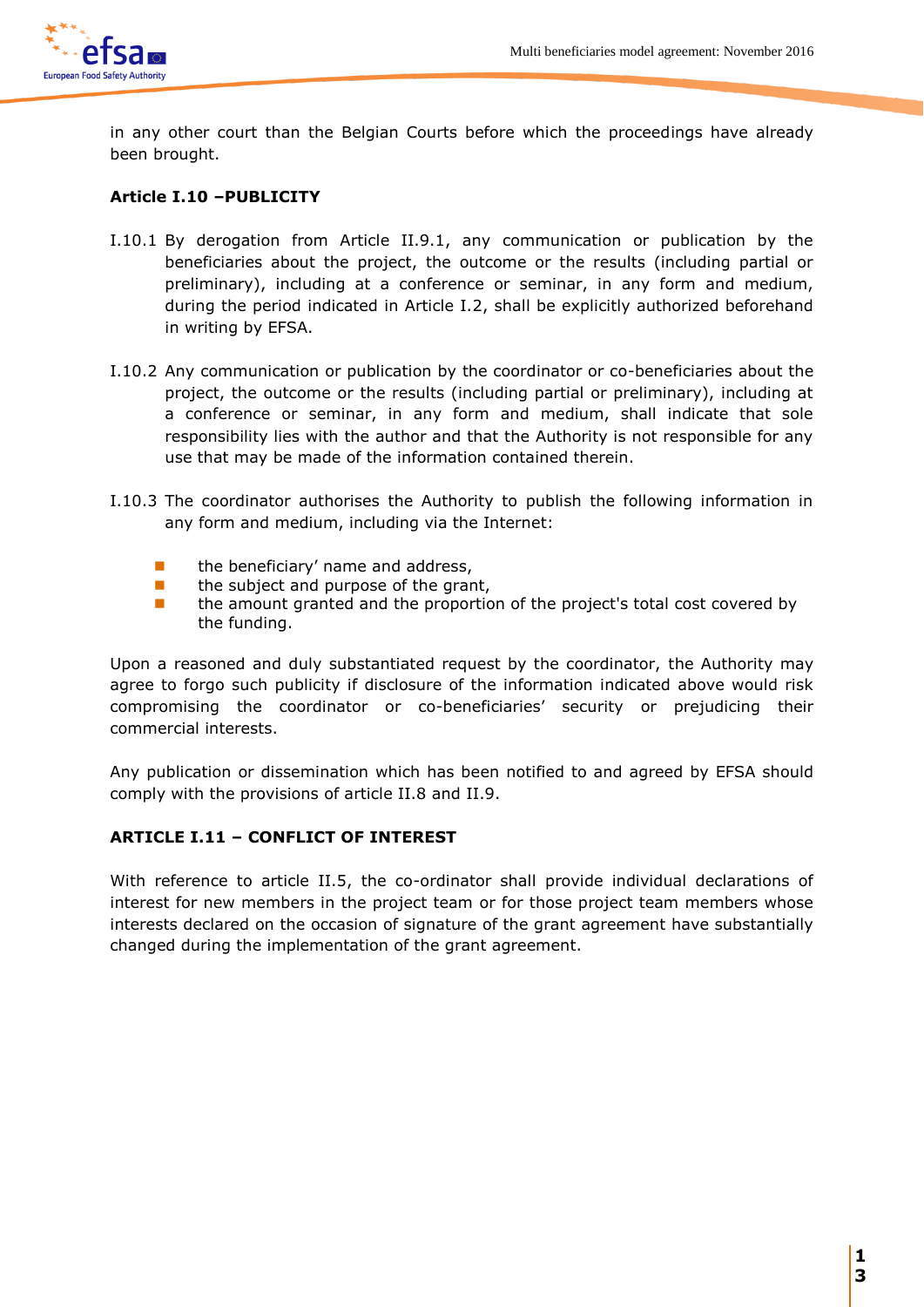

### SIGNATURES

For the coordinator For the Authority

[*function*/*forename/surname*] [*forename/surname*]

[*signature*] [*signature*] Done at [*place*], [*date*] Done at [*place*], [*date*]

In duplicate in English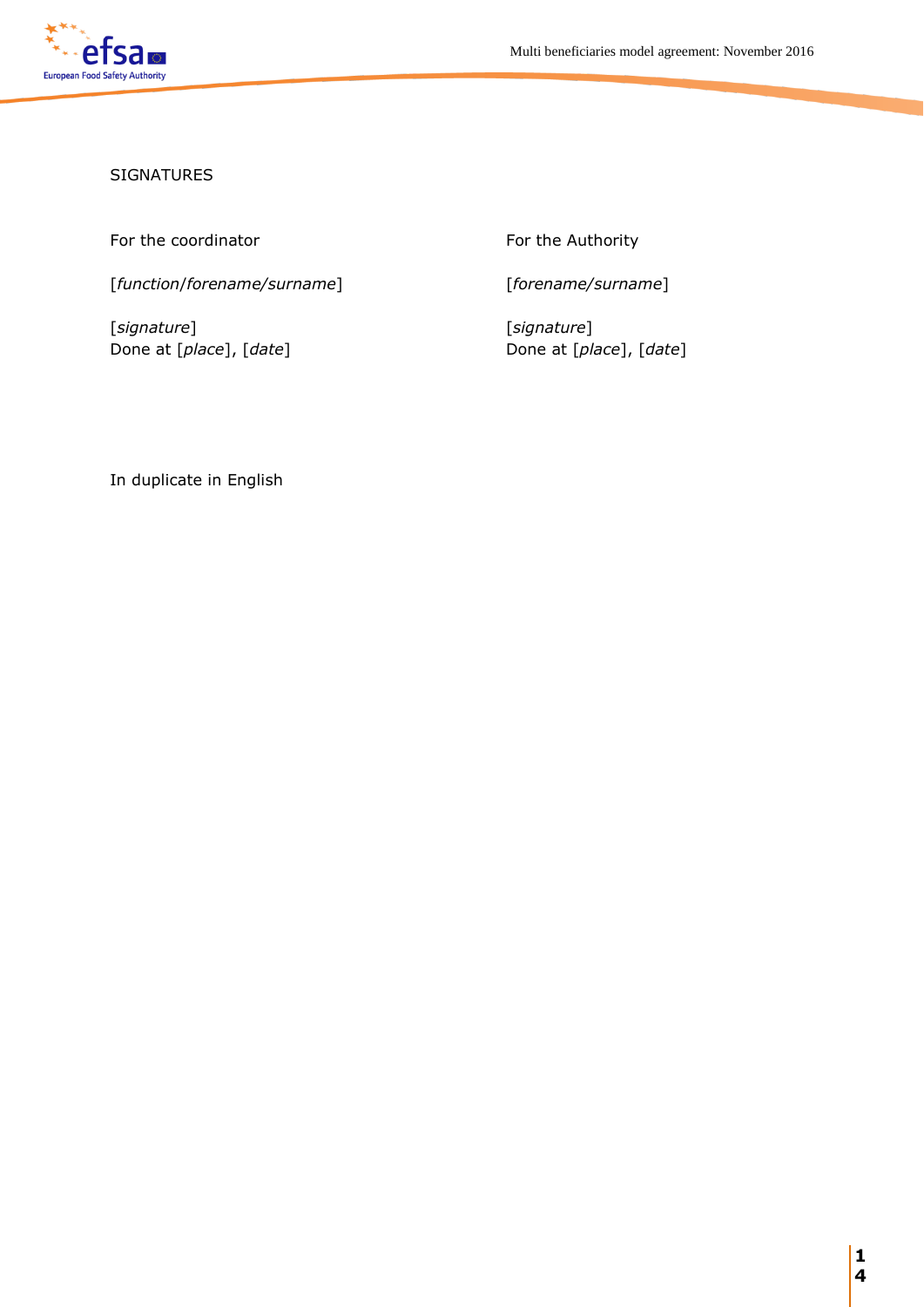

# **ANNEX I — CALL FOR PROPOSALS (INCLUDING THE RULES ON ELIGIBILITY OF COSTS) AND AWARDED ACTION**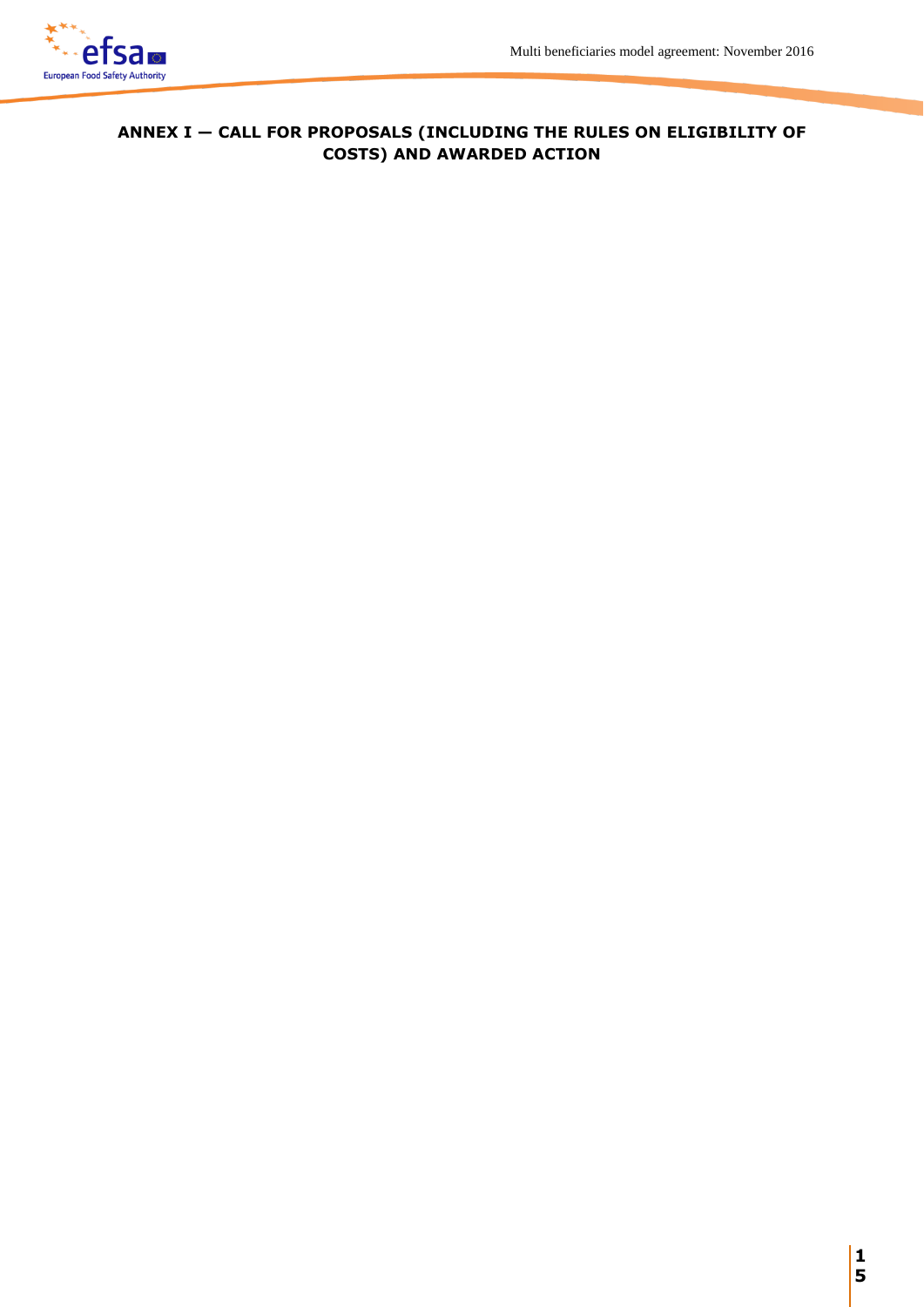

#### **ANNEX II GENERAL CONDITIONS**

#### **TABLE OF CONTENT**

#### **PART A — LEGAL AND ADMINISTRATIVE PROVISIONS**

- ARTICLE II.1 DEFINITIONS
- ARTICLE II.2 GENERAL OBLIGATIONS AND ROLES OF THE BENEFICIARIES
- ARTICLE II.3 COMMUNICATION BETWEEN THE PARTIES
- ARTICLE II.4 LIABILITY FOR DAMAGES
- ARTICLE II.5 CONFLICT OF INTERESTS
- ARTICLE II.6 CONFIDENTIALITY
- ARTICLE II.7 PROCESSING OF PERSONAL DATA
- ARTICLE II.8 VISIBILITY OF UNION FUNDING

ARTICLE II.9 — PRE-EXISTING RIGHTS AND OWNERSHIP AND USE OF THE RESULTS (INCLUDING INTELLECTUAL AND INDUSTRIAL PROPERTY RIGHTS)

ARTICLE II.10 — AWARD OF CONTRACTS NECESSARY FOR THE IMPLEMENTATION OF THE ACTION

- ARTICLE II.11 SUBCONTRACTING OF TASKS FORMING PART OF THE ACTION
- ARTICLE II.12 FINANCIAL SUPPORT TO THIRD PARTIES
- ARTICLE II.13 AMENDMENTS TO THE AGREEMENT
- ARTICLE II.14 ASSIGNMENT OF CLAIMS FOR PAYMENTS TO THIRD PARTIES
- ARTICLE II.15 FORCE MAJEURE
- ARTICLE II.16 SUSPENSION OF THE IMPLEMENTATION OF THE ACTION
- ARTICLE II.17 TERMINATION OF THE AGREEMENT
- ARTICLE II.18 APPLICABLE LAW, SETTLEMENT OF DISPUTES AND ENFORCEABLE DECISIONS

#### **PART B — FINANCIAL PROVISIONS**

ARTICLE II.19 — ELIGIBLE COSTS

ARTICLE II.20 — IDENTIFIABILITY AND VERIFIABILITY OF THE AMOUNTS DECLARED

ARTICLE II.21 — ELIGIBILITY OF COSTS OF ENTITIES AFFILIATED TO THE BENEFICIARIES

- ARTICLE II.22 BUDGET TRANSFERS
- ARTICLE II.23 NON-COMPLIANCE WITH REPORTING OBLIGATIONS
- ARTICLE II.24 SUSPENSION OF PAYMENTS AND TIME LIMIT FOR PAYMENT
- ARTICLE II.25 CALCULATION OF THE FINAL AMOUNT OF THE GRANT
- ARTICLE II.26 RECOVERY
- ARTICLE II.27 CHECKS, AUDITS AND EVALUATIONS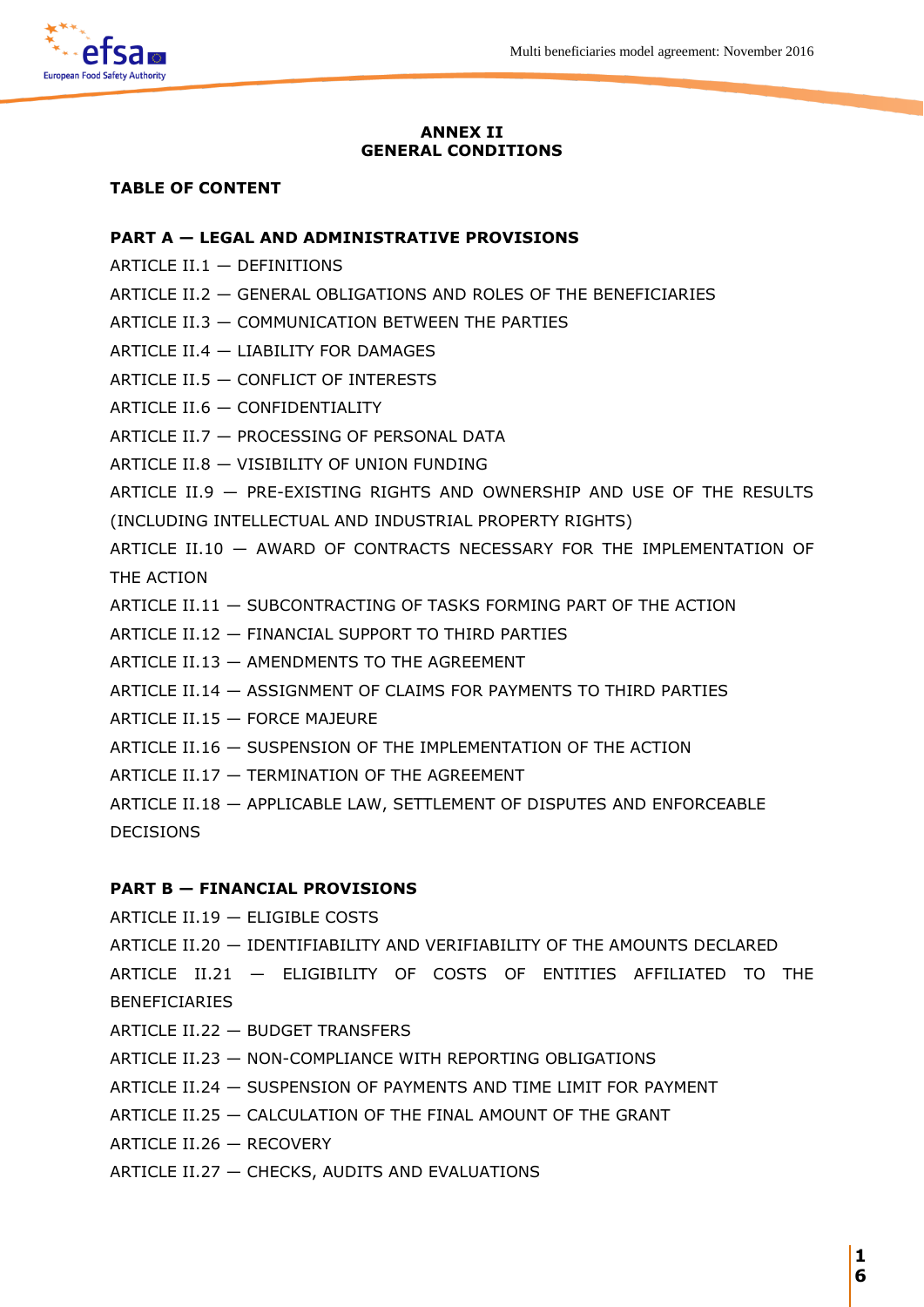

# **PART A — LEGAL AND ADMINISTRATIVE PROVISIONS**

### **ARTICLE II.1 — DEFINITIONS**

The following definitions apply for the purpose of the Agreement:

**'Action':** the set of activities or the project for which the grant is awarded, to be implemented by the beneficiaries as described in Annex I.

**'Confidential information or document'**: any information or document (in any format) received by either party from the other or accessed by either party in the context of the implementation of the Agreement that any of the parties has identified in writing as confidential. It does not include information that is publicly available.

**'Conflict of interests':** a situation where the impartial and objective implementation of the Agreement by a beneficiary is compromised for reasons involving family, emotional life, political or national affinity, economic interest, or any other shared interest with the Authority or any third party related to the subject matter of the Agreement.

**'Direct costs'**: those specific costs which are directly linked to the implementation of the action and can therefore be attributed directly to it. They may not include any indirect costs;

**'***Force majeure***':** any unforeseeable, exceptional situation or event beyond the control of the parties that prevents either of them from fulfilling any of their obligations under the Agreement, which is not attributable to error or negligence on their part or on the part of the subcontractors affiliated entities or third parties in receipt of financial support and which proves to be inevitable despite their exercising due diligence. The following cannot be invoked as *force majeure*: labour disputes, strikes, financial difficulties or any default of a service, defect in equipment or materials or delays in making them available, unless they stem directly from a relevant case of *force majeure*;

**'Formal notification'**: form of communication between the parties made in writing by mail or electronic mail which provides the sender with compelling evidence that the message was delivered to the specified recipient;

**'Fraud':** any intentional act or omission affecting the Authority's financial interests relating to the use or presentation of false, incorrect or incomplete statements or documents, to non-disclosure of information in violation of a specific obligation;

**'Implementation period':** the period of implementation of the activities forming part of the action, as specified in Article I.2.2;

**'Indirect costs'**: those costs which are not specific costs directly linked to the implementation of the action and which therefore cannot be attributed directly to it. They may not include any costs identifiable or declared as eligible direct costs;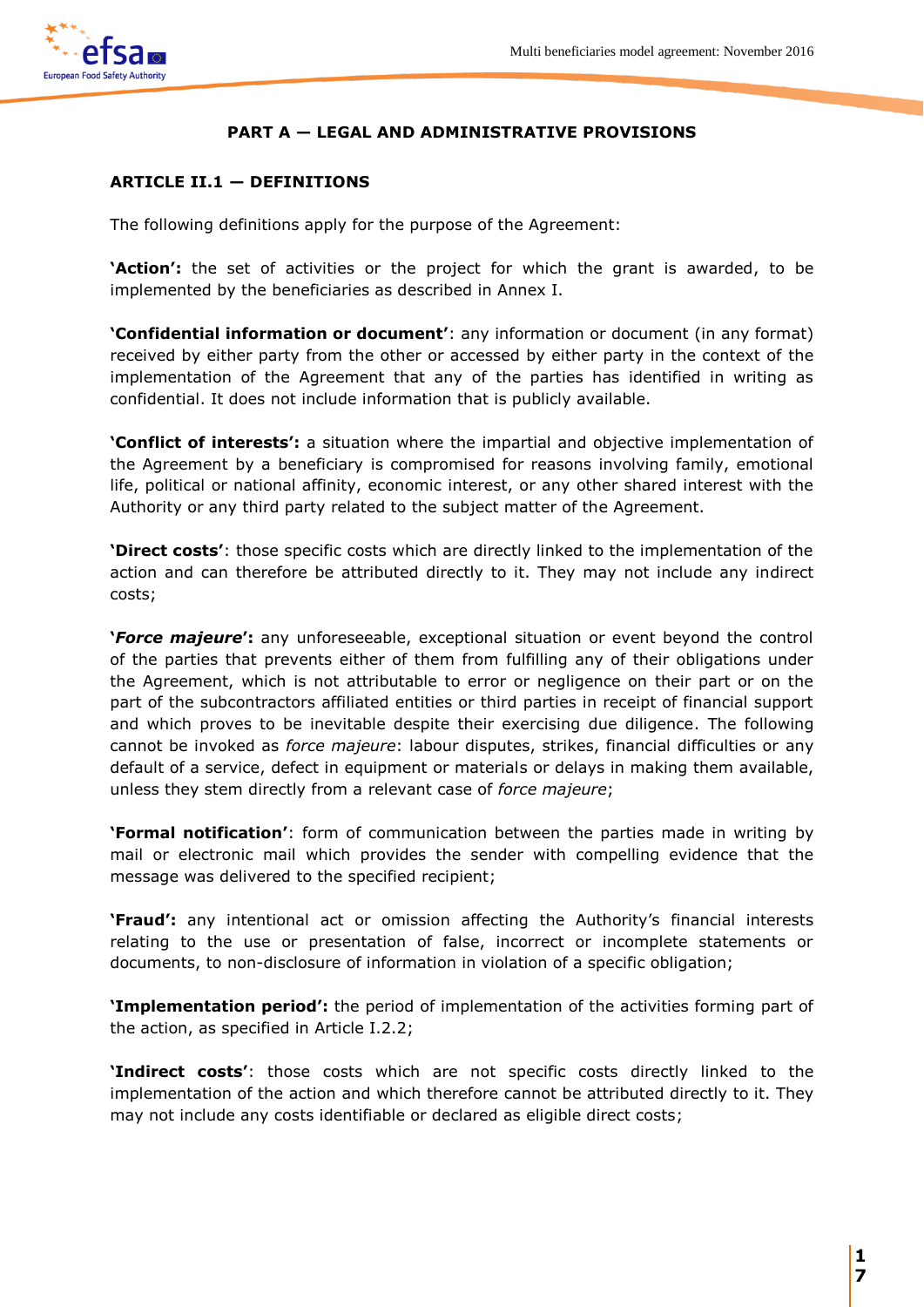

**'Irregularity':** any infringement of a provision of Union law resulting from an act or omission by a beneficiary, which has or would have the effect of prejudicing the Union's budget;

**'Maximum amount of the grant':** the maximum EU contribution to the action, as defined in Article I.3.1;

**'Pre-existing material':** any materials, document, technology or know-how which exists prior to the beneficiary using it for the production of a result in the implementation of the action;

**'Pre-existing right':** any industrial and intellectual property right on pre-existing material; it may consist in a right of ownership, a licence right and/or a right of use belonging to the beneficiary or any other third parties;

**'Related person**': any person who has the power to represent the beneficiary or to take decisions on its behalf;

**'Starting date':** the date on which the implementation of the action starts as provided for in Article I.2.2;

**'Subcontract':** a procurement contract within the meaning of Article II.10, which covers the implementation by a third party of tasks forming part of the action as described in Annex I;

**'Substantial error'**: any infringement of a provision of an agreement resulting from an act or omission, which causes or might cause a loss to the Union's budget.

# **ARTICLE II.2 — GENERAL OBLIGATIONS AND ROLES OF THE BENEFICIARIES**

# **II.2.1 General obligations and role of the beneficiaries**

The beneficiaries:

- (a) are jointly and severally liable for carrying out the *action* in accordance with the Agreement. If a beneficiary fails to implement its part of the *action*, the other beneficiaries become responsible for implementing this part (but without increasing the *maximum amount of the grant*);
- (b) must comply jointly or individually with any legal obligations they are bound by under applicable EU, international and national law;
- (c) must make appropriate internal arrangements to implement the *action* properly. The arrangements must be consistent with the terms of the Agreement. If provided for in the Special Conditions, those arrangements must take the form of an internal cooperation agreement between the beneficiaries.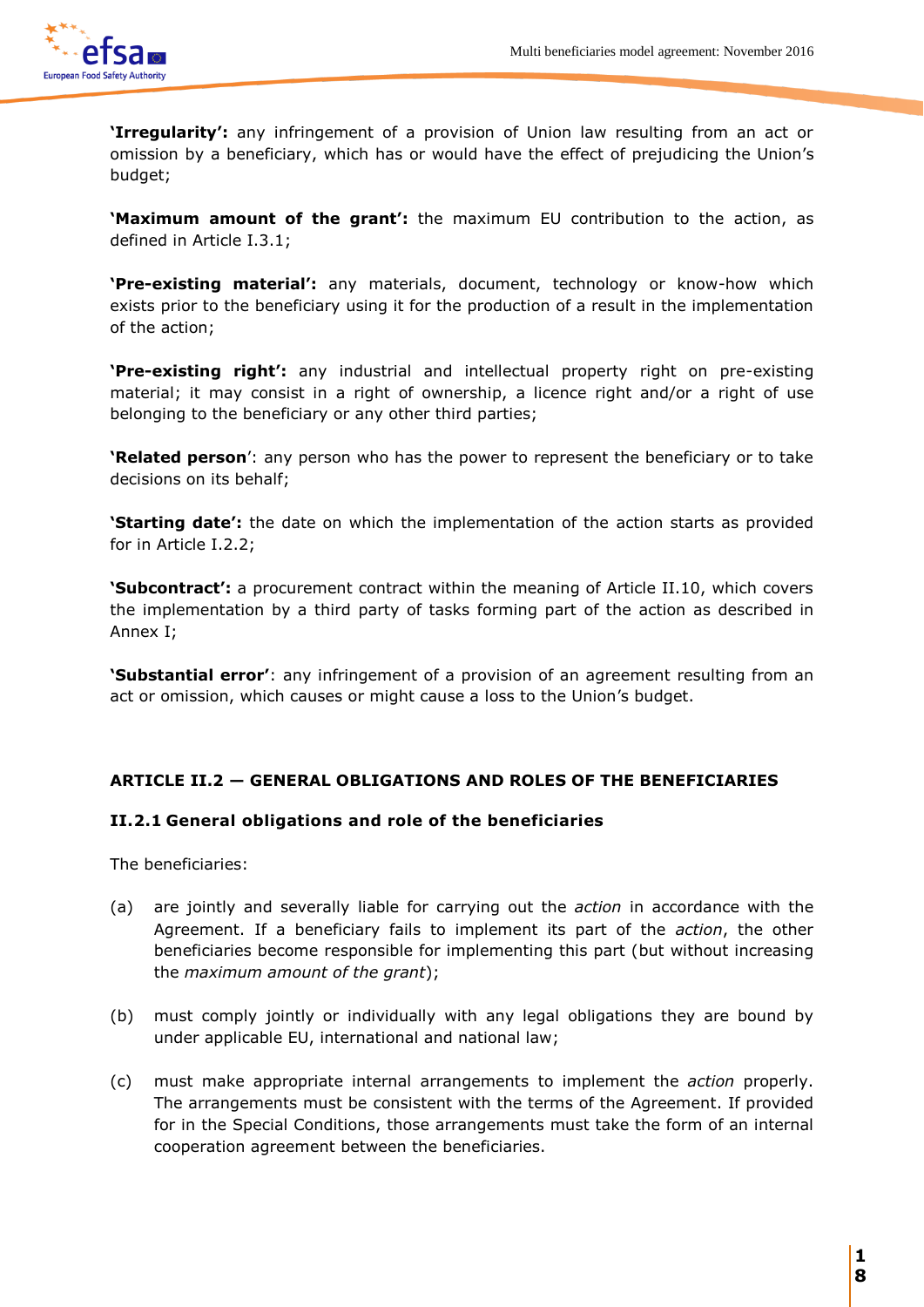

# **II.2.2 General obligations and role of each beneficiary**

Each beneficiary must:

- (a) inform the coordinator immediately of any events or circumstances of which the beneficiary is aware, that are likely to affect or delay the implementation of the *action*;
- (b) inform the coordinator immediately:
	- (i) of any change in its legal, financial, technical, organisational or ownership situation and of any change in its name, address or legal representative;
	- (ii) of any change in the legal, financial, technical, organisational or ownership situation of its affiliated entities and of any change in their name, address or legal representative;
- (c) submit in due time to the coordinator:
	- (i) the data needed to draw up the reports, financial statements and other documents provided for in the Agreement;
	- (ii) all the necessary documents required for audits, checks or evaluations as provided for in Article II.27*.*
	- (iii) any other information to be provided to the Authority under the Agreement, except if the Agreement requires such information to be submitted directly by the beneficiary.

# **II.2.3 General obligations and role of the coordinator**

The coordinator:

- (a) must monitor the implementation of the *action* in order to make sure that the *action* is implemented in accordance with the terms of the Agreement;
- (b) is the intermediary for all communications between the beneficiaries and the Authority, except if provided otherwise in the Agreement. In particular, the coordinator:
	- (i) must immediately inform the Authority:
	- **n** of any change in the name, address, legal representative of any of the beneficiaries or of their affiliated entities;
	- **T** of any change in the legal, financial, technical, organisational or ownership situation of any of the beneficiaries or of their affiliated entities;
	- **Dum** of any events or circumstances of which the coordinator is aware, that are likely to affect or delay the implementation of the *action*.
	- (ii) is responsible for supplying the Authority with all documents and information required under the Agreement, except if provided otherwise in the Agreement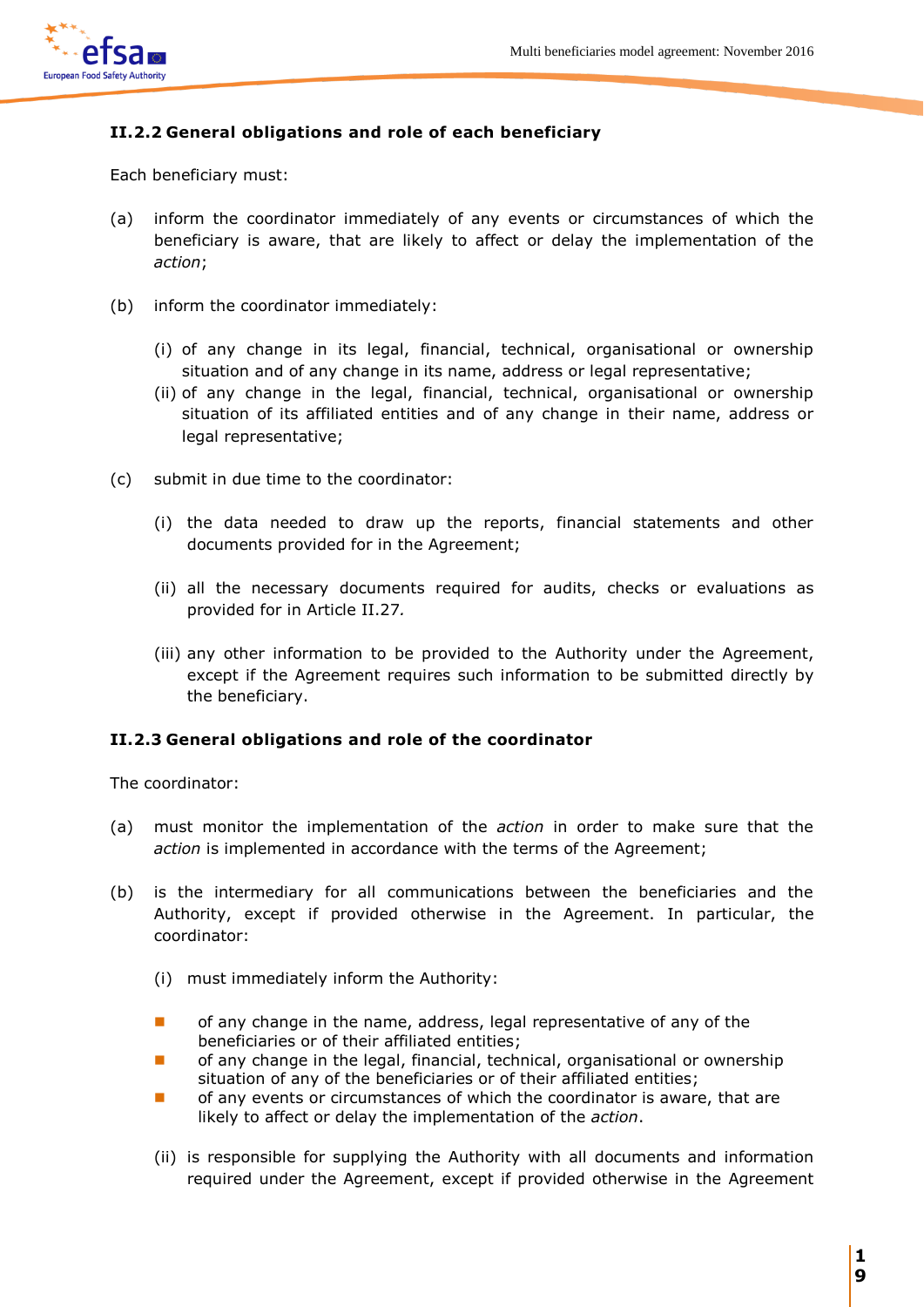

itself. If information is required from the other beneficiaries, the coordinator is responsible for obtaining and verifying this information before passing it on to the Authority;

- (c) must make the appropriate arrangements for providing any financial guarantees required under the Agreement;
- (d) must draw up the requests for payment in accordance with the Agreement;
- (e) if it is designated as the sole recipient of payments on behalf of all of the beneficiaries, it must ensure that all the appropriate payments are made to the other beneficiaries without unjustified delay;
- (f) is responsible for providing all the necessary documents required for checks and audits initiated before the payment of the balance or documents required for evaluation as provided for in Article II.27*.*

The coordinator may not subcontract any part of its tasks to the other beneficiaries or to any other party.

# **ARTICLE II.3 — COMMUNICATION BETWEEN THE PARTIES**

### **II.3.1 Form and means of communication**

Any communication relating to the Agreement or to its implementation must:

- (a) be made in writing (in paper or electronic form);
- (b) bear the number of the Agreement; and
- (c) be made using the communication details identified in Article I.7.

If a party requests written confirmation of an electronic communication within a reasonable time, the sender must provide an original signed paper version of the communication as soon as possible.

# **II.3.2 Date of communications**

Any communication is considered to have been made when the receiving party receives it, unless the Agreement states that communication is considered to have been made on the date when the communication was sent.

Email is considered to have been received by the receiving party on the day of dispatch of that email, provided that it is sent to the email address indicated in Article I.7. The sending party must be able to prove the date of dispatch. If the sending party receives a non-delivery report, it must make every effort to ensure that the other party actually receives the communication by email or mail. In such a case, the sending party is not held in breach of its obligation to send such communication within a specified deadline.

Mail sent to the Authority using the postal or courier services is considered to have been received by the Authority on the date on which it is registered by the department identified in Article I.7.2.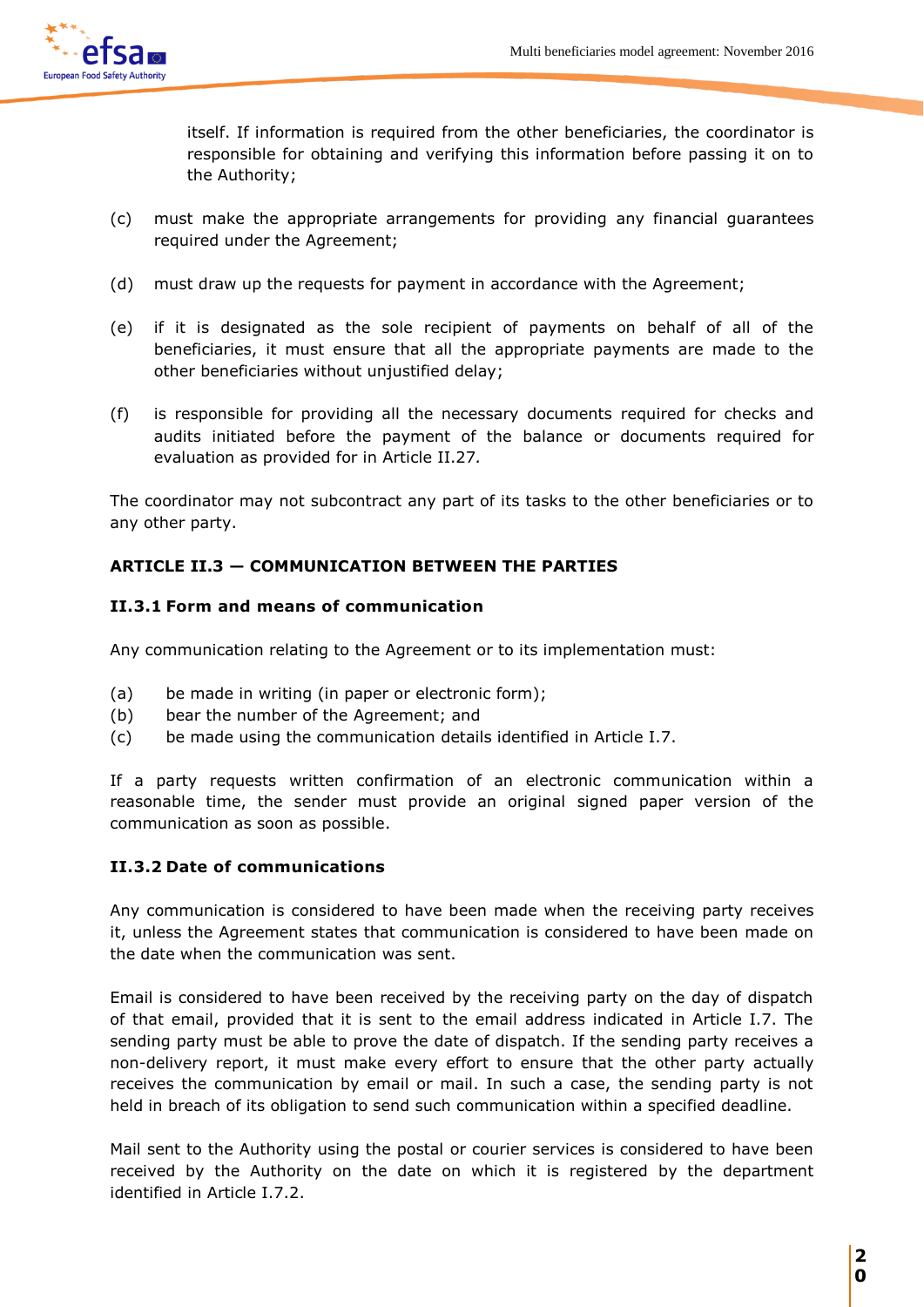

*Formal notifications* are considered to have been received by the receiving party on the date of receipt indicated in the proof received by the sending party that the message was delivered to the specified recipient.

# **ARTICLE II.4 — LIABILITY FOR DAMAGES**

- **II.4.1** The Authority may not be held liable for any damage caused or sustained by any of the beneficiaries, including any damage caused to third parties as a consequence of or during the implementation of the *action*.
- **II.4.2** Except in cases of *force majeure*, the beneficiaries must compensate the Authority for any damage it sustains as a result of the implementation of the *action* or because the *action* was not implemented in full compliance with the Agreement. Such liability is limited up to an amount not exceeding three times the total amount of the grant Agreement. However, if the damage or loss is caused by the gross negligence or wilful misconduct of the beneficiary or of its personnel or subcontractors, the beneficiary is liable for the whole amount of the damage or loss.

# **ARTICLE II.5 — CONFLICT OF INTERESTS**

- **II.5.1** The beneficiaries must take all necessary measures to prevent any situation of *conflict of interests.*
- **II.5.2** The beneficiaries must inform the Authority without delay of any situation constituting or likely to lead to a *conflict of interests*. They must take immediately all the necessary steps to rectify this situation.

The Authority may verify that the measures taken are appropriate and may require additional measures to be taken by a specified deadline.

# **ARTICLE II.6 — CONFIDENTIALITY**

- **II.6.1** During implementation of the *action* and for five years after the payment of the balance, the parties must treat with confidentiality any *confidential information and documents.*
- **II.6.2** The parties may only use *confidential information and documents* for a reason other than to fulfil their obligations under the Agreement if they have first obtained the prior written agreement of the other party.

**II.6.3** The confidentiality obligations do not apply if:

- (a) the disclosing party agrees to release the other party from those obligations;
- (b) the *confidential information or documents* become public through other means than a breach of the confidentiality obligations;
- (c) the disclosure of the *confidential information or documents* is required by law.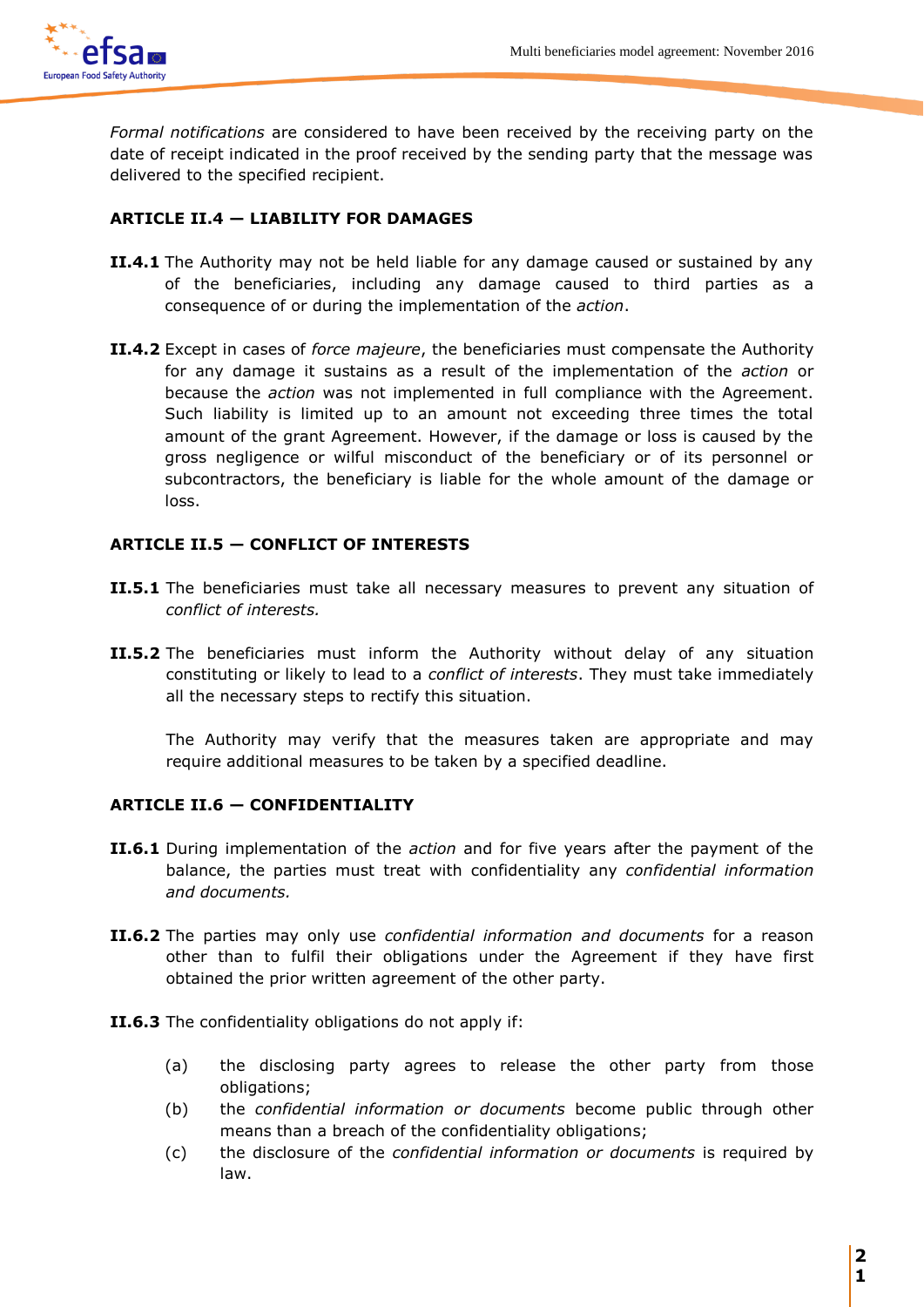

 $\overline{a}$ 

# **ARTICLE II.7 — PROCESSING OF PERSONAL DATA**

# **II.7.1 Processing of personal data by the Authority**

Any personal data included in the Agreement must be processed by the Authority in accordance with Regulation (EC) No 45/2001.<sup>3</sup>

Such data must be processed by the data controller identified in Article I.7.1 solely for implementing, managing and monitoring the Agreement or to protect the financial interests of the EU, including checks, audits and investigations in accordance with Article II.27.

The beneficiaries have the right to access and correct their own personal data. For this purpose, they must send any queries about the processing of their personal data to the data controller identified in Article I.7.1.

The beneficiaries may have recourse at any time to the European Data Protection Supervisor.

# **II.7.2 Processing of personal data by the beneficiaries**

The beneficiaries must process personal data under the Agreement in compliance with applicable EU and national law on data protection (including authorisations or notification requirements).

The beneficiaries may grant their personnel access only to data that is strictly necessary for implementing, managing and monitoring the Agreement.

The beneficiaries must adopt appropriate technical and organisational security measures having regard to the risks inherent in the processing and to the nature of the personal data concerned. This is in order to:

- (a) prevent any unauthorised person from gaining access to computer systems processing personal data, and especially:
	- (i) unauthorised reading, copying, alteration or removal of storage media;
	- (ii) unauthorised data input as well as any unauthorised disclosure, alteration or erasure of stored personal data;
	- (iii) unauthorised use of data processing systems by means of data transmission facilities;
- (b) ensure that authorised users of a data processing system can access only the personal data to which their access right refers;
- (c) record which personal data have been communicated, when and to whom;

 $3$  Regulation (EC) No 45/2001 of the European Parliament and of the Council of 18 December 2000 on the protection of individuals with regard to the processing of personal data by the Community institutions and bodies and on the free movement of such data.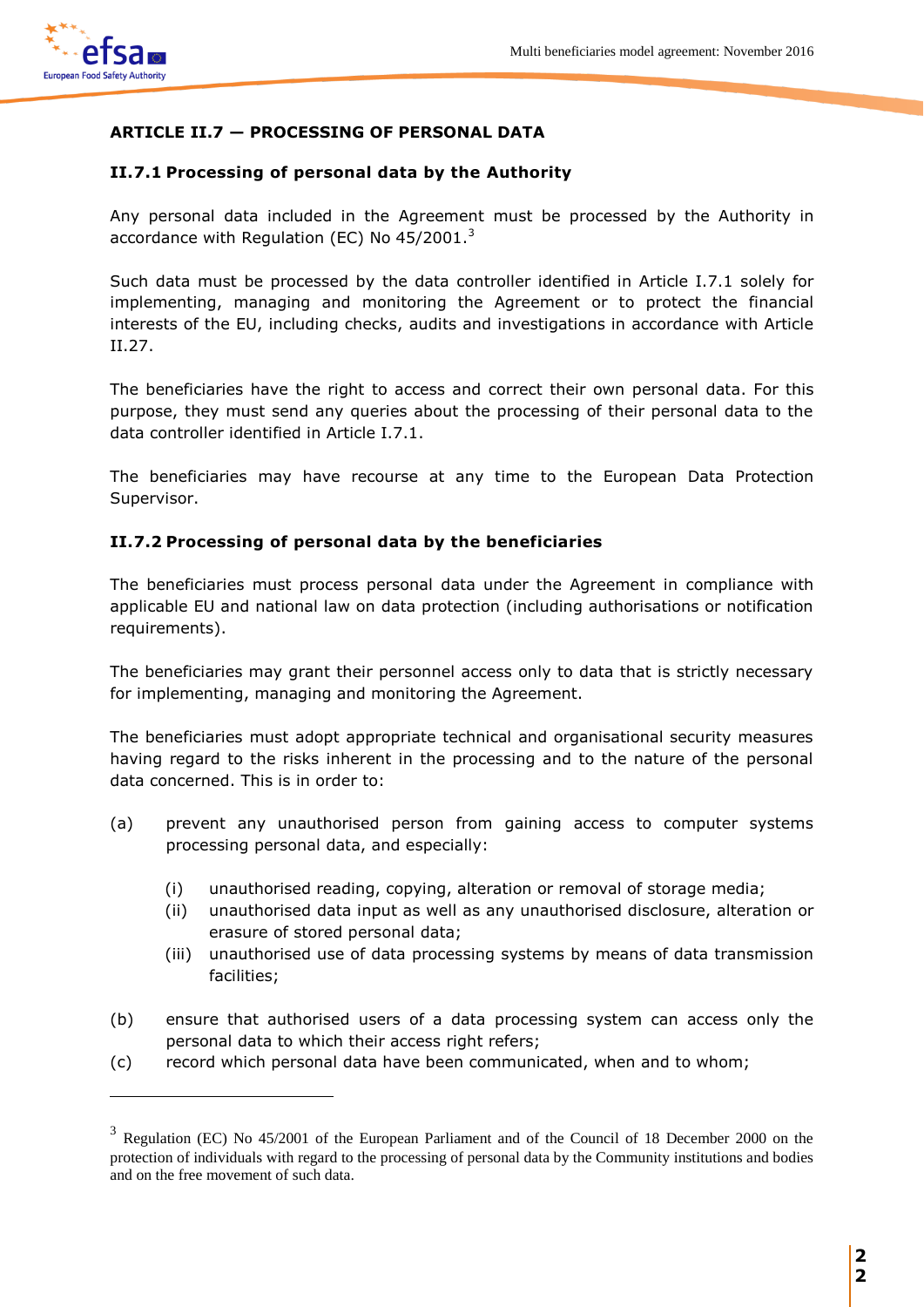

- (d) ensure that personal data processed on behalf of third parties can be processed only in the manner prescribed by the Authority;
- (e) ensure that, during communication of personal data and transport of storage media, the data cannot be read, copied or erased without authorisation;
- (f) design their organisational structure in such a way that it meets data protection requirements.

# **ARTICLE II.8 — VISIBILITY OF UNION FUNDING**

### **II.8.1 Information on Union funding and use of the EFSA emblem**

Unless the Authority requests or agrees otherwise, any communication or publication made by the beneficiaries jointly or individually that relates to the *action*, including at conferences, seminars or in any information or promotional materials (such as brochures, leaflets, posters, presentations, in electronic form, etc.), must:

- (a) indicate that the *action* has received funding from the Union; and
- (b) display the EFSA emblem.

When displayed in association with another logo, the EFSA emblem must have appropriate prominence.

The obligation to display the EFSA emblem does not confer on the beneficiaries a right of exclusive use. The beneficiaries may not appropriate the EFSA emblem or any similar trademark or logo, either by registration or by any other means.

For the purposes of the first, second and third subparagraphs and under the conditions specified therein, the beneficiaries may use the EFSA emblem without first obtaining permission from the Authority.

# **II.8.2 Disclaimers excluding Authority responsibility**

Any communication or publication that relates to the *action*, made by the beneficiaries jointly or individually in any form and using any means, must indicate:

- (a) that it reflects only the author's view; and
- (b) that the Authority is not responsible for any use that may be made of the information it contains.

# **ARTICLE II.9 — PRE-EXISTING RIGHTS AND OWNERSHIP AND USE OF THE RESULTS (INCLUDING INTELLECTUAL AND INDUSTRIAL PROPERTY RIGHTS)**

#### **II.9.1 Ownership of the results by the beneficiaries**

The beneficiaries retain ownership of the results of the *action*, including industrial and intellectual property rights, and of the reports and other documents relating to it, unless stipulated otherwise in the Agreement.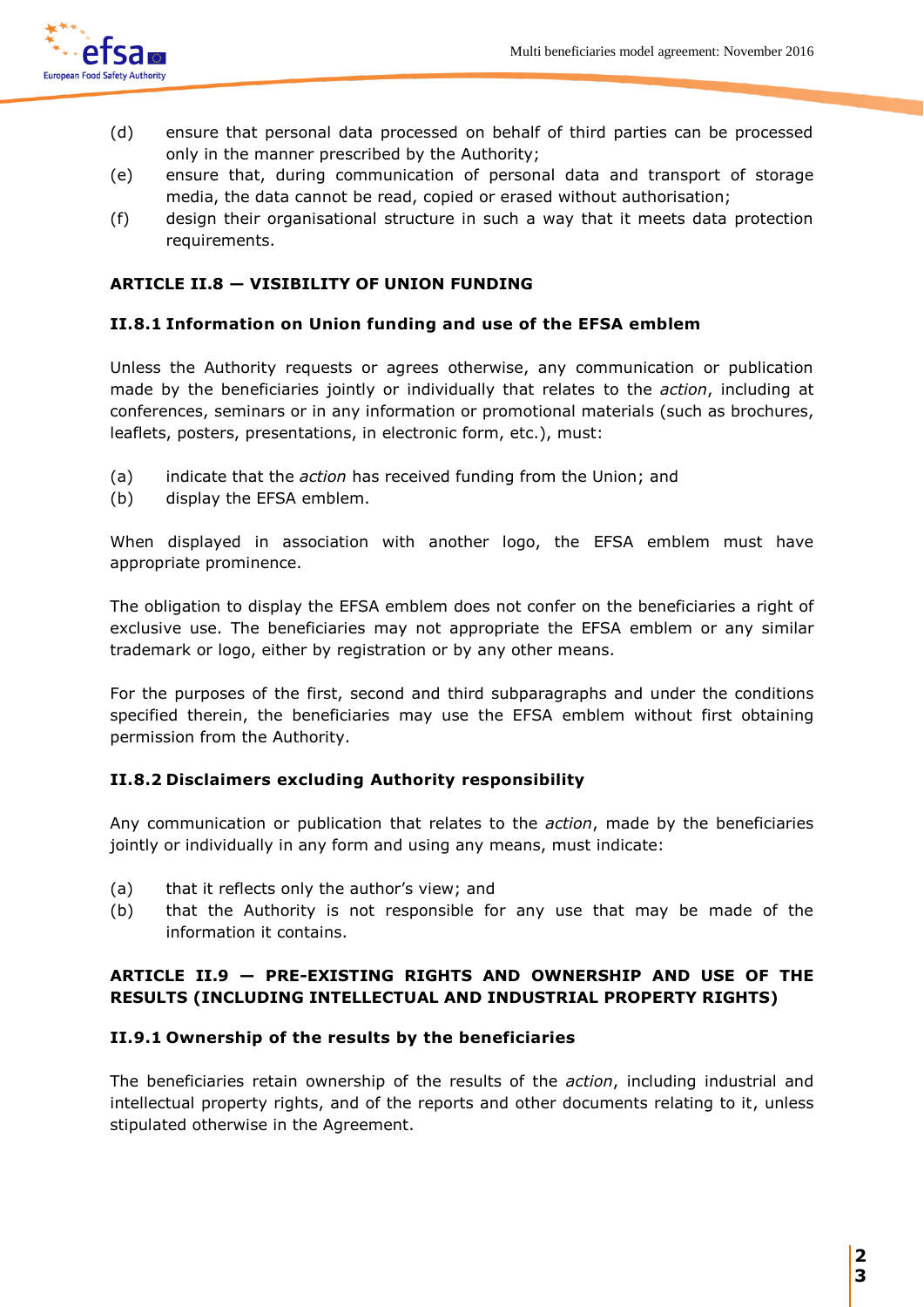

# **II.9.2 Pre-existing rights**

If the Authority sends the beneficiaries a written request specifying which of the results it intends to use, the beneficiaries must:

- (a) establish a list specifying all *pre-existing rights* included in those results; and
- (b) provide this list to the Authority at the latest with the request for payment of the balance.

The beneficiaries must ensure that they or their affiliated entities have all the rights to use any *pre-existing rights* during the implementation of the Agreement.

# **II.9.3 Rights of use of the results and of pre-existing rights by the Union**

The beneficiaries grant the Union the following rights to use the results of the *action*:

- (a) for its own purposes and in particular to make available to persons working for the Commission, other Union institutions, agencies and bodies and to Member States' institutions, as well as to copy and reproduce in whole or in part and in an unlimited number of copies;
- (b) reproduction: the right to authorise direct or indirect, temporary or permanent reproduction of the results by any means (mechanical, digital or other) and in any form, in whole or in part;
- (c) communication to the public: the right to authorise any display performance or communication to the public, by wire or wireless means, including making the results available to the public in such a way that members of the public may access them from a place and at a time individually chosen by them; this right also includes communication and broadcasting by cable or by satellite;
- (d) distribution: the right to authorise any form of distribution of results or copies of the results to the public;
- (e) adaptation: the right to modify the results;
- (f) translation;
- (g) the right to store and archive the results in line with the document management rules applicable to the Authority, including digitisation or converting the format for preservation or new use purposes;
- (h) where the results are documents, the right to authorise the reuse of the documents in conformity with Commission Decision 2011/833/EU of 12 December 2011 on the reuse of Commission documents if that Decision is applicable and if the documents fall within its scope and are not excluded by any of its provisions. For the sake of this provision, the terms 'reuse' and 'document' have the meanings given to them by Decision 2011/833/EU.

The above rights of use may be further specified in the Special Conditions.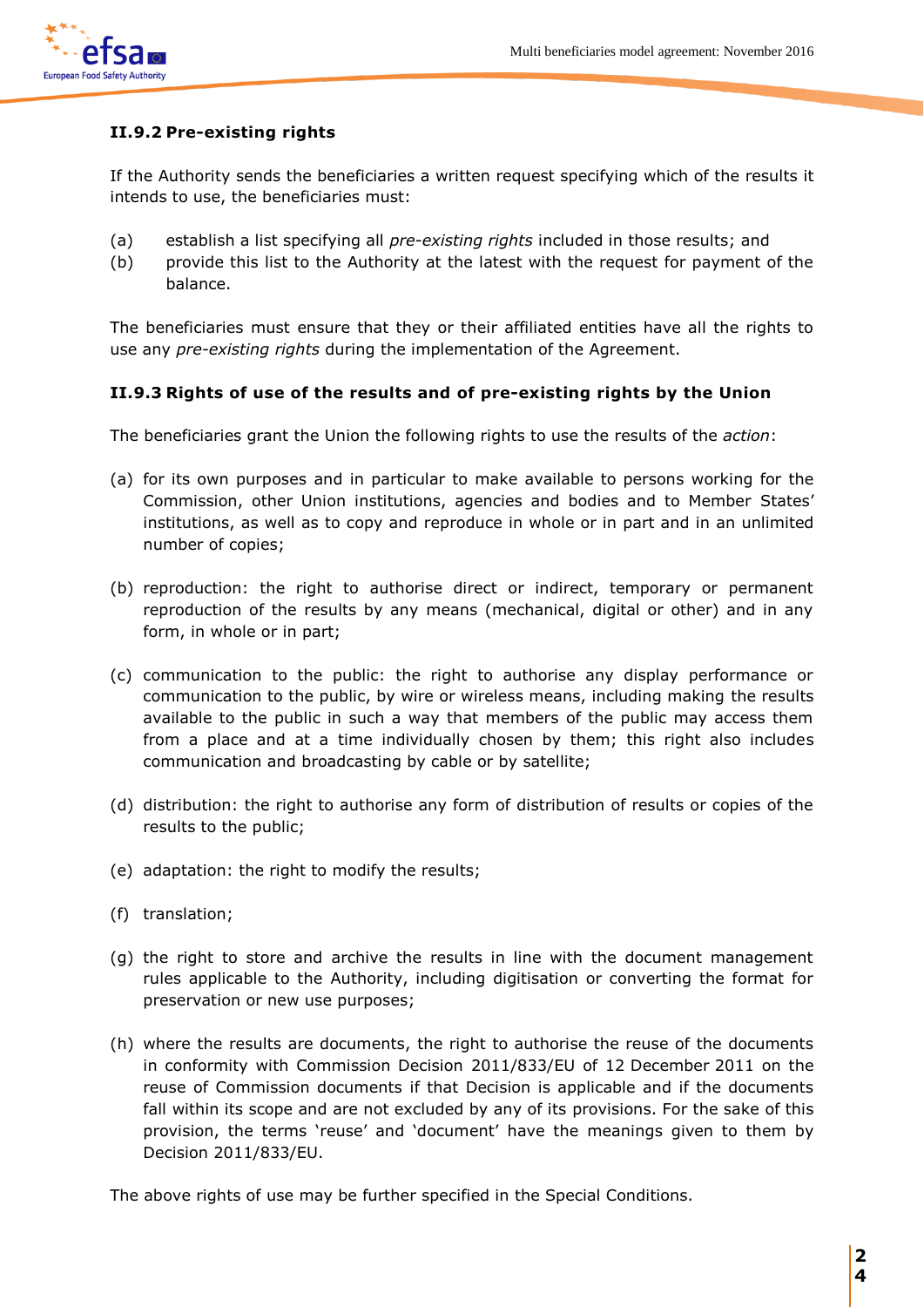

 $\overline{a}$ 

Additional rights of use for the Union may be provided for in the Special Conditions.

The beneficiaries must ensure that the Union has the right to use any *pre-existing rights* included in the results of the *action*. The *pre-existing rights* must be used for the same purposes and under the same conditions as applicable to the rights of use of the results of the *action,* unless specified otherwise in the Special Conditions.

Information about the copyright owner must be inserted in cases where the result is divulged by the Union. The copyright information must read:  $\degree$   $\degree$   $-$  year  $-$  name of the copyright owner. All rights reserved. Licenced to EFSA under conditions'.

If the beneficiaries grant rights of use to the Authority, this does not affect its confidentiality obligations under Article II.6 or the beneficiaries' obligations under Article II.2.1.

# **ARTICLE II.10 — AWARD OF CONTRACTS NECESSARY FOR THE IMPLEMENTATION OF THE ACTION**

**II.10.1** If the implementation of the *action* requires the beneficiaries to procure goods, works or services, they must award the contract to the tender offering best value for money or, as appropriate, to the tender offering the lowest price. In doing so, they must avoid any *conflict of interests*.

The beneficiaries must ensure that the Commission, the European Court of Auditors and the European Anti-Fraud Office (OLAF) can exercise their rights under Article II.27 also towards the beneficiaries' contractors.

**II.10.2** Beneficiaries that are 'contracting authorities' within the meaning of Directive 2014/24/EU<sup>4</sup> or 'contracting entities' within the meaning of Directive 2014/25/EU<sup>5</sup> must comply with the applicable national public procurement rules.

 The beneficiaries must ensure that the conditions applicable to them under Articles II.4, II.5, II.6 and II.9 are also applicable to the contractors.

- **II.10.3** The beneficiaries remain solely responsible for carrying out the *action* and for compliance with the Agreement.
- **II.10.4**. If the beneficiaries breach their obligations under Article II.10.1 the costs related to the contract concerned are considered ineligible in accordance with Article II.19.2 (c), (d) and (e).

<sup>&</sup>lt;sup>4</sup> Directive 2014/24/EU of the European Parliament and of the Council of 26 February 2014 on public procurement and repealing Directive 2004/18/EC

<sup>5</sup> Directive 2014/25/EU of the European Parliament and of the Council of 26 February 2014 on procurement by entities operating in the water, energy, transport and postal services sectors and repealing Directive 2004/17/EC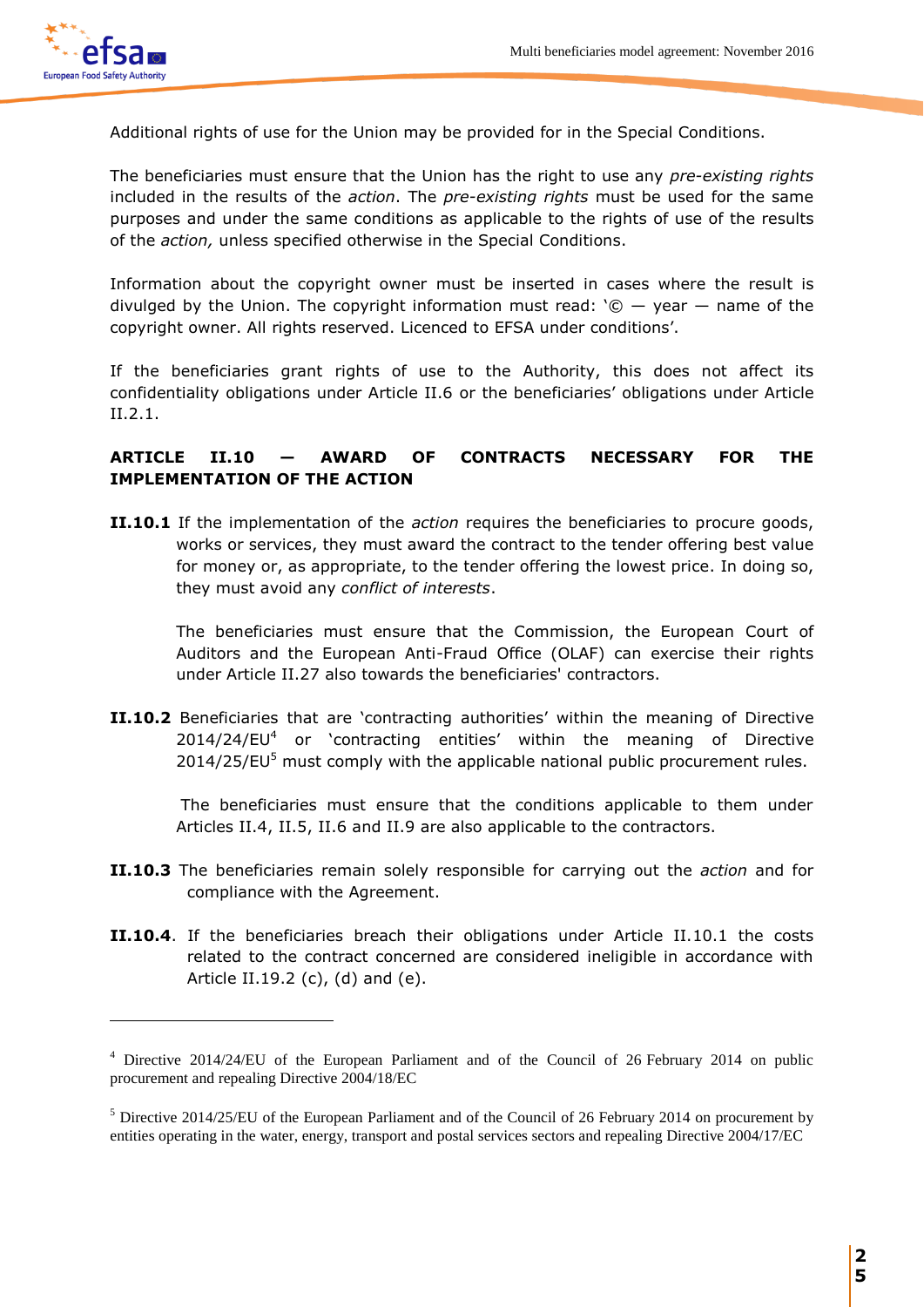

If the beneficiaries breach their obligations under Article II.10.2 the grant may be reduced in accordance with Article II.25.4.

# **ARTICLE II.11 — SUBCONTRACTING OF TASKS FORMING PART OF THE ACTION**

- **II.11.1** Beneficiaries may subcontract tasks forming part of the *action*. If they do so, they must ensure that, in addition to the conditions specified in Article II.10, the following conditions are also complied with:
	- (a) subcontracting does not cover core tasks of the *action*;
	- (b) recourse to subcontracting is justified because of the nature of the *action* and what is necessary for its implementation;
	- (c) the estimated costs of the subcontracting are clearly identifiable in the estimated budget set out in Annex III;
	- (d) any recourse to subcontracting, if not provided for in Annex I, is communicated by the coordinator and approved by the Authority. The Authority may grant approval:
		- (i) before any recourse to subcontracting, if the beneficiaries request an amendment as provided for in Article II.13; or
		- (ii) after recourse to subcontracting if the subcontracting:
			- $\blacksquare$  is specifically justified in the interim or final technical report referred to in Articles I.4.3 and I.4.4; and
			- **does not entail changes to the Agreement which would call into** question the decision awarding the grant or be contrary to the equal treatment of applicants;
	- (e) the beneficiaries ensure that the conditions applicable to them under Article II.8 are also applicable to the subcontractors.
- **II.11.2** If the beneficiaries breach their obligations under Article II.11.1 (a), (b), (c) or (d), the costs related to the contract concerned are considered ineligible in accordance with Article II.19.2 (f).

If the beneficiaries breach their obligation under Article II.11.1 (e) the grant may be reduced in accordance with Article II.25.4.

# **ARTICLE II.12 — FINANCIAL SUPPORT TO THIRD PARTIES**

- **II.12.1** If, while implementing the *action*, the beneficiaries have to give financial support to third parties, the beneficiaries must give such financial support in accordance with the conditions specified in Annex I. Under those conditions, the following information must be stated at least:
	- (a) the maximum amount of financial support. This amount may not exceed EUR 60 000 for each third party except if the financial support is the primary aim of the *action* as specified in Annex I;
	- (b) the criteria for determining the exact amount of the financial support;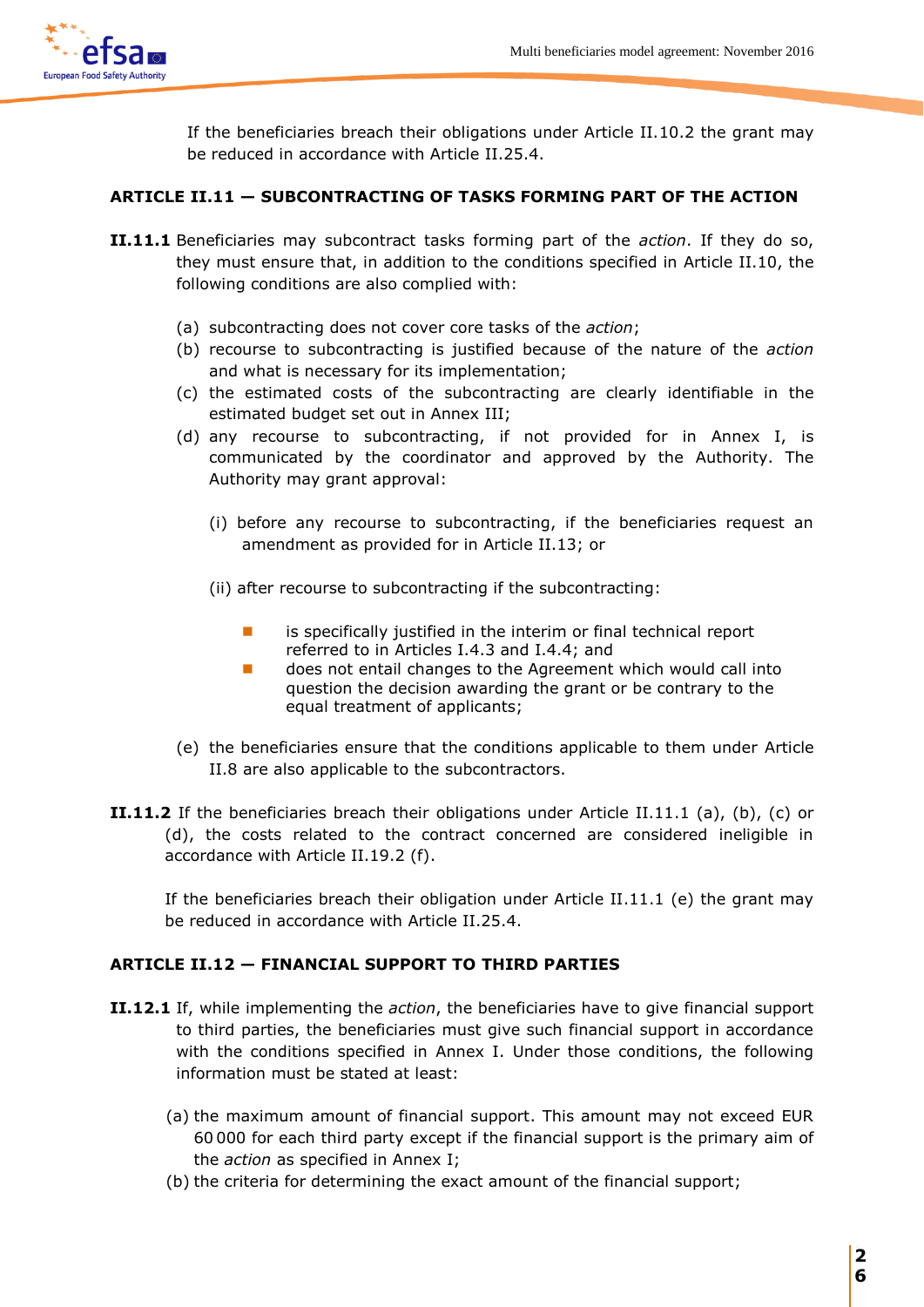

- (c) the different types of activity that may receive financial support, on the basis of a fixed list;
- (d) the persons or categories of persons which may receive financial support;
- (e) the criteria for giving the financial support.
- **II.12.2** As an exception to Article II.12.1, if the financial support takes the form of a prize, the beneficiaries must give such financial support in accordance with the conditions specified in Annex I. Under those conditions, the following information must at least be stated:
	- (a) the conditions for participation;
	- (b) the award criteria;
	- (c) the amount of the prize;
	- (d) the payment arrangements.
- **II.12.3** The beneficiaries must ensure that the conditions applicable to them under Articles II.4, II.5, II.6, II.8, II.9 and II.27 are also applicable to the third parties receiving financial support.

### **ARTICLE II.13 — AMENDMENTS TO THE AGREEMENT**

- **II.13.1** Any amendment to the Agreement must be made in writing.
- **II.13.2** An amendment may not have the purpose or the effect of making changes to the Agreement which would call into question the decision awarding the grant or be contrary to the equal treatment of applicants.
- **II.13.3** Any request for amendment must:
	- (a) be duly justified;
	- (b) be accompanied by appropriate supporting documents; and
	- (c) be sent to the other party in due time before it is due to take effect, and in any case one month before the end of the *implementation period*.

Point (c) does not apply in cases duly substantiated by the party requesting the amendment if the other party agrees.

- **II.13.4** A request for amendment on behalf of the beneficiaries must be submitted by the coordinator. If a change of coordinator is requested without its agreement, the request must be submitted by all other beneficiaries and must be accompanied by the opinion of the coordinator or proof that this opinion has been requested in writing.
- **II.13.5** Amendments enter into force on the date on which the last party signs or on the date of approval of the request for amendment.

Amendments take effect on a date agreed by the parties or, in the absence of such an agreed date, on the date on which the amendment enters into force.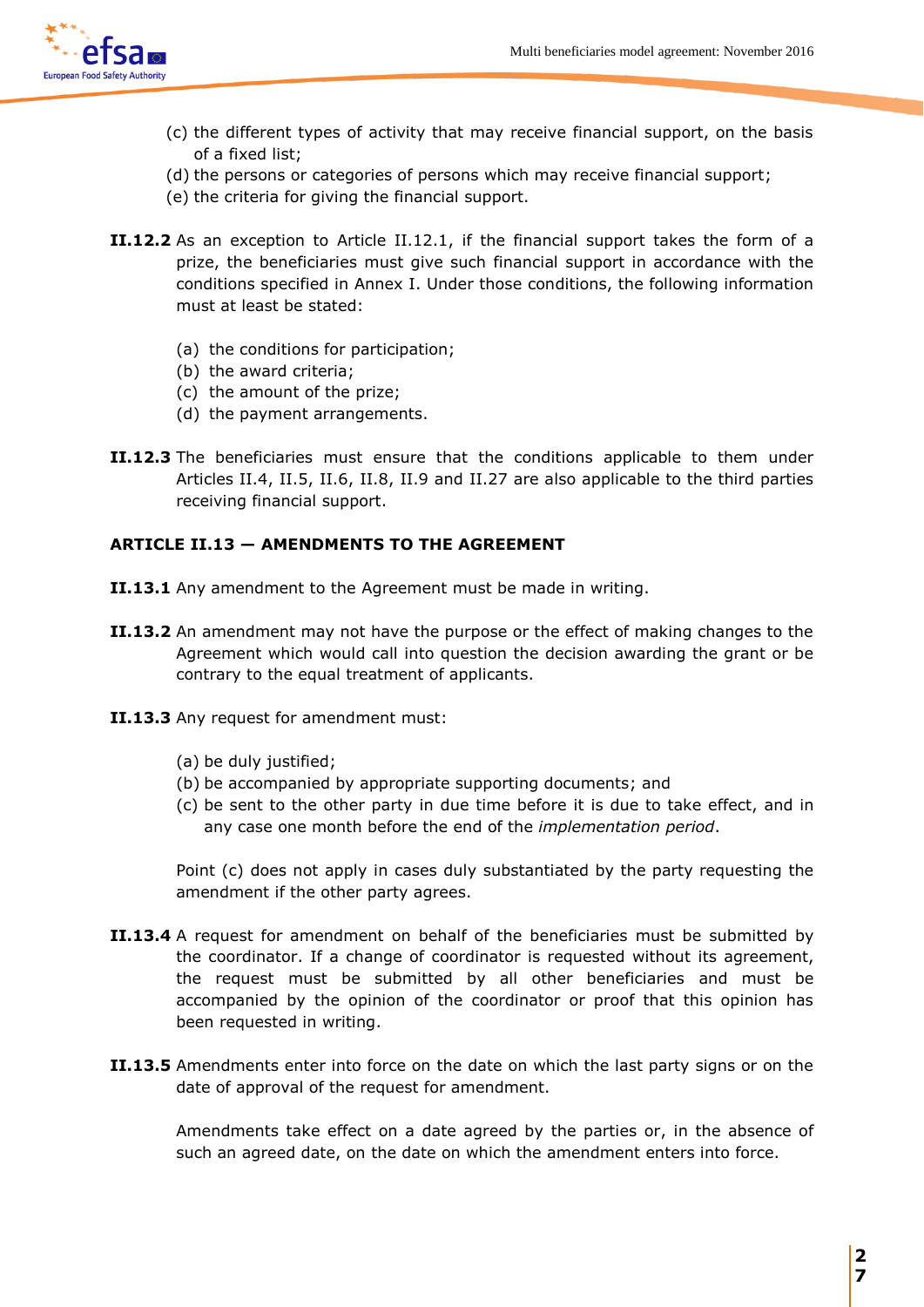

### **ARTICLE II.14 — ASSIGNMENT OF CLAIMS FOR PAYMENTS TO THIRD PARTIES**

**II.14.1** The beneficiaries may not assign any of their claims for payment against the Authority to any third party, except if approved by the Authority on the basis of a reasoned, written request by the coordinator made on behalf of the beneficiaries.

If the Authority does not accept the assignment or the terms of it are not complied with, the assignment has no effect on it.

**II.14.2** In no circumstances may an assignment release the beneficiaries from their obligations towards the Authority.

### **ARTICLE II.15 —** *FORCE MAJEURE*

- **II.15.1** A party faced with *force majeure* must send a *formal notification* to the other party without delay, stating the nature of the situation or of the event, its likely duration and foreseeable effects.
- **II.15.2** The parties must take the necessary measures to limit any damage due to *force majeure*. They must do their best to resume the implementation of the *action* as soon as possible.
- **II.15.3** The party faced with *force majeure* may not be considered in breach of its obligations under the Agreement if it has been prevented from fulfilling them by *force majeure*.

#### **ARTICLE II.16 — SUSPENSION OF THE IMPLEMENTATION OF THE ACTION**

#### **II.16.1 Suspension of implementation by the beneficiaries**

The coordinator, on behalf of the beneficiaries, may suspend the implementation of the *action* or any part of it, if exceptional circumstances make such implementation impossible or excessively difficult, in particular in the event of *force majeure*.

The coordinator must immediately inform the Authority, stating:

- (a) the reasons for suspension, including details about the date or period when the exceptional circumstances occurred; and
- (b) the expected date of resumption.

Once the circumstances allow the beneficiaries to resume implementing the *action*, the coordinator must inform the Authority immediately and present a request for amendment of the Agreement as provided for in Article II.16.3. This obligation does not apply if the Agreement or the participation of a beneficiary is terminated in accordance with Articles II.17.1, II.17.2 or points (c) or (d) of Article II.17.3.1.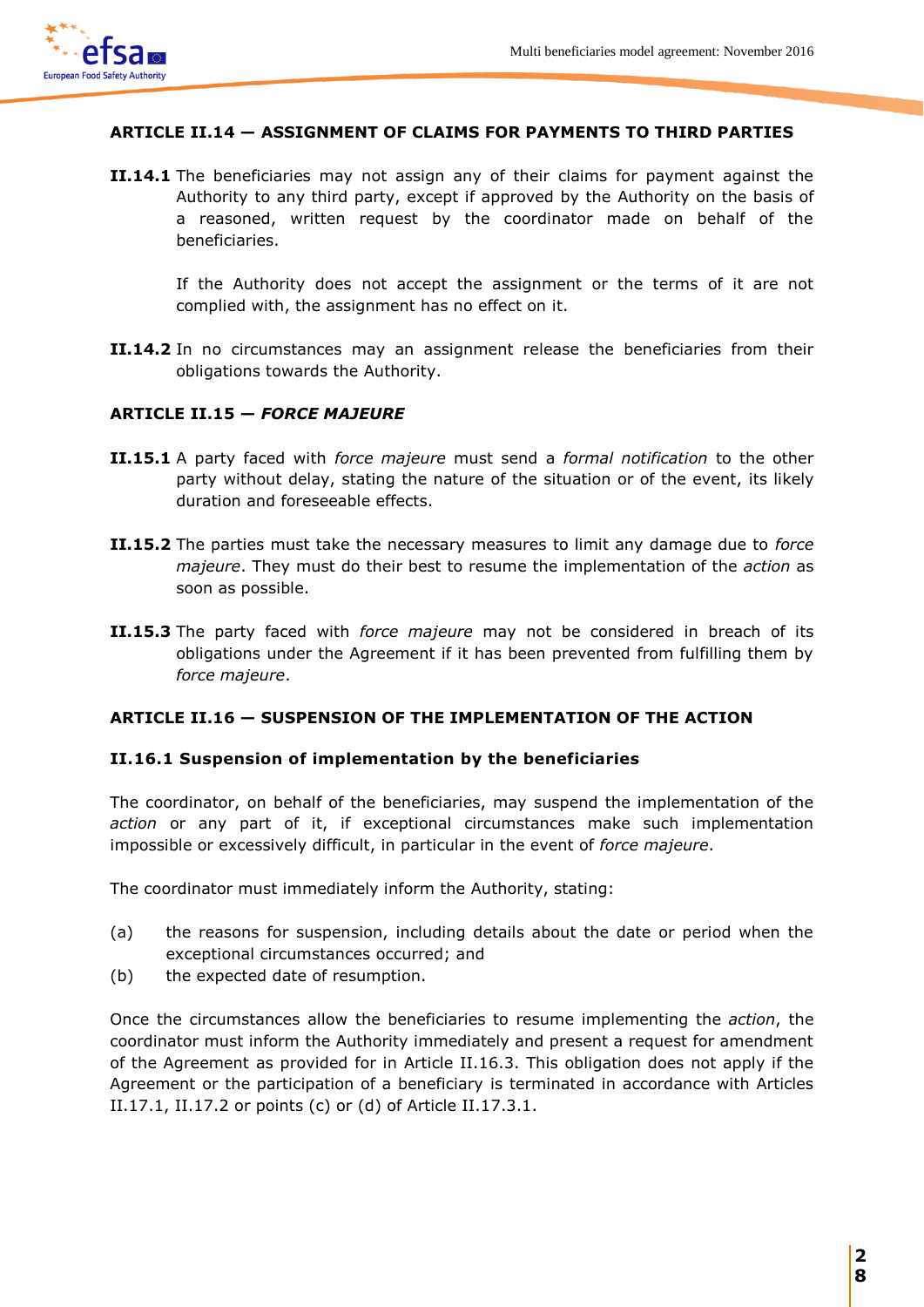

# II.16.2 Suspension of implementation by the Authority

### **II.16.2.1 Grounds for suspension**

The Authority may suspend the implementation of the *action* or any part thereof:

- (a) if the Authority has evidence that a beneficiary has committed *substantial errors*, *irregularities* or *fraud* in the award procedure or while implementing the Agreement or if a beneficiary fails to comply with its obligations under the Agreement;
- (b) if the Authority has evidence that a beneficiary has committed systemic or recurrent errors, *irregularities, fraud* or serious breach of obligations in other grants funded by the Union or the European Atomic Energy Community ('Euratom') awarded to the beneficiary under similar conditions and the errors, *irregularities, fraud* or breach have a material impact on this grant; or
- (c) if the Authority suspects *substantial errors, irregularities, fraud* or breach of obligations committed by a beneficiary in the award procedure or while implementing the Agreement and needs to verify whether they have actually occurred.

#### **II.16.2.2 Procedure for suspension**

**Step 1** — Before suspending implementation of the *action*, the Authority must send a *formal notification* to the coordinator:

- (a) informing it of:
	- (i) its intention to suspend the implementation;
	- (ii) the reasons for suspension;
	- (iii) the necessary conditions for resuming the implementation in the cases referred to in points (a) and (b) of Article II.16.2.1; and
- (b) inviting it to submit observations within 30 calendar days of receiving the formal notification.

**Step 2** — If the Authority does not receive observations or decides to pursue the procedure despite the observations it has received, it must send a *formal notification* to the coordinator informing it of:

- (a) the suspension of the implementation;
- (b) the reasons for suspension; and
- (c) the final conditions for resuming the implementation in the cases referred to in points (a) and (b) of Article II.16.2.1,; or
- (d) the indicative date of completion of the necessary verification in the case referred to in point (c) of Article II.16.2.1,.

The coordinator must immediately inform the other beneficiaries of the suspension. The suspension takes effect five calendar days after the *formal notification* is received by the coordinator or on a later date specified in the *formal notification*.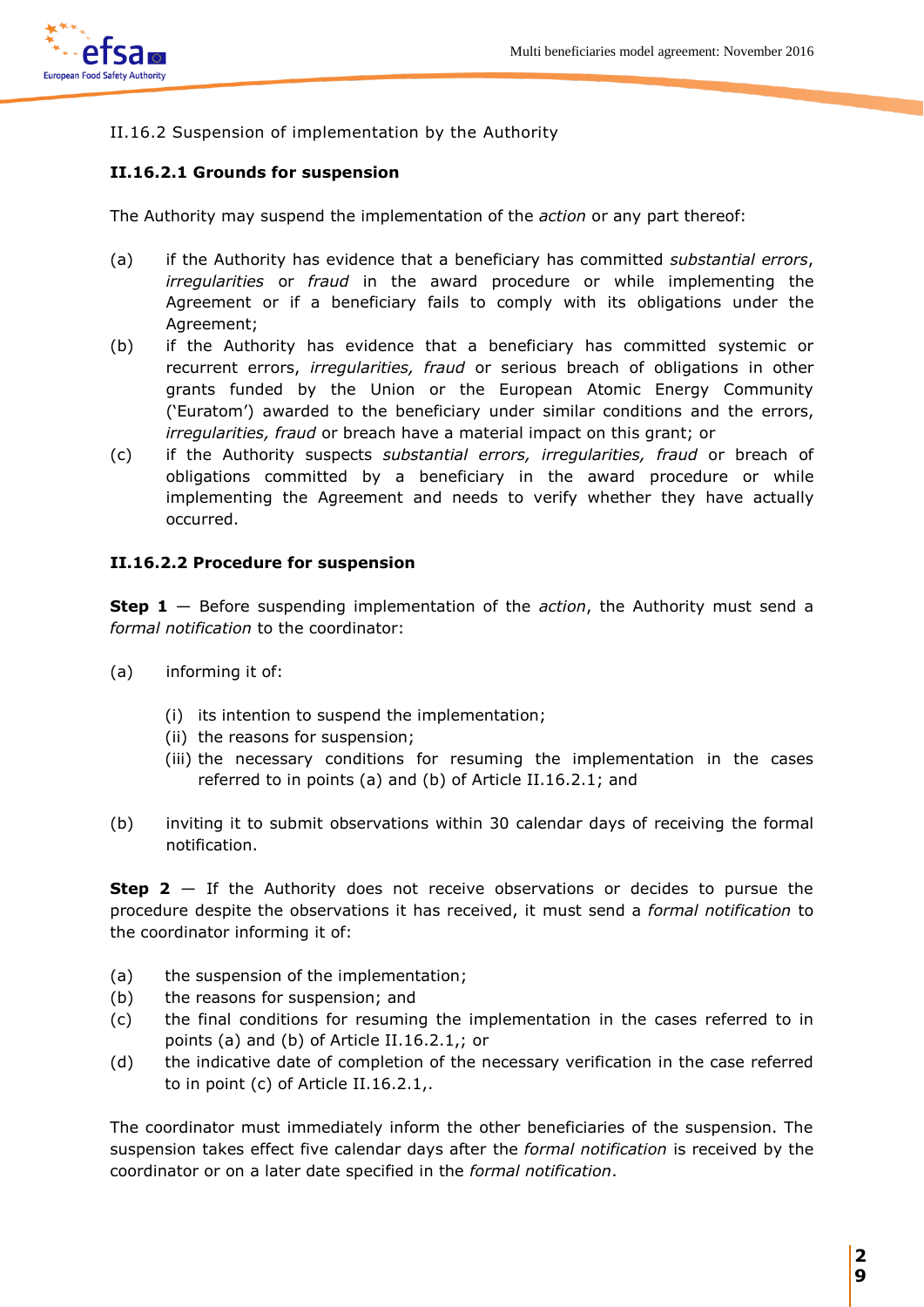

Otherwise, the Authority must send a *formal notification* to the coordinator informing it that it is not continuing the suspension procedure.

### **II.16.2.3 Resuming implementation**

In order to resume the implementation, the beneficiaries must meet the notified conditions as soon as possible and must inform the Authority of any progress made.

If the conditions for resuming the implementation are met or the necessary verifications are carried out, the Authority must send a *formal notification* to the coordinator:

- (a) informing it that the conditions for lifting the suspension are met; and
- (b) requiring it to present a request for amendment of the Agreement as provided for in Article II.16.3. This obligation does not apply if the Agreement or the participation of a beneficiary is terminated in accordance with Articles II.17.1, II.17.2 or points  $(c)$ ,  $(g)$  or  $(h)$  of Article II.17.3.1.

### **II.16.3 Effects of the suspension**

If the implementation of the *action* can be resumed and the Agreement has not been terminated, an amendment to the Agreement must be made in accordance with Article II.13 in order to:

- (a) set the date on which the *action* is to be resumed;
- (b) extend the duration of the *action*; and
- (c) make other changes necessary to adapt the *action* to the new situation.

The suspension is lifted with effect from the resumption date set out in the amendment. This date may be before the date on which the amendment enters into force.

Costs incurred during the period of suspension that relate to the implementation of the suspended *action* or the suspended part of it may not be reimbursed or covered by the grant.

Suspending implementation of the *action* does not affect the Authority's right to terminate the Agreement or to terminate the participation of a beneficiary in accordance with Article II.17.3, reduce the grant or recover amounts unduly paid in accordance with Articles II.25.4 and II.26.

Neither party may claim damages due to suspension by the other party.

# **ARTICLE II.17 — TERMINATION OF THE AGREEMENT**

#### **II.17.1 Termination of the Agreement by the coordinator**

The beneficiaries may terminate the Agreement.

The coordinator must send a *formal notification* of termination to the Authority, stating:

(a) the reasons for termination; and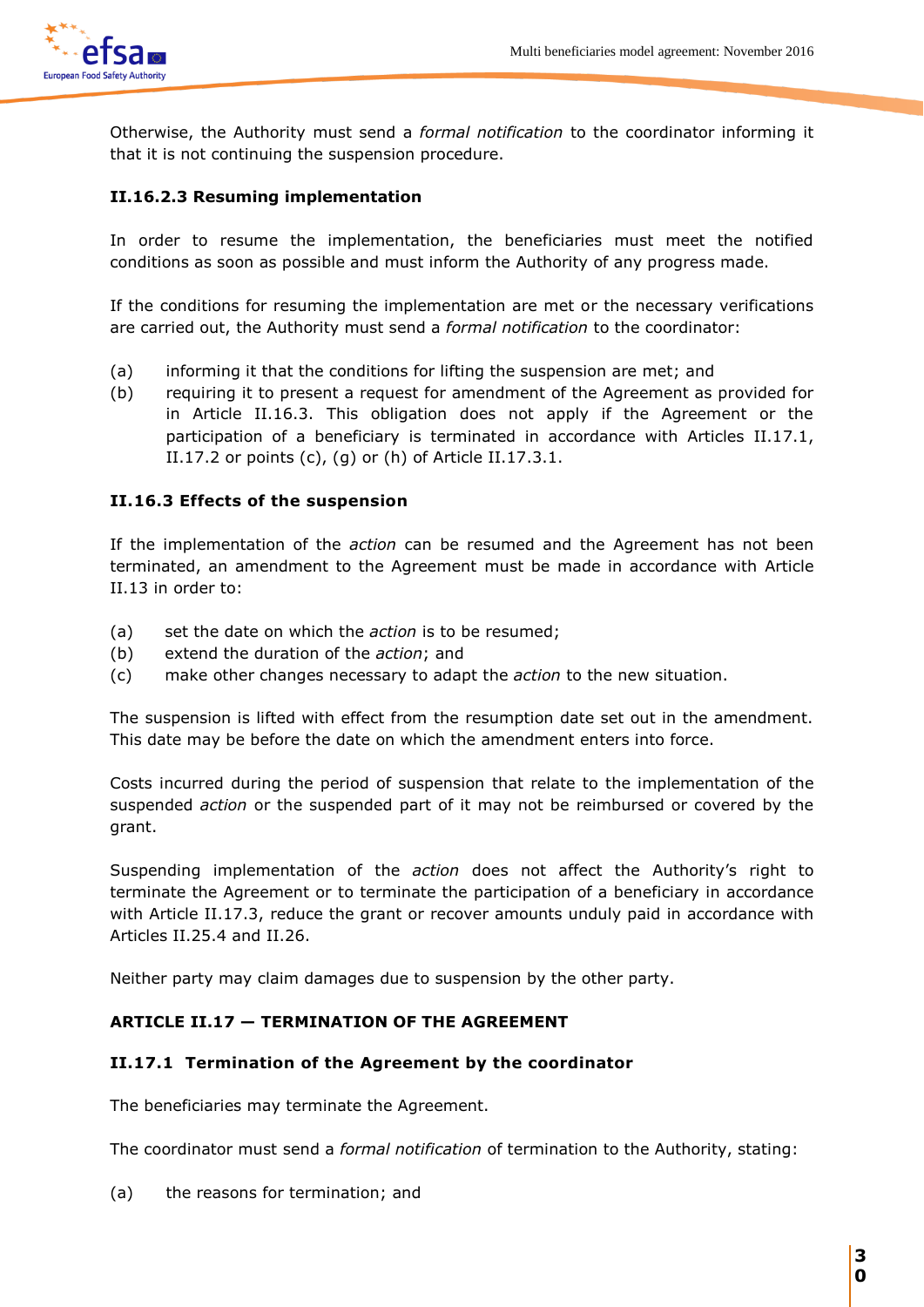

(b) the date on which the termination takes effect. This date must be set after the *formal notification.*

If the coordinator does not state the reasons for the termination or if the Authority considers that the reasons do not justify termination, the Agreement is considered to have been terminated improperly.

The termination takes effect on the day specified in the *formal notification*.

# **II.17.2 Termination of the participation of one or more beneficiaries by the coordinator**

The participation of one or more beneficiaries may be terminated by the coordinator at the request of the beneficiary concerned or on behalf of the other beneficiaries.

The coordinator must send a *formal notification* of termination to the Authority and inform the beneficiary concerned by termination.

If the coordinator's participation is terminated without its agreement, the *formal notification* must be submitted by another beneficiary (acting on behalf of the other beneficiaries).

The *formal notification* must include:

- (a) the reasons for termination;
- (b) the opinion of the beneficiary concerned by termination (or proof that this opinion has been requested in writing);
- (c) the date on which the termination takes effect. This date must be set after the *formal notification*; and
- (d) a request for amendment as provided for in Article II.17.4.2(a).

If the coordinator or beneficiary does not state the reasons for the termination or if the Authority considers that the reasons do not justify termination, the participation will be considered to have been terminated improperly.

The termination takes effect on the day specified in the *formal notification.*

# **II.17.3 Termination of the Agreement or the participation of one or more beneficiaries by the Authority**

# **II.17.3.1 Grounds for termination**

The Authority may terminate the Agreement or the participation of any one or several beneficiaries, if:

(a) a change to the beneficiary's legal, financial, technical, organisational or ownership situation is likely to affect the implementation of the Agreement substantially or calls into question the decision to award the grant;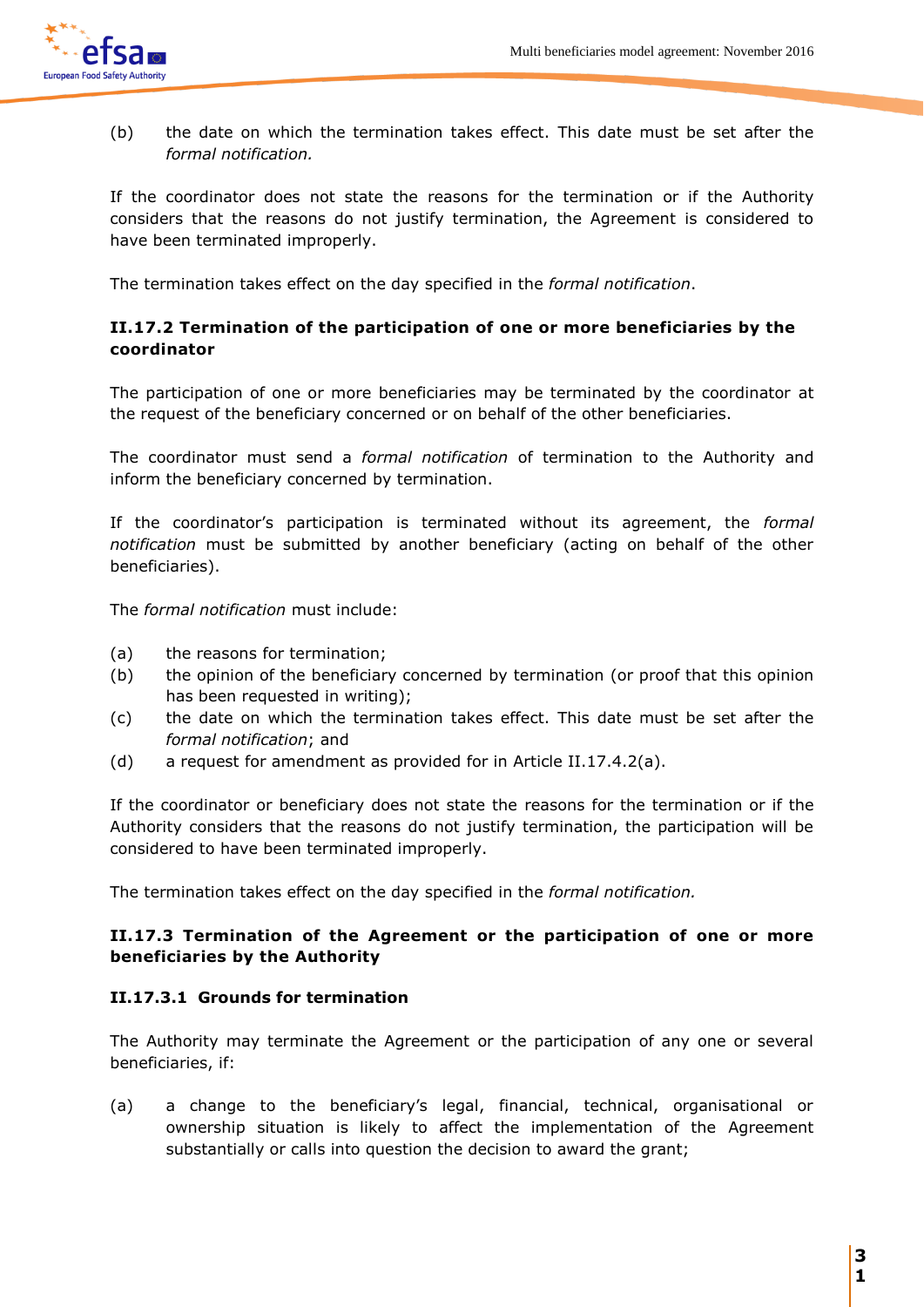

- (b) following the termination of the participation of any one or several beneficiaries, the necessary modifications to the Agreement would call into question the decision awarding the grant or would result in unequal treatment of applicants;
- (c) the beneficiaries do not implement the *action* as described in Annex I or a beneficiary fails to comply with another substantial obligation incumbent on it under the Agreement;
- (d) the implementation of the *action* is prevented or suspended due to *force majeure* or exceptional circumstances and either:
	- (i) resumption is impossible; or
	- (ii) the necessary changes to the Agreement would call into question the decision awarding the grant or be contrary to the equal treatment of applicants;
- (e) a beneficiary or any person that assumes unlimited liability for the debts of that beneficiary comes under any of the situations provided for in points (a) or (b) of Article 106 (1) of the Financial Regulation;<sup>6</sup>
- (f) a beneficiary or any *related person* comes under any of the situations provided for in points  $(c)$ ,  $(d)$ ,  $(e)$  or  $(f)$  of Article 106  $(1)$  or comes under Article 106  $(2)$  of the Financial Regulation;
- (g) the Authority has evidence that a beneficiary or any *related person* has committed *substantial errors*, *irregularities* or *fraud* in the award procedure or while implementing the Agreement, including if that beneficiary or *related person* has submitted false information or failed to provide required information;
- (h) the Authority has evidence that a beneficiary has committed systemic or recurrent errors, *irregularities*, *fraud* or serious breach of obligations in other Union or Euratom grants awarded to it under similar conditions and such errors, *irregularities, fraud* or breach have a material impact on this grant; or
- (i) the Authority has sent a beneficiary, through the coordinator, a *formal notification* asking it to end the participation of its affiliated entity because that entity is in a situation provided for in points  $(f)$ ,  $(g)$  or  $(h)$  and that beneficiary has failed to request an amendment ending the participation of the entity and reallocating its tasks.

# **II.17.3.2 Procedure for termination**

**Step 1-** Before terminating the Agreement or participation of one or more beneficiaries, the Authority must send a *formal notification* to the coordinator:

(a) informing it of:

 $\overline{a}$ 

- (i) its intention to terminate; (ii)the reasons for termination; and
- (b) requiring it, within 45 calendar days of receiving the formal notification,:

<sup>6</sup> Regulation (EU, Euratom) No 966/2012 of the European Parliament and of the Council of 25 October 2012 on the financial rules applicable to the general budget of the Union.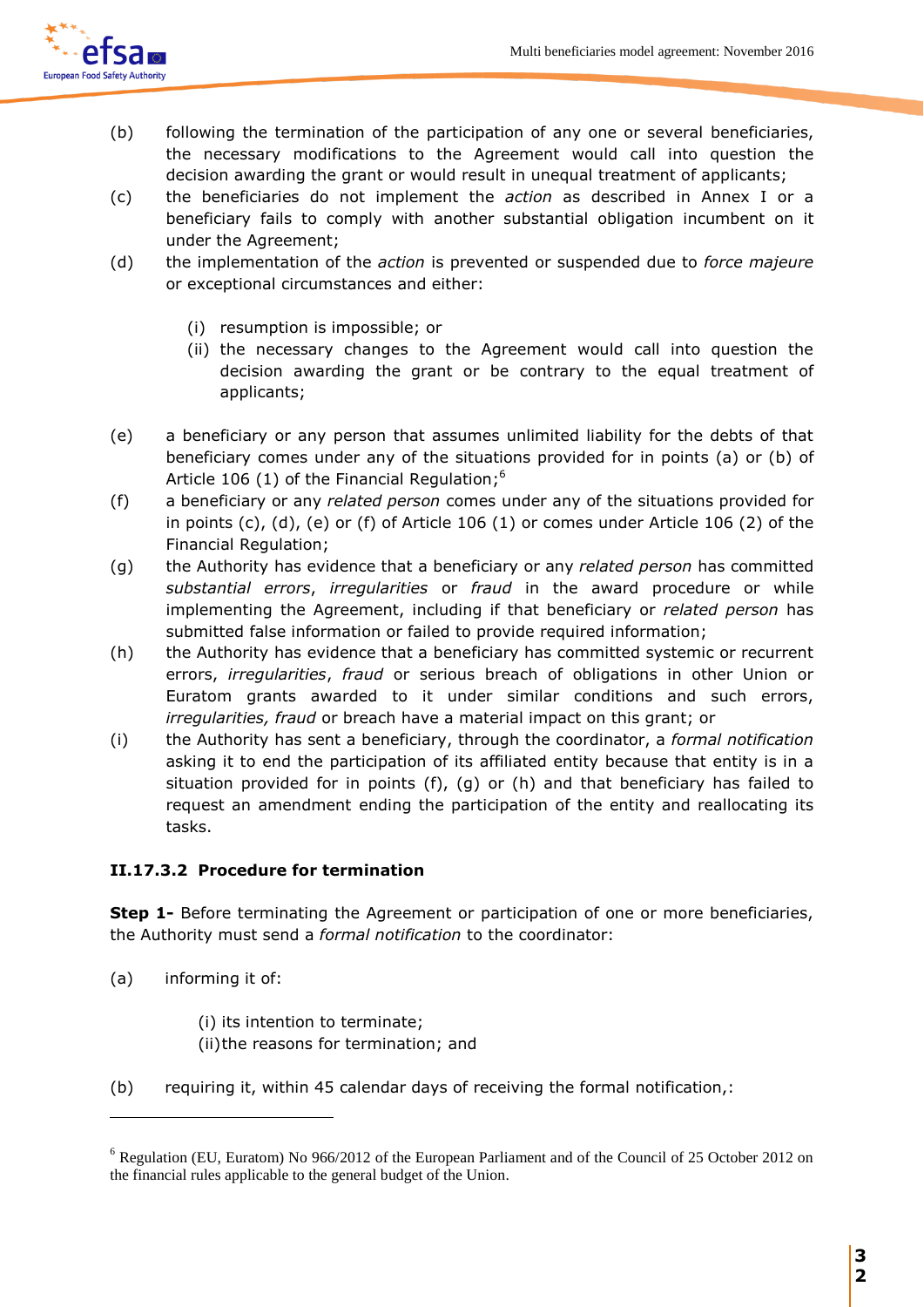

- (i) to submit observations on behalf of all beneficiaries; and
- (ii) in the case of point (c) of Article II.17.3.1, to inform the Authority of the measures to ensure compliance with the obligations under the Agreement.

**Step 2 –** If the Authority does not receive observations or decides to pursue the procedure despite the observations it has received, it will send a *formal notification* to the coordinator informing it of the termination and the date on which it takes effect. The coordinator must immediately inform the other beneficiaries of the termination.

Otherwise, the Authority must send a *formal notification* to the coordinator informing it that the termination procedure is not continued.

The termination takes effect:

- (a) for terminations under points (a), (b), (c) and (e) of Article II.17.3.1: on the day specified in the *formal notification* of termination referred to in the second subparagraph (i.e. in Step 2 above);
- (b) for terminations under points  $(d)$ ,  $(f)$ ,  $(g)$ ,  $(h)$  and  $(i)$  of Article II.17.3.1: on the day after the coordinator receives the *formal notification* of termination referred to in the second subparagraph (i.e. in Step 2 above).

# **II.17.4 Effects of termination**

### **II.17.4.1 Effects of terminating the Agreement:**

Within 60 calendar days from the day on which the termination takes effect, the coordinator must submit a request for payment of the balance as provided for in Article I.4.4.

If the Authority does not receive the request for payment of the balance by the above deadline, only costs which are included in an approved technical report and, where relevant, in an approved financial statement, are reimbursed or covered by the grant.

If the Agreement is terminated by the Authority because the coordinator has breached its obligation to submit the request for payment, the coordinator may not submit any request for payment after termination. In that case the second subparagraph applies.

The Authority calculates the final grant amount as referred to in Article II.25 and the balance as referred to in Article I.5.4 on the basis of the reports submitted. Only costs incurred before termination takes effect are reimbursed or covered by the grant. Costs relating to contracts due for execution only after termination are not taken into account are not reimbursed or covered by the grant.

The Authority may reduce the grant in accordance with Article II.25.4 in case of:

- (a) improper termination of the Agreement by the coordinator within the meaning of Article II.17.1; or
- (b) termination of the Agreement by the Authority on any of the grounds set out in points  $(c)$ ,  $(f)$ ,  $(g)$ ,  $(h)$  and  $(i)$  of Article II.17.3.1.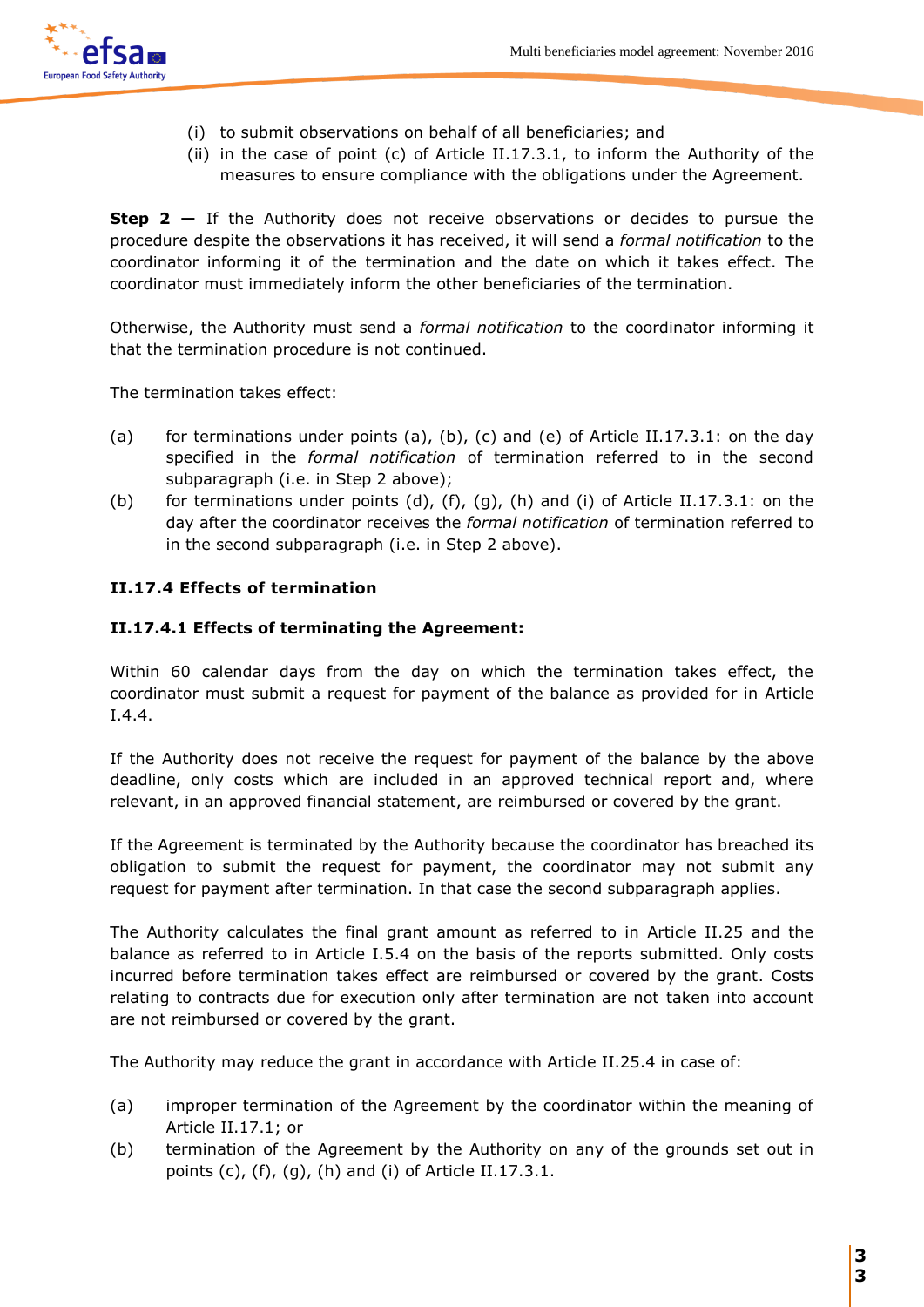

Neither party may claim damages on the grounds that the other party terminated the Agreement.

After termination, the beneficiaries' obligations continue to apply, in particular those under Articles I.4, II.6, II.8, II.9, II.14, II.27 and any additional provisions on the use of the results, as set out in the Special Conditions.

### **II.17.4.2 Effects of terminating the participation of one or more beneficiaries:**

- a)The coordinator must submit a request for amendment including:
	- (i) a proposal to reallocate the tasks of the beneficiary or beneficiaries concerned by the termination; and
	- (ii) if necessary, the addition of one or more new beneficiaries to succeed the beneficiary or beneficiaries concerned in all their rights and obligations under the Agreement.

If the Authority terminates the participation of a beneficiary, the coordinator must submit the request for amendment within 60 calendar days from the day on which the termination takes effect.

If the coordinator terminates the participation of a beneficiary, the request for amendment must be included in the *formal notification* of termination referred to in Article II.17.2.

If termination takes effect after the end of the *implementation period*, no request for amendment must be provided unless the beneficiary concerned is the coordinator. In this case, the request for amendment must propose a new coordinator.

If the request for amendment is rejected by the Authority, the Agreement may be terminated in accordance with Article II.17.3.1 (b). The request for amendment may be rejected if it calls into question the decision awarding the grant or is contrary to the equal treatment of applicants.

- b) The beneficiary concerned by termination must submit to the coordinator:
	- (i) a technical report; and
	- (ii) a financial statement covering the period from the end of the last reporting period to the date when termination takes effect.

The coordinator must include this information in the payment request for the next reporting period.

Only costs incurred by the beneficiary concerned before termination takes effect are reimbursed or covered by the grant. Costs relating to contracts due for execution only after termination are not reimbursed or covered by the grant.

The Authority may reduce the grant in accordance with Article II.25.4. in case of: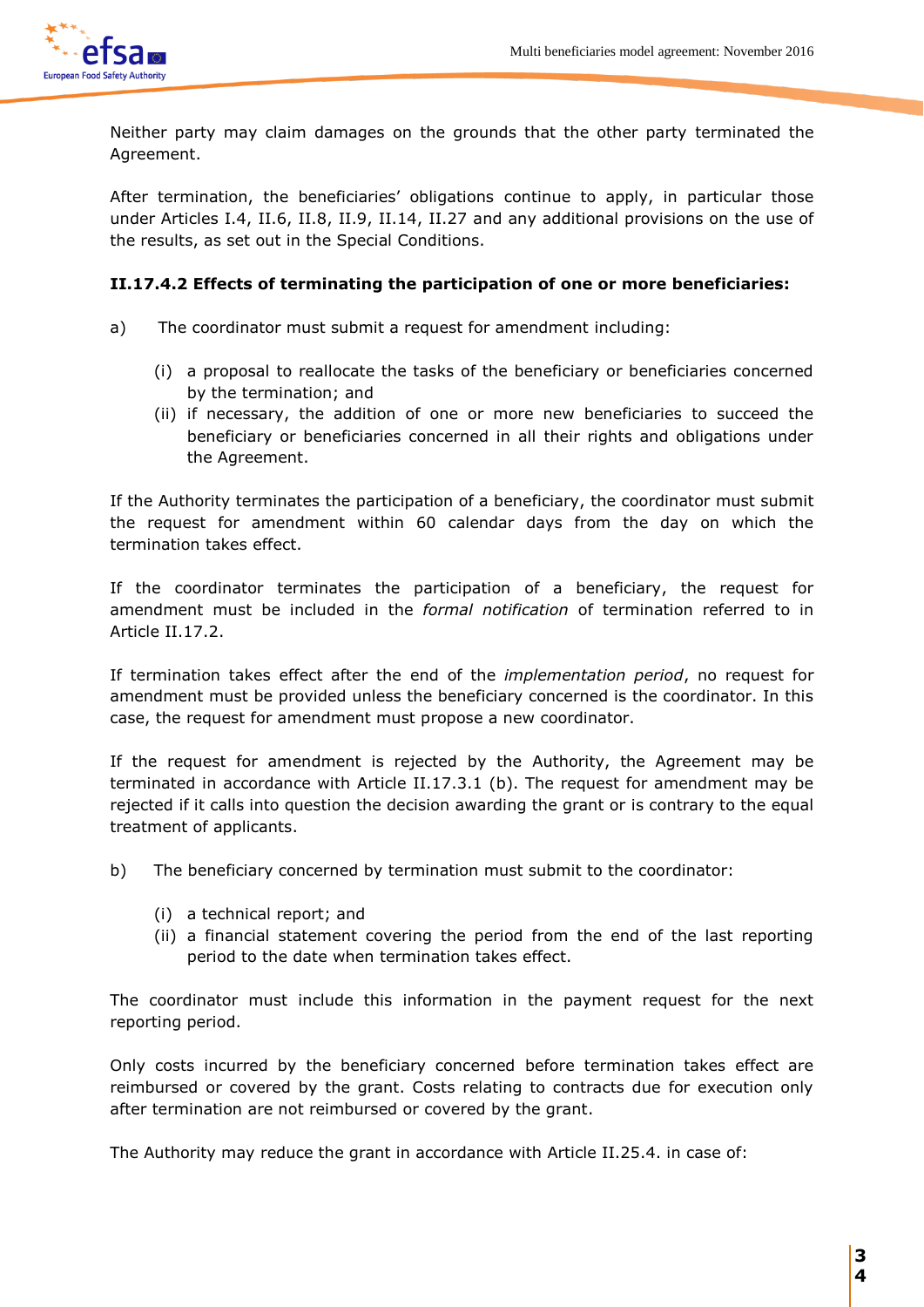

- (a) improper termination of the participation of a beneficiary by the coordinator within the meaning of Article II.17.2 or
- (b) termination of the participation of a beneficiary by the Authority on any of the grounds set out in points (c), (f), (g), (h) or (i) of Article II.17.3.1.

Neither party may claim damages on the grounds that the other party terminated the participation of a beneficiary.

After termination, the concerned beneficiary's obligations continue to apply, in particular those under Articles I.4, II.6, II.8, II.9, II.14, II.27 and any additional provisions on the use of the results, as set out in the Special Conditions.

# **ARTICLE II.18 — APPLICABLE LAW, SETTLEMENT OF DISPUTES AND ENFORCEABLE DECISIONS**

- **II.18.1** The Agreement is governed by the applicable Union law, complemented, where necessary, by the law of Belgium.
- **II.18.2** In accordance with Article 272 TFEU, the General Court or, on appeal, the Court of Justice of the European Union, has sole jurisdiction to hear any dispute between the Union and any beneficiary concerning the interpretation, application or validity of the Agreement, if such dispute cannot be settled amicably.
- **II.18.3** In accordance with Article 299 TFEU, for the purposes of recovery within the meaning of Article II.26, the Commission may adopt an enforceable decision to impose pecuniary obligations on persons other than States.

An *action* may be brought against such decision before the General Court of the European Union in accordance with Article 263 TFEU.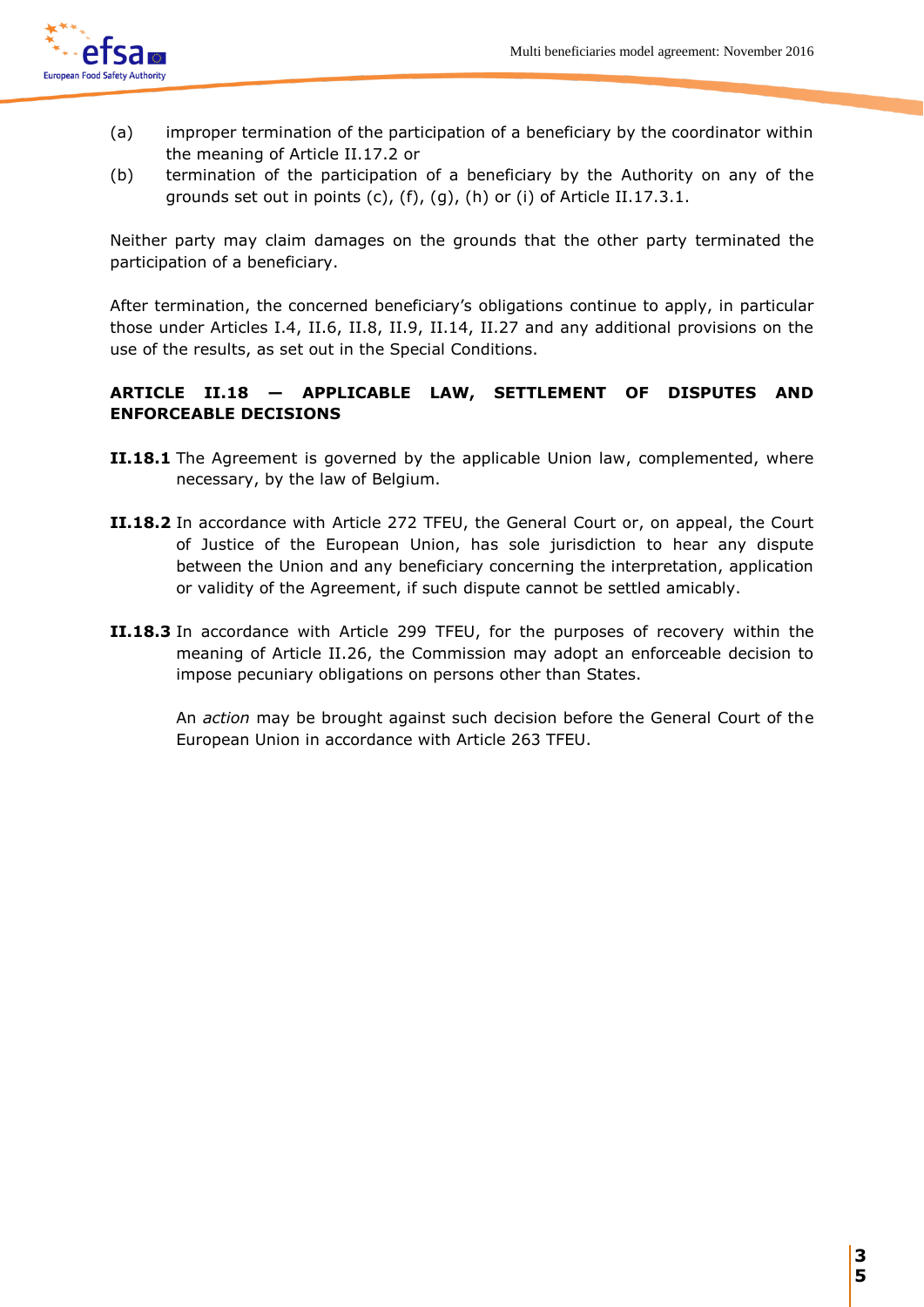

# **PART B — FINANCIAL PROVISIONS**

# **ARTICLE II.19 — ELIGIBLE COSTS**

# **II.19.1 Conditions for the eligibility of costs**

*Eligible costs* of the *action* are costs actually incurred by the beneficiary and which meet the following criteria:

- (a) they are incurred within the *implementation period*, with the exception of costs relating to the request for payment of the balance and the corresponding supporting documents referred to in Article I.4.4;
- (b) they are indicated in the estimated budget of the *action*. The estimated budget is set out in Annex III;
- (c) they are incurred in connection with the *action* as described in Annex I and are necessary for its implementation;
- (d) they are identifiable and verifiable, in particular they are recorded in the beneficiary's accounting records and determined according to the applicable accounting standards of the country where the beneficiary is established and according to the beneficiary's usual cost accounting practices;
- (e) they comply with the requirements of applicable tax and social legislation; and
- (f) they are reasonable, justified and comply with the principle of sound financial management, in particular regarding economy and efficiency.

# **II.19.2 Eligible direct costs**

To be eligible, the *direct cost* of the *action* must comply with the eligibility conditions set out in Article II.19.1.

In particular, the following categories of costs are eligible *direct costs*, provided that they satisfy the eligibility conditions set out in Article II.19.1 as well as the following conditions:

(a) the costs of personnel working under an employment contract with the beneficiary or an equivalent appointing act and assigned to the *action*, provided that these costs are in line with the beneficiary's usual policy on remuneration.

 Those costs include actual salaries plus social security contributions and other statutory costs included in the remuneration. They may also comprise additional remunerations, including payments on the basis of supplementary contracts regardless of the nature of those contracts, provided that they are paid in a consistent manner whenever the same kind of work or expertise is required, independently from the source of funding used;

 The costs of natural persons working under a contract with the beneficiary other than an employment contract or who are seconded to the beneficiary by a third party against payment may also be included under such personnel costs, provided that the following conditions are fulfilled: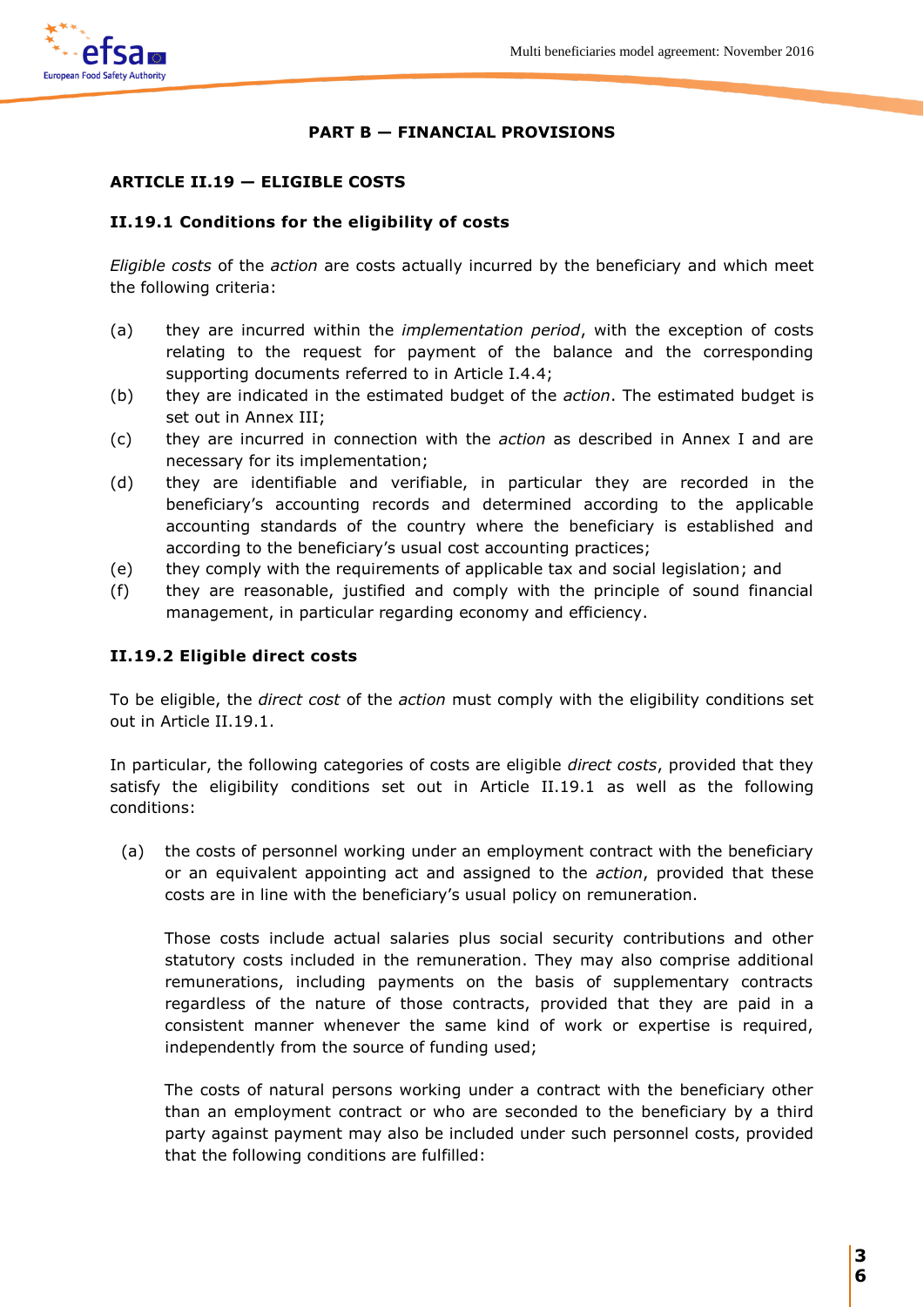

- (i) the person works under conditions similar to those of an employee (in particular regarding the way the work is organised, the tasks that are performed and the premises where they are performed);
- (ii) the result of the work belongs to the beneficiary (unless exceptionally agreed otherwise); and
- (iii) the costs are not significantly different from the costs of staff performing similar tasks under an employment contract with the beneficiary;
- (b) costs of travel and related subsistence allowances, provided that these costs are in line with the beneficiary's usual practices on travel;
- (c) the depreciation costs of equipment or other assets (new or second-hand) as recorded in the beneficiary's accounting statements, provided that the asset:

(i) is written off in accordance with the international accounting standards and the beneficiary's usual accounting practices; and

(ii) has been purchased in accordance with Article II.10.1 if the purchase occurred within the *implementation period*;

The costs of renting or leasing equipment or other assets are also eligible, provided that these costs do not exceed the depreciation costs of similar equipment or assets and are exclusive of any finance fee;

Only the portion of the equipment's depreciation, rental or lease costs corresponding to the *implementation period* and the rate of actual use for the purposes of the *action* may be taken into account when determining the eligible costs. By way of exception, the full cost of purchase of equipment may be eligible under the Special Conditions, if this is justified by the nature of the *action* and the context of the use of the equipment or assets;

- (d) costs of consumables and supplies, provided that they:
	- (i) are purchased in accordance with Article II.10.1; and
	- (ii) are directly assigned to the *action*;
- (e) costs arising directly from requirements imposed by the Agreement (dissemination of information, specific evaluation of the *action*, audits, translations, reproduction), including the costs of requested financial guarantees, provided that the corresponding services are purchased in accordance with Article II.10.1;
- (f) costs entailed by *subcontracts* within the meaning of Article II.11, provided that the conditions laid down in Article II.11.1 (a), (b), (c) and (d) are met;
- (g) costs of financial support to third parties within the meaning of Article II.12, provided that the conditions laid down in that Article are met;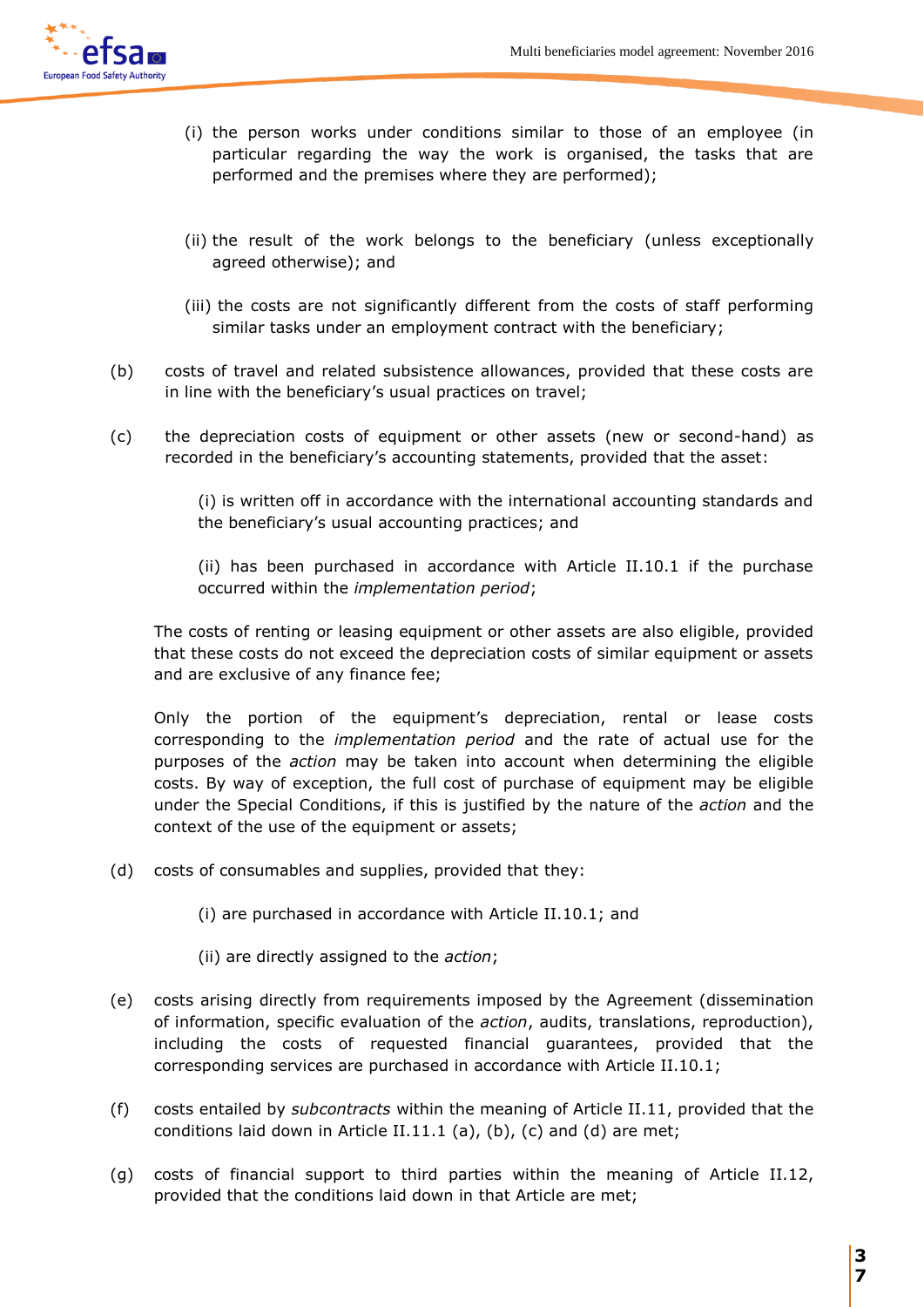

(h) duties, taxes and charges paid by the beneficiary, notably value added tax (VAT), provided that they are included in eligible *direct costs*, and unless specified otherwise in the Agreement.

# **II.19.3 Eligible indirect costs**

To be eligible, *indirect costs* of the *action* must represent a fair apportionment of the overall overheads of the beneficiary and must comply with the conditions of eligibility set out in Article II.19.1.

Eligible *indirect costs* must be declared on the basis of a flat rate of 10 % of the total eligible *direct costs* unless otherwise specified in Article I.3.2.

# **II.19.4 Ineligible costs**

In addition to any other costs which do not fulfil the conditions set out in Article II.19.1, the following costs may not be considered eligible:

- (a) return on capital and dividends paid by a beneficiary;
- (b) debt and debt service charges;
- (c) provisions for losses or debts;
- (d) interest owed;
- (e) doubtful debts;
- (f) exchange losses;
- (g) costs of transfers from the Authority charged by the bank of a beneficiary;
- (h) costs declared by the beneficiary under another action receiving a grant financed from the Union budget. Such grants include grants awarded by a Member State and financed from the Union budget and grants awarded by bodies other than the Authority for the purpose of implementing the Union budget. In particular, beneficiaries receiving an operating grant financed by the EU or Euratom budget cannot declare indirect costs for the period(s) covered by the operating grant, unless they can demonstrate that the operating grant does not cover any costs of the action.
- (i) contributions in kind from third parties;
- (j) excessive or reckless expenditure;
- (k) deductible VAT.

# **ARTICLE II.20 — IDENTIFIABILITY AND VERIFIABILITY OF THE AMOUNTS DECLARED**

# **II.20.1 Declaring costs and contributions**

Each beneficiary must declare as eligible costs or as a requested contribution:

- (a) for actual costs**:** the costs it actually incurred for the *action*;
- (b) for unit costs or unit contributions**:** the amount obtained by multiplying the amount per unit specified in Article I.3.2(a)(ii) or (b) by the actual number of units used or produced;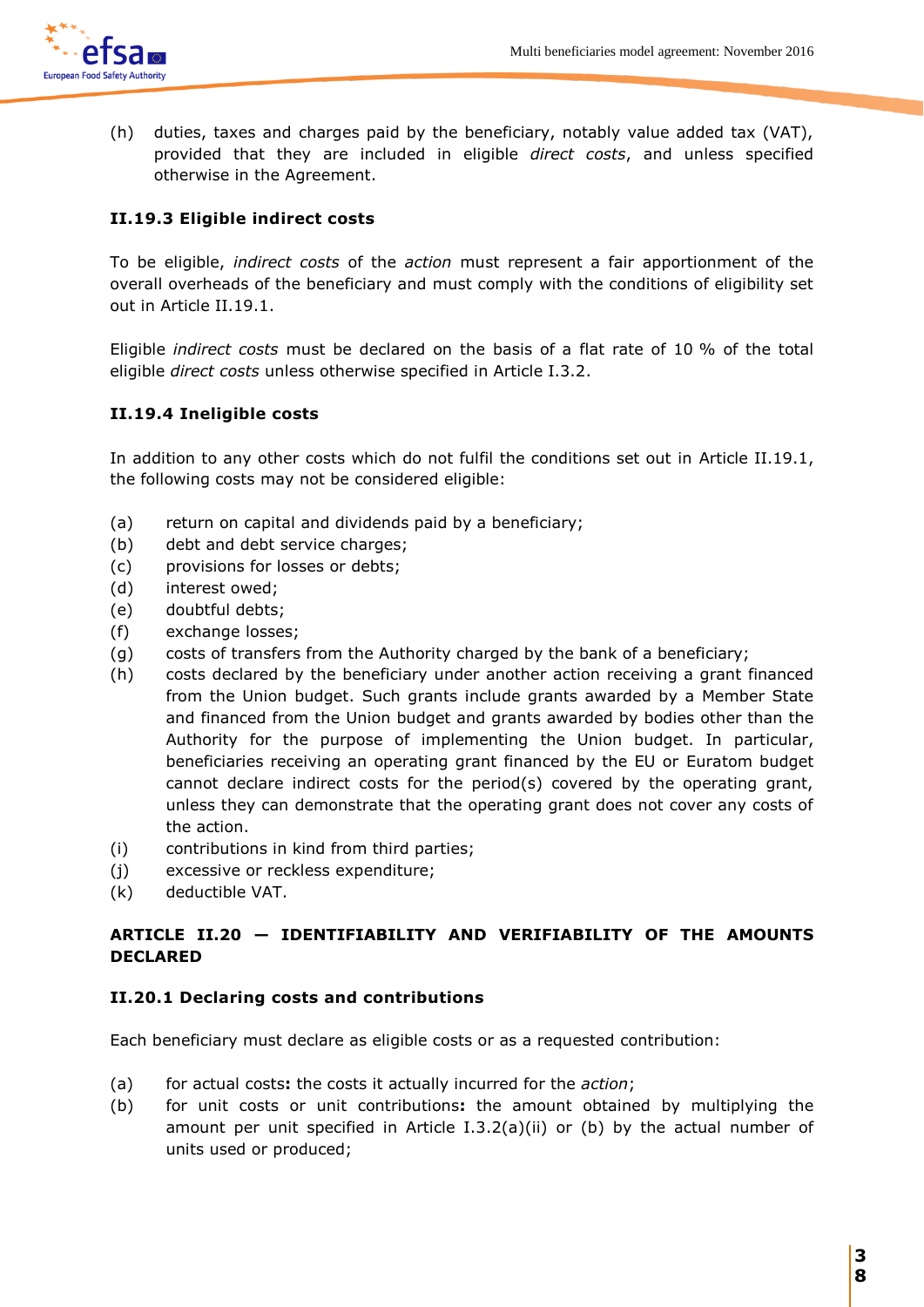

- (c) for lump sum costs or lump sum contributions: the global amount specified in Article I.3.2(a)(iii) or (c), if the corresponding tasks or part of the *action* as described in Annex I have been implemented properly;
- (d) for flat-rate costs or flat-rate contributions: the amount obtained by applying the flat rate specified in Article I.3.2(a)(iv) or (d);
- (e) for unit costs declared on the basis of the beneficiary's usual cost accounting practices: the amount obtained by multiplying the amount per unit calculated in accordance with the beneficiary's usual cost accounting practices by the actual number of units used or produced;
- (f) for lump sum costs declared on the basis of the beneficiary's usual cost accounting practices: the global amount calculated in accordance with its usual cost accounting practices, if the corresponding tasks or part of the *action* have been implemented properly;
- (g) for flat-rate costs declared on the basis of the beneficiary's usual cost accounting practices: the amount obtained by applying the flat rate calculated in accordance with the beneficiary's usual cost accounting practices.

# **II.20.2 Records and other documentation to support the costs and contributions declared**

Each beneficiary must provide the following if requested to do so in the context of the checks or audits described in Article II.27:

(a) for actual costs: adequate supporting documents to prove the costs declared, such as contracts, invoices and accounting records.

In addition, the beneficiary's usual accounting and internal control procedures must permit direct reconciliation of the amounts declared with the amounts recorded in its accounting statements and with the amounts indicated in the supporting documents;

(b) for unit costs or unit contributions: adequate supporting documents to prove the number of units declared.

The beneficiary does not need to identify the actual eligible costs covered or to provide supporting documents, such as accounting statements, to prove the amount declared per unit;

(c) for lump sum costs or lump sum contributions: adequate supporting documents to prove that the *action* has been properly implemented.

The beneficiary does not need to identify the actual eligible costs covered or to provide supporting documents, such as accounting statements, to prove the amount declared as a lump sum;

(d) for flat-rate costs or flat-rate contributions: adequate supporting documents to prove the eligible costs or requested contribution to which the flat rate applies.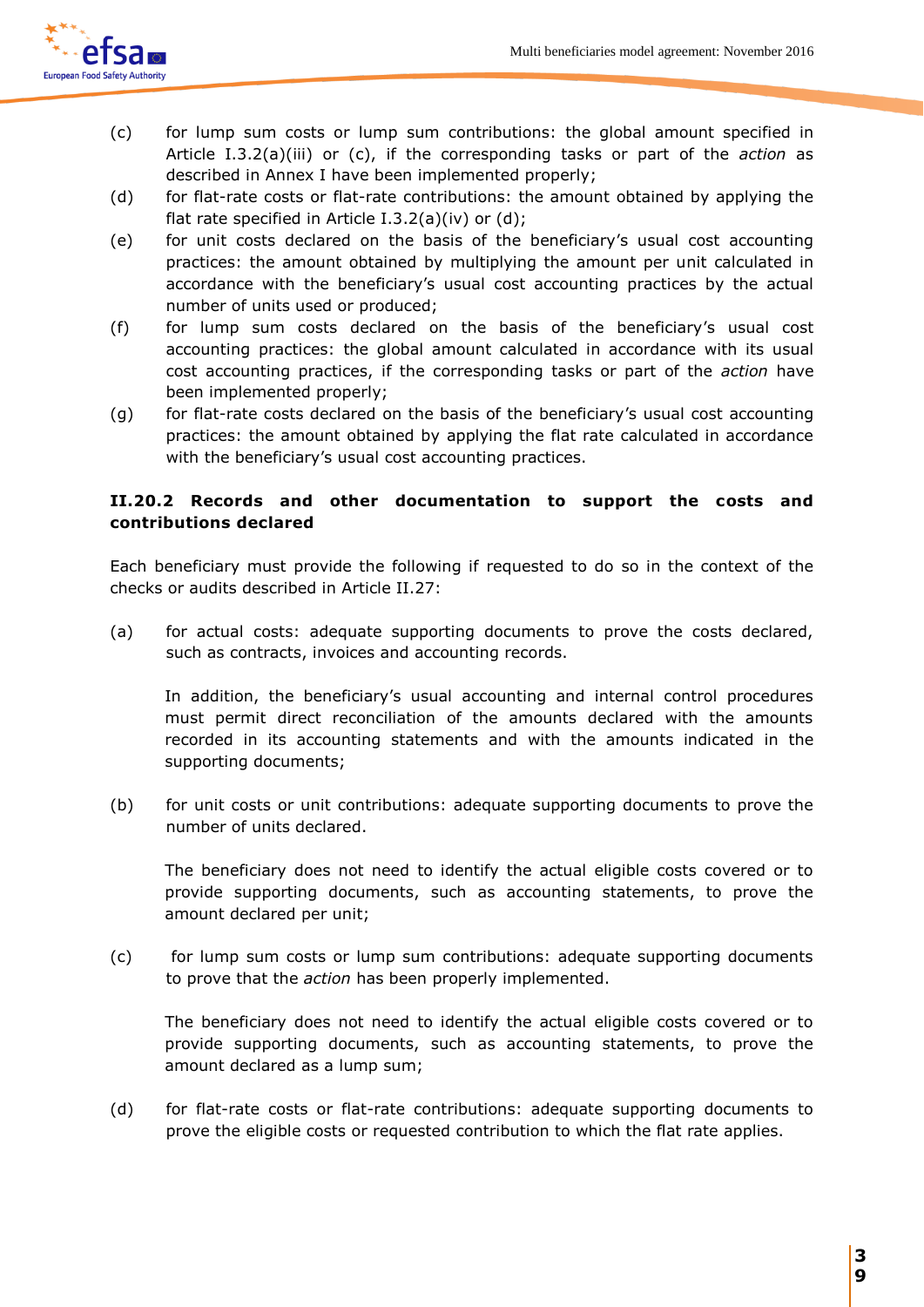

The beneficiary does not need to identify the actual eligible costs covered or to provide supporting documents, such as accounting statements, for the flat rate applied;

- (e) for unit costs declared on the basis of the beneficiary's usual cost accounting practices: adequate supporting documents to prove the number of units declared
- (f) for lump sum costs declared on the basis of the beneficiary's usual cost accounting practices: adequate supporting documents to prove that the action has been properly implemented;
- (g) for flat-rate costs declared on the basis of the beneficiary's usual cost accounting practices: adequate supporting documents to prove the eligible costs to which the flat rate applies.

# **II.20.3 Conditions to determine the compliance of cost accounting practices**

- **II.20.3.1** In the case of points (e), (f) and (g) of Article II.20.2, the beneficiary does not need to identify the actual eligible costs covered, but it must ensure that the cost accounting practices used for the purpose of declaring eligible costs are in compliance with the following conditions:
	- (a) the cost accounting practices used constitute its usual cost accounting practices and are applied in a consistent manner, based on objective criteria independent from the source of funding;
	- (b) the costs declared can be directly reconciled with the amounts recorded in its general accounts; and
	- (c) the categories of costs used for the purpose of determining the costs declared are exclusive of any ineligible cost or costs covered by other forms of grant as provided for in Article I.3.2.
- **II.20.3.2** If the Special Conditions so provide, the beneficiary may submit to the Authority a request asking it to assess the compliance of its usual cost accounting practices. If required by the Special Conditions, the request must be accompanied by a certificate on the compliance of the cost accounting practices ('certificate on the compliance of the cost accounting practices').

The certificate on the compliance of the cost accounting practices must be:

- (a) produced by an approved auditor or, if the beneficiary is a public body, by a competent and independent public officer; and
- (b) drawn up in accordance with Annex VIII.

The certificate must certify that the beneficiary's cost accounting practices used for the purpose of declaring eligible costs comply with the conditions laid down in Article II.20.3.1 and with the additional conditions that may be laid down in the Special Conditions.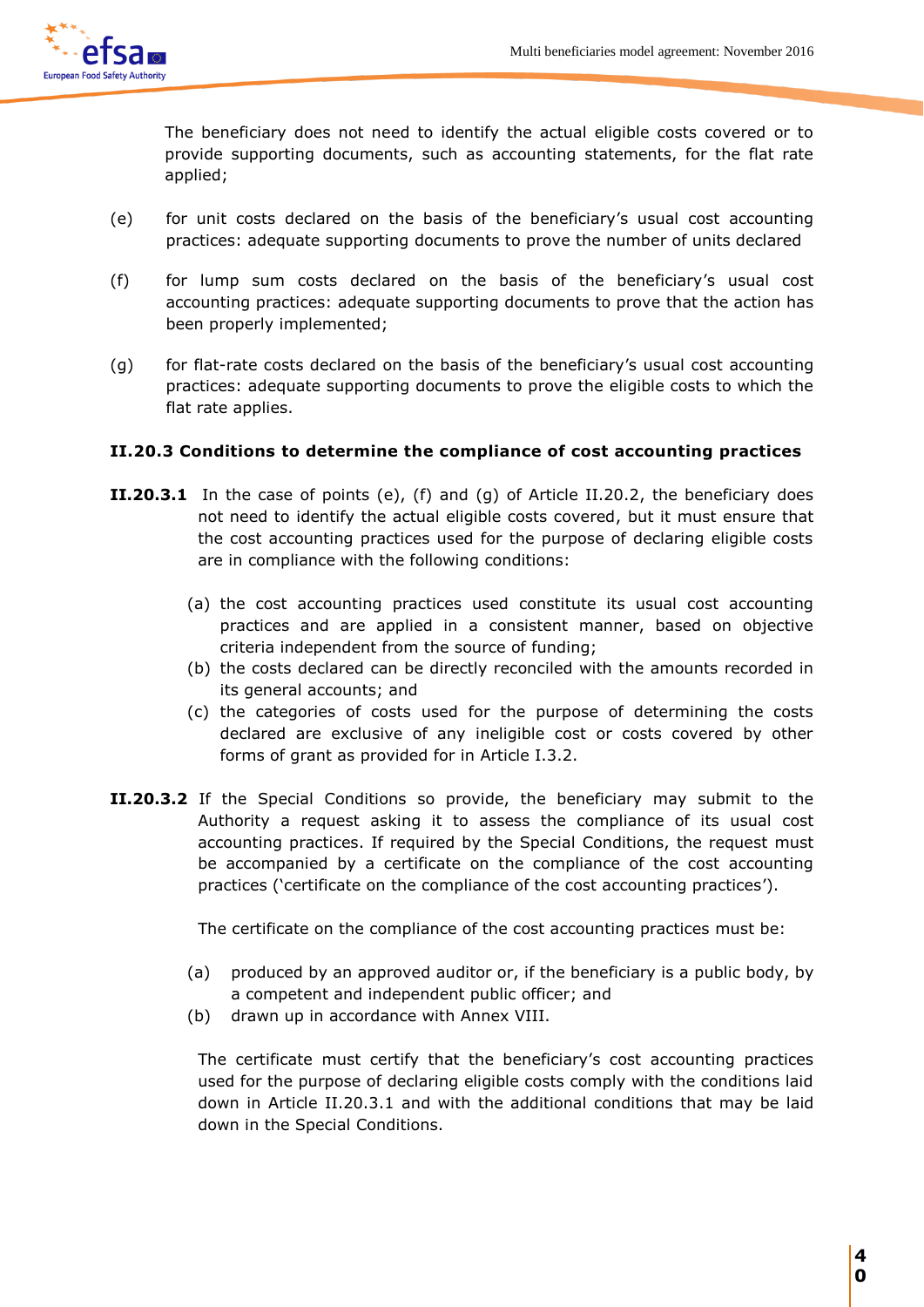

- **II.20.3.3** If the Authority has confirmed that the beneficiary's usual cost accounting practices are in compliance, costs declared in application of these practices may not be challenged *ex post*, if:
	- (a) the practices actually used comply with those approved by the Authority; and
	- (b) the beneficiary did not conceal any information for the purpose of the approval of its cost accounting practices.

# **ARTICLE II.21 — ELIGIBILITY OF COSTS OF ENTITIES AFFILIATED TO THE BENEFICIARIES**

If the Special Conditions contain a provision on entities affiliated to the beneficiaries, costs incurred by such an entity are eligible, if:

- (a) they satisfy the same conditions under Articles II.19 and II.20 as apply to the beneficiary; and
- (b) the beneficiary to which the entity is affiliated ensures that the conditions applicable to the beneficiary under Articles II.4, II.5, II.6, II.8, II.10, II.11 and II.27 are also applicable to the entity.

# **ARTICLE II.22 — BUDGET TRANSFERS**

Beneficiaries are allowed to adjust the estimated budget set out in Annex III by transfers between themselves and between the different budget categories, if the *action* is implemented as described in Annex I. This adjustment does not require an amendment of the Agreement as provided for in Article II.13.

However, the beneficiaries may not add costs relating to *subcontracts* not provided for in Annex 1, unless such additional *subcontracts* are approved by the Authority in accordance with Article II.11.1(d).

As an exception to the first subparagraph, if beneficiaries want to change the value of the contribution to which each of them is entitled, as referred to in point (c) of the third subparagraph of II.26.3, the coordinator must request an amendment as provided for in Article II.13.

The first three subparagraphs do not apply to amounts which, as provided for in Article I.3.2 (a)(iii) or (c), take the form of lump sums.

# **ARTICLE II.23 — NON-COMPLIANCE WITH REPORTING OBLIGATIONS**

The Authority may terminate the Agreement as provided for in Article II.17.3.1(c) and may reduce the grant as provided for in Article II.25.4 if the coordinator:

- (a) did not submit a request for interim payment or payment of the balance accompanied by the documents referred to in Articles I.4.3 or I.4.4 within 40 calendar days following the end of the corresponding reporting period; and
- (b) still fails to submit such a request within further 20 calendar days following a written reminder sent by the Authority.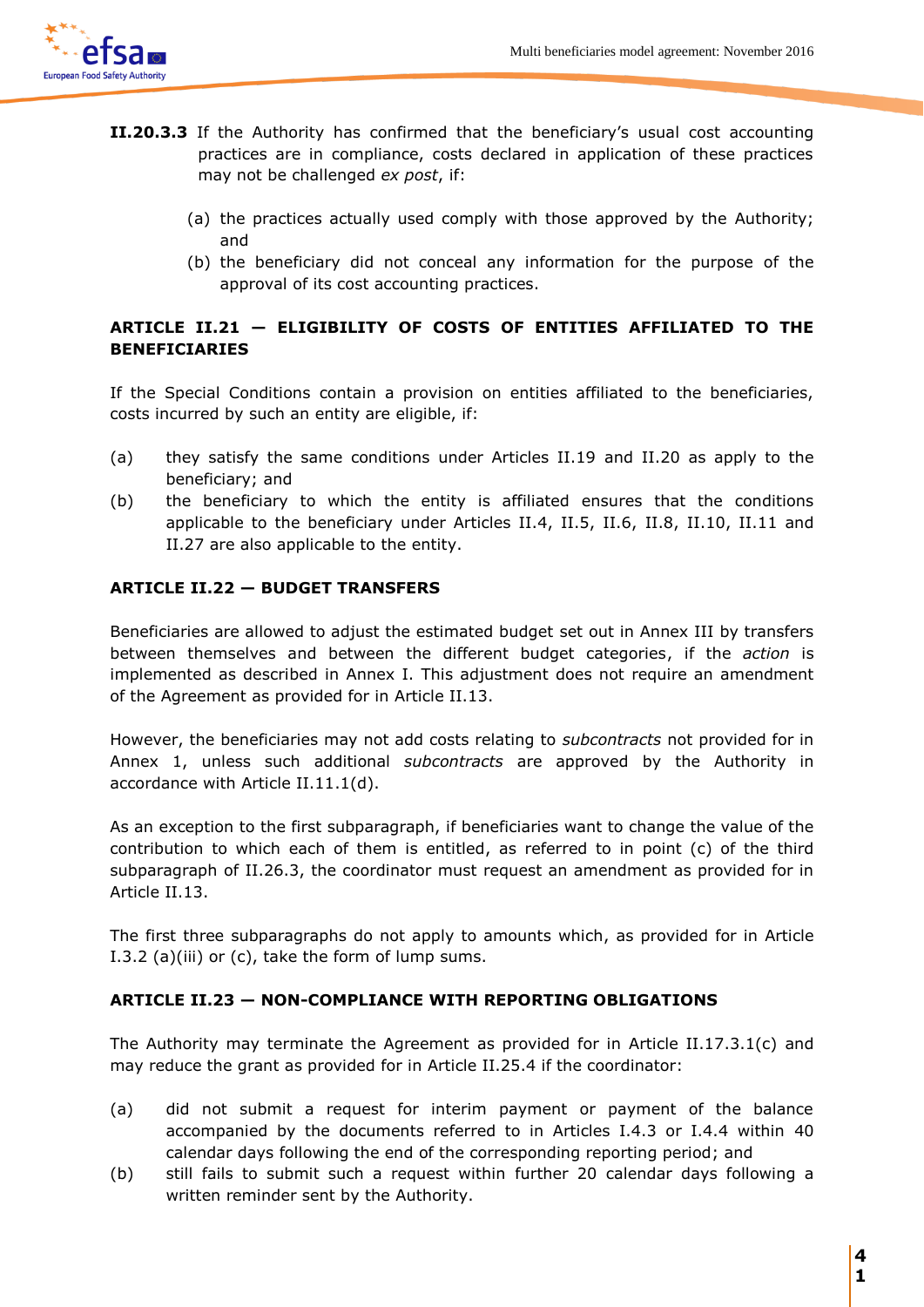

# **ARTICLE II.24 — SUSPENSION OF PAYMENTS AND TIME LIMIT FOR PAYMENT**

# **II.24.1 Suspension of payments**

# **II.24.1.1 Grounds for suspension**

The Authority may at any moment suspend, in whole or in part, the pre-financing payment and interim payments for one or more beneficiaries or the payment of the balance for all beneficiaries:

- (a) if the Authority has evidence that a beneficiary has committed *substantial errors, irregularities* or *fraud* in the award procedure or while implementing the Agreement or if a beneficiary fails to comply with its obligations under the Agreement;
- (b) if the Authority has evidence that a beneficiary has committed systemic or recurrent errors, *irregularities, fraud* or serious breach of obligations in other grants funded by the Union or the European Atomic Energy Community ('Euratom') awarded to the beneficiary under similar conditions and such errors, *irregularities, fraud* or breach have a material impact on this grant; or
- (c) if the Authority suspects *substantial errors, irregularities, fraud* or breach of obligations committed by a beneficiary in the award procedure or while implementing the Agreement and needs to verify whether they have actually occurred.

### **II.24.1.2 Procedure for suspension**

**Step 1 —** Before suspending payments, the Authority must send a *formal notification* to the coordinator:

- (a) informing it of:
	- (i) its intention to suspend payments;
	- (ii) the reasons for suspension;
	- (iii) in the cases referred to in points (a) and (b) of Article II.24.1.1, the conditions that need to be met for payments to resume; and
- (b) inviting it to submit observations within 30 calendar days of receiving the *formal notification*.

**Step 2** – If the Authority does not receive observations or decides to pursue the procedure despite the observations it has received, it must send a *formal notification* to the coordinator informing it of:

- (a) the suspension of payments;
- (b) the reasons for suspension;
- (c) the final conditions under which payments may resume in the cases referred to in points (a) and (b) of Article II.24.1.1;
- (d) the indicative date of completion of the necessary verification in the case referred to in point (c) of Article II.24.1.1.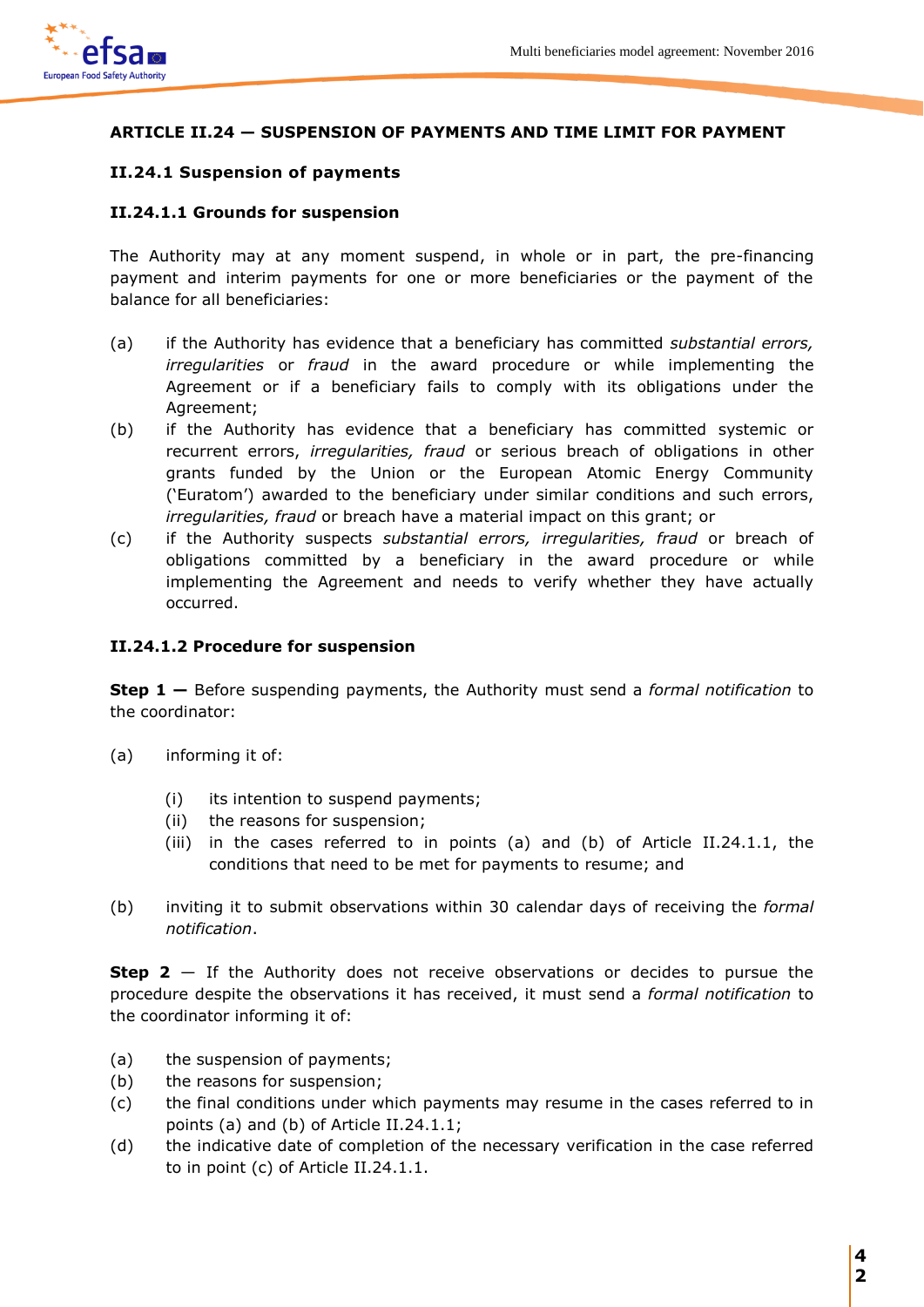

 The coordinator must immediately inform the other beneficiaries of the suspension. The suspension takes effect on the day the Authority sends *formal notification* of suspension (Step 2).

Otherwise, the Authority must send a *formal notification* to the coordinator informing it that it is not continuing with the suspension procedure.

# **II.24.1.3 Effects of suspension**

During the period of suspension of payments the coordinator is not entitled to submit:

- (a) any requests for payments and supporting documents referred to in Articles I.4.2, I.4.3 and I.4.4; or
- (b) where the suspension concerns the pre-financing payments or interim payments for one or several beneficiaries only, any requests for payments and supporting documents relating to the participation of the concerned beneficiary or beneficiaries in the *action*.

The corresponding requests for payments and supporting documents may be submitted as soon as possible after resumption of payments or may be included in the first request for payment due following resumption of payments in accordance with the schedule laid down in Article I.4.1.

The suspension of payments does not affect the right of the coordinator to suspend the implementation of the *action* as provided for in Article II.16.1 or to terminate the Agreement or the participation of a beneficiary as provided for in Articles II.17.1 and II.17.2.]

# **II.24.1.4 Resuming payments**

In order for the Authority to resume payments, the beneficiaries must meet the notified conditions as soon as possible and must inform the Authority of any progress made.

If the conditions for resuming payments are met, the suspension will be lifted. The Authority will send a *formal notification* to the coordinator informing it of this.

# **II.24.2 Suspension of the time limit for payments**

- **II.24.2.1** The Authority may at any moment suspend the time limit for payment specified in Articles I.5.2, I.5.3 and I.5.4 if a request for payment cannot be approved because:
	- (a) it does not comply with the Agreement;
	- (b) the appropriate supporting documents have not been produced; or
	- (c) there is a doubt about the eligibility of the costs declared in the financial statements and additional checks, reviews, audits or investigations are necessary.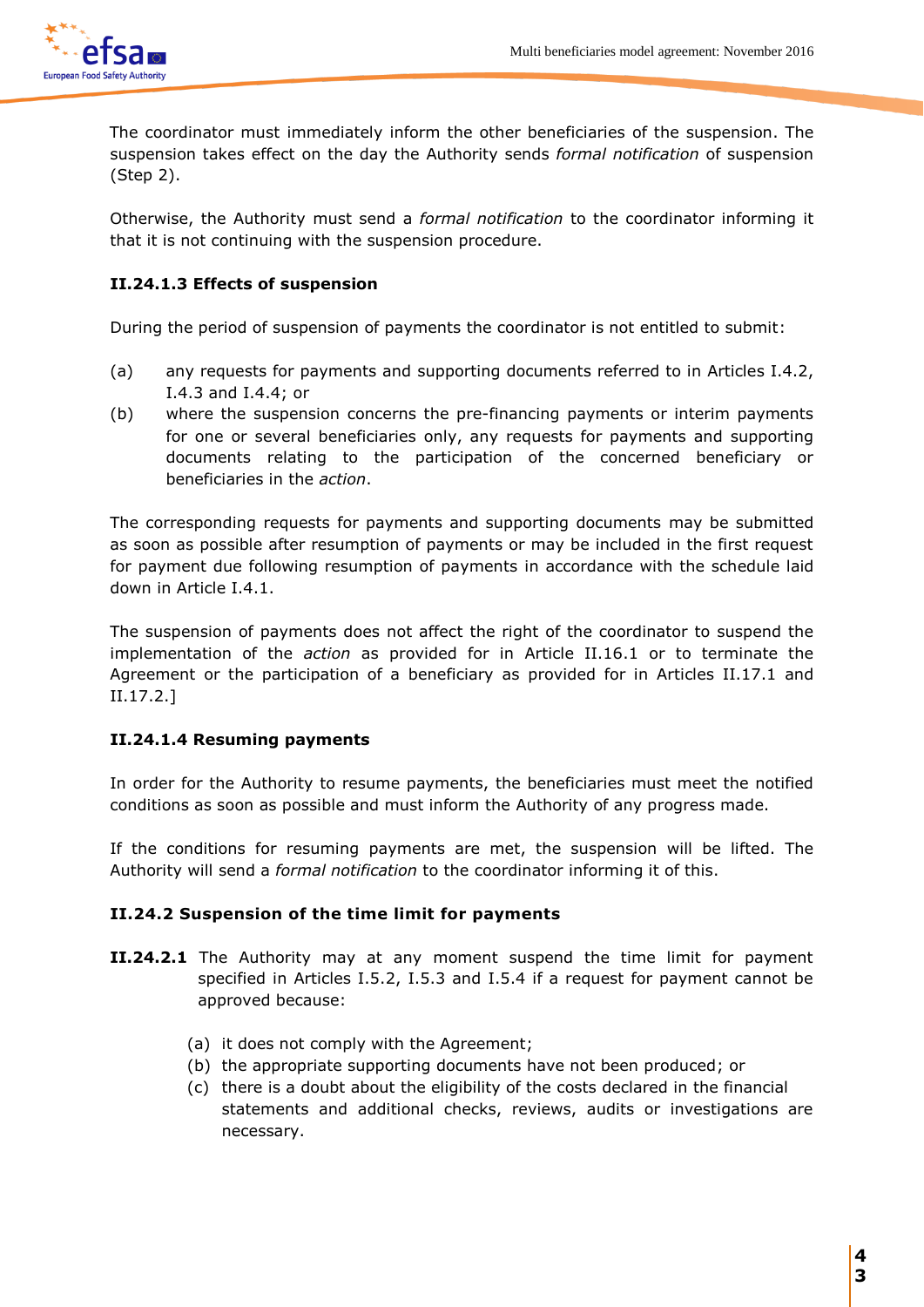- **II.24.2.2** The Authority must send a *formal notification* to the coordinator informing it of:
	- (a) the suspension; and
	- (b) the reasons for the suspension.

The suspension takes effect on the day the Authority sends the *formal notification*.

**II.24.2.3** If the conditions for suspending the payment deadline are no longer met, the suspension will be lifted and the remaining period will resume.

> If the suspension exceeds two months, the coordinator may request the Authority if the suspension will continue.

> If the payment deadline has been suspended because the technical reports or financial statements do not comply with the Agreement and the revised report or statement is not submitted or was submitted but is also rejected, the Authority may terminate the Agreement or the participation of the beneficiary as provided for in Article II.17.3.1(c) and reduce the grant as provided for in Article II.25.4.

#### **ARTICLE II.25 — CALCULATION OF THE FINAL AMOUNT OF THE GRANT**

The final amount of the grant depends on the extent to which the *action* has been implemented in accordance with the terms of the Agreement.

The final amount of the grant is calculated by the Authority at the time of the payment of the balance. The calculation involves the following steps:

- Step  $1 -$  Application of the reimbursement rate to the eligible costs and addition of the unit, flat-rate and lump sum contributions
- Step 2 Limit to the *maximum amount of the grant*
- Step 3 Reduction due to the no-profit rule

Step 4 — Reduction due to improper implementation or breach of other obligations.

### **II.25.1 Step 1 — Application of the reimbursement rate to the eligible costs and addition of the unit, flat-rate and lump sum contributions**

This step is applied as follows:

(a) If, as provided for in Article I.3.2(a), the grant takes the form of the reimbursement of eligible costs, the reimbursement rate specified in that Article is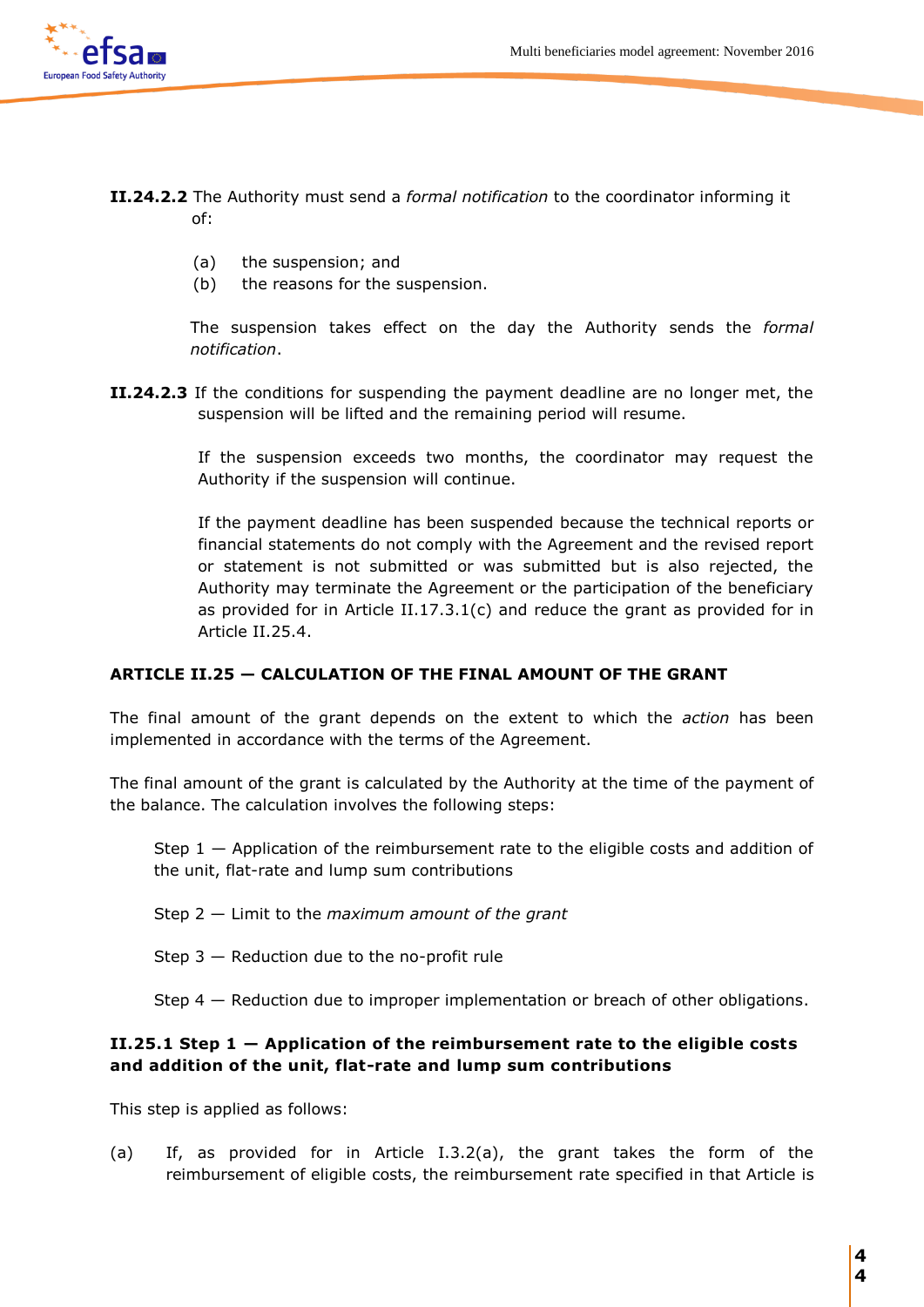

applied to the eligible costs of the *action* approved by the Authority for the corresponding categories of costs, beneficiaries and affiliated entities;

- (b) If, as provided for in Article I.3.2(b), the grant takes the form of a unit contribution, the unit contribution specified in that Article is multiplied by the actual number of units approved by the Authority for the corresponding beneficiaries and affiliated entities;
- (c) If, as provided for in Article I.3.2(c), the grant takes the form of a lump sum contribution, the Authority applies the lump sum specified in that Article for the corresponding beneficiaries and affiliated entities if it finds that the corresponding tasks or part of the *action* were implemented properly in accordance with Annex I;
- (d) If, as provided for in Article I.3.2(d), the grant takes the form of a flat-rate contribution, the flat rate referred to in that Article is applied to the eligible costs or to the contribution approved by the Authority for the corresponding beneficiaries and affiliated entities.

If Article I.3.2 provides for a combination of different forms of grant, the amounts obtained must be added together.

# **II.25.2 Step 2 — Limit to** *maximum amount of the grant*

The total amount paid to the beneficiaries by the Authority may in no circumstances exceed the *maximum amount of the grant*.

If the amount obtained following Step 1 is higher than this maximum amount, the final amount of the grant is limited to the latter.

# **II.25.3 Step 3 — Reduction due to the no-profit rule**

The grant may not produce a profit for the beneficiaries, unless specified otherwise in the Special Conditions.

'Profit' means the surplus of the amount obtained following Steps 1 and 2 plus the total receipts of the *action*, over the total eligible costs of the *action*.

The total eligible costs of the *action* are the consolidated total eligible costs approved by the Authority for the categories of costs reimbursed in accordance with Article I.3.2(a).

The total receipts of the *action* are the consolidated total receipts established, generated or confirmed on the date on which the request for payment of the balance is drawn up by the coordinator.

The following are considered receipts:

- (a) income generated by the *action*;
- (b) financial contributions given by third parties to a beneficiary or to an affiliated entity, if they are specifically assigned by the third parties to the financing of the eligible costs of the *action* reimbursed by the Authority in accordance with Article I.3.2(a)(i).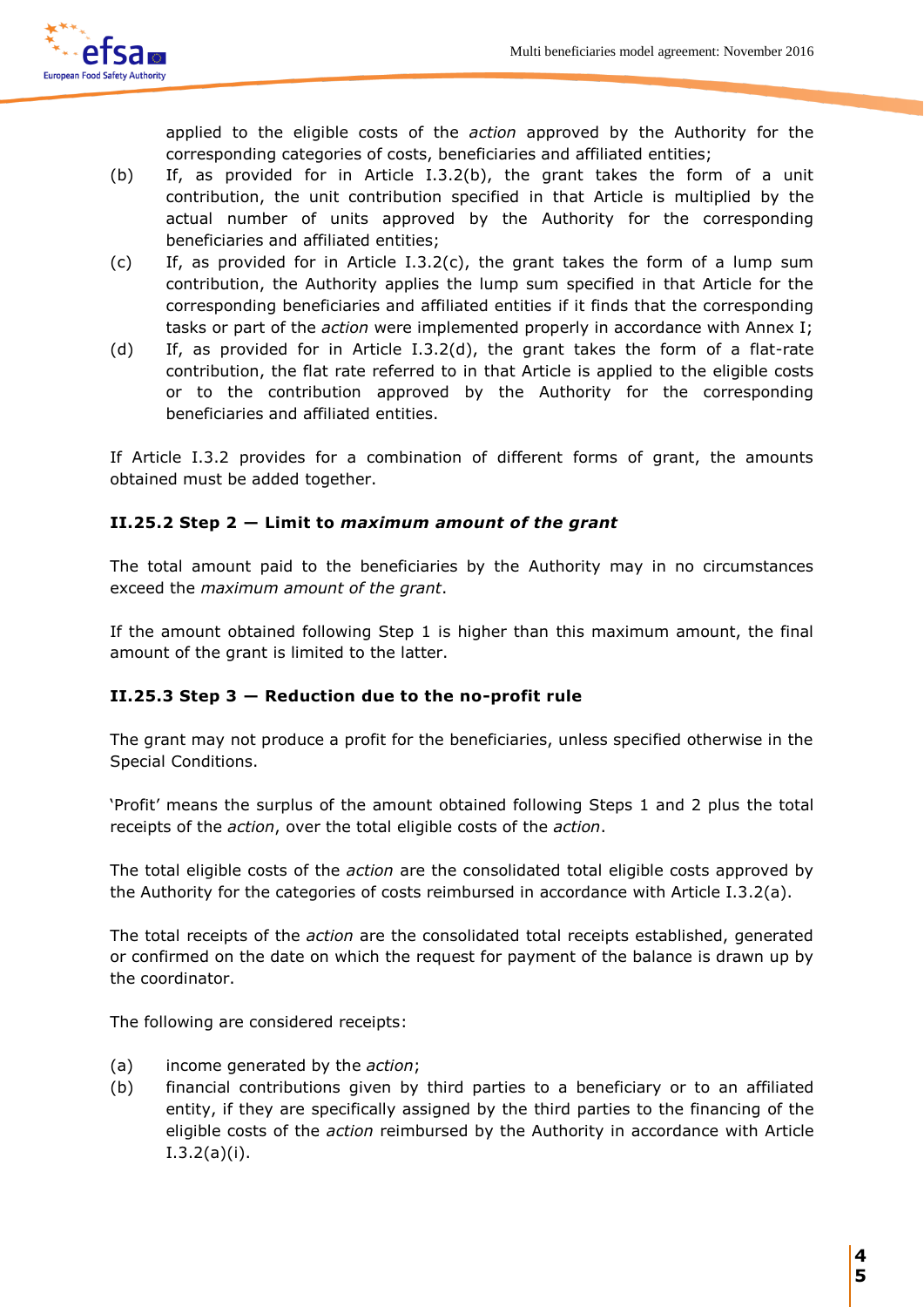

The following are not considered receipts:

- (a) financial contributions by third parties, if they may be used to cover costs other than the eligible costs under the Agreement;
- (b) financial contributions by third parties with no obligation to repay any amount unused at the end of the *implementation period*.

If there is a profit, it will be deducted in proportion to the final rate of reimbursement of the actual eligible costs of the *action* approved by the Authority for the categories of costs referred to in Article I.3.2(a)(i). The deduction will be applied on the amount calculated following Steps 1 and 2.

# **II.25.4 Step 4 — Reduction due to improper implementation or breach of other obligations**

The Authority may reduce the *maximum amount of the grant* if the *action* has not been implemented properly as described in Annex I (i.e. if it has not been implemented or has been implemented poorly, partially or late), or if another obligation under the Agreement has been breached.

The amount of the reduction will be proportionate to the degree to which the *action* has been implemented improperly or to the seriousness of the breach.

Before the Authority reduces the grant, it must send a *formal notification* to the coordinator:

- (a) informing it of:
	- (i) its intention to reduce the *maximum amount of the grant*;
	- (ii) the amount by which it intends to reduce the grant;
	- (iii) the reasons for reduction;
- (b) inviting it to submit observations within 30 calendar days of receiving the formal notification.

If the Authority does not receive any observations or decides to pursue reduction despite the observations it has received, it will send a *formal notification* informing the coordinator of its decision.

If the grant is reduced, the Authority must calculate the reduced grant amount by deducting the amount of the reduction (calculated in proportion to the improper implementation of the *action* or to the seriousness of the breach of obligations) from the *maximum amount of the grant*.

The final amount of the grant will be the lower of the following two:

- (a) the amount obtained following Steps 1 to 3; or
- (b) the reduced grant amount following Step 4.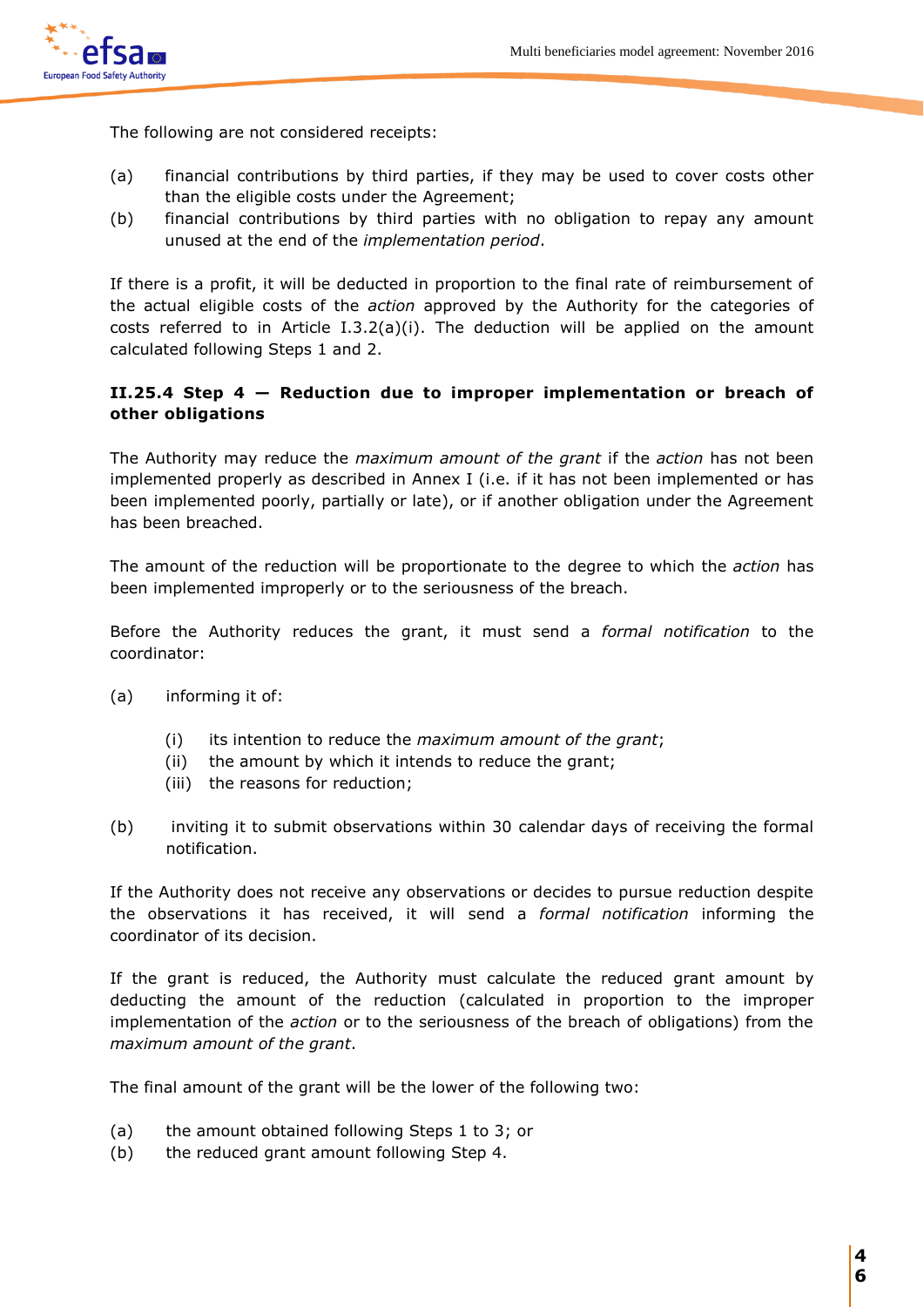

# **ARTICLE II.26 — RECOVERY**

### **II.26.1 Recovery at the time of payment of the balance**

Where the payment of the balance takes the form of a recovery, the coordinator must repay the Authority the amount in question, even if it was not the final recipient of the amount due.

### **II.26.2 Recovery after payment of the balance**

Where an amount is to be recovered as provided for in Articles II.27.6, II.27.7 and II.27.8, the beneficiary concerned by the audit or OLAF findings must repay the Authority the amount in question. Where the audit findings do not concern a specific beneficiary (or its affiliated entities), the coordinator must repay the Authority the amount in question, even if it was not the final recipient of the amount due.

Each beneficiary is responsible for the repayment of any amount unduly paid by the Authority as a contribution towards the costs incurred by its affiliated entities.

### **II.26.3 Recovery procedure**

Before recovery, the Authority must send a *formal notification* to the beneficiary concerned:

- (a) informing it of its intention to recover the amount unduly paid;
- (b) specifying the amount due and the reasons for recovery; and
- (c) inviting the beneficiary to make any observations within a specified period.

If no observations have been submitted or if, despite the observations submitted by the beneficiary, the Authority decides to pursue the recovery procedure, the Authority may confirm recovery by sending a *formal notification* to the beneficiary consisting of a debit note, specifying the terms and the date for payment.

If payment has not been made by the date specified in the debit note, the Authority will recover the amount due:

(a) by offsetting it, without the beneficiary's prior consent, against any amounts owed to the beneficiary by the Commission or an executive agency (from the Union or the European Atomic Energy Community (Euratom) budget) ('offsetting');

In exceptional circumstances, to safeguard the financial interests of the Union, the Commission may offset before the due date.

An action may be brought against such offsetting before the General Court of the European Union in accordance with Article 263 TFEU;

(b) by drawing on the financial guarantee where provided for in accordance with Article I.5.2 ('drawing on the financial guarantee');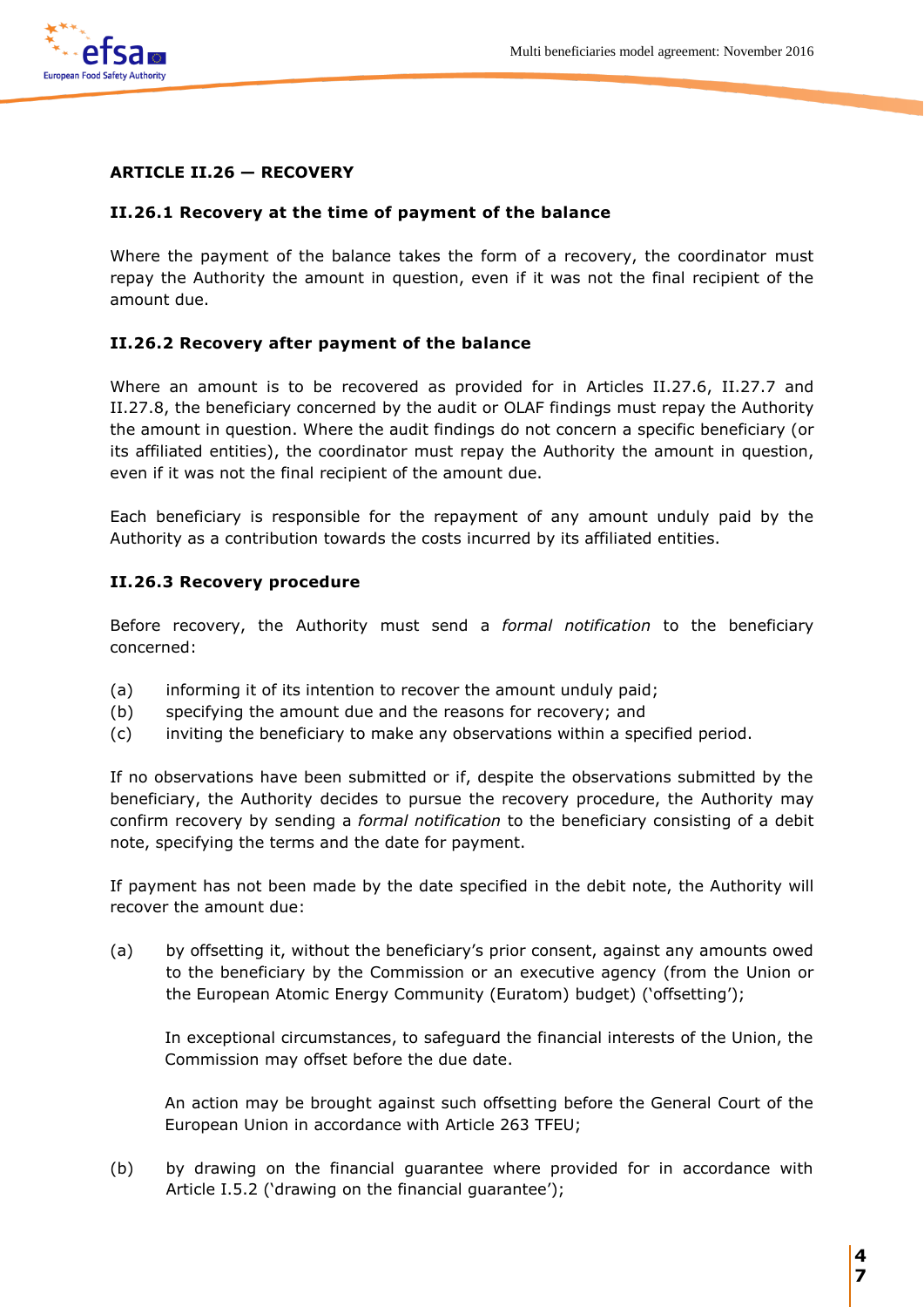

 $\overline{a}$ 

- (c) by holding the beneficiaries jointly and severally liable up to the maximum EU contribution indicated, for each beneficiary, in the estimated budget (Annex III as last amended);
- (d) by taking legal action as provided for in Article II.18.2 or in the Special Conditions or by adopting an enforceable decision as provided for in Article II.18.3.

# **II.26.4 Interest on late payment**

If payment is not made by the date in the debit note, the amount to be recovered will be increased by late-payment interest at the rate set out in Article I.5.6 from the day following the date for payment in the debit note up to and including the date the Authority receives full payment of the amount.

Partial payments must first be credited against charges and late-payment interest and then against the principal.

# **II.26.5 Bank charges**

Bank charges incurred in the recovery process must be borne by the beneficiary concerned, unless Directive 2007/64/EC<sup>7</sup> applies.

# **ARTICLE II.27 — CHECKS, AUDITS AND EVALUATIONS**

### **II.27.1 Technical and financial checks, audits, interim and final evaluations**

The Authority may, during the implementation of the *action* or afterwards, carry out technical and financial checks and audits to determine that the beneficiaries are implementing the *action* properly and are complying with the obligations under the Agreement. It may also check the beneficiaries' statutory records for the purpose of periodic assessments of lump sum, unit cost or flat-rate amounts.

Information and documents provided as part of checks or audits must be treated on a confidential basis.

In addition, the Authority may carry out an interim or final evaluation of the impact of the *action*, measured against the objective of the Union programme concerned.

Authority checks, audits or evaluations may be carried out either directly by the Authority's own staff or by any other outside body authorised to do so on its behalf.

The Authority may initiate such checks, audits or evaluations during the implementation of the Agreement and during a period of five years starting from the date of payment of the balance. This period is limited to three years if the *maximum amount of the grant* is not more than EUR 60 000.

<sup>&</sup>lt;sup>7</sup> Directive 2007/64/EC<sup>7</sup> of the European Parliament and of the Council of 13 November 2007 on payment services in the internal market amending Directives 97/7/EC, 2002/65/EC, 2005/60/EC and 2006/48/EC and repealing Directive 97/5/EC.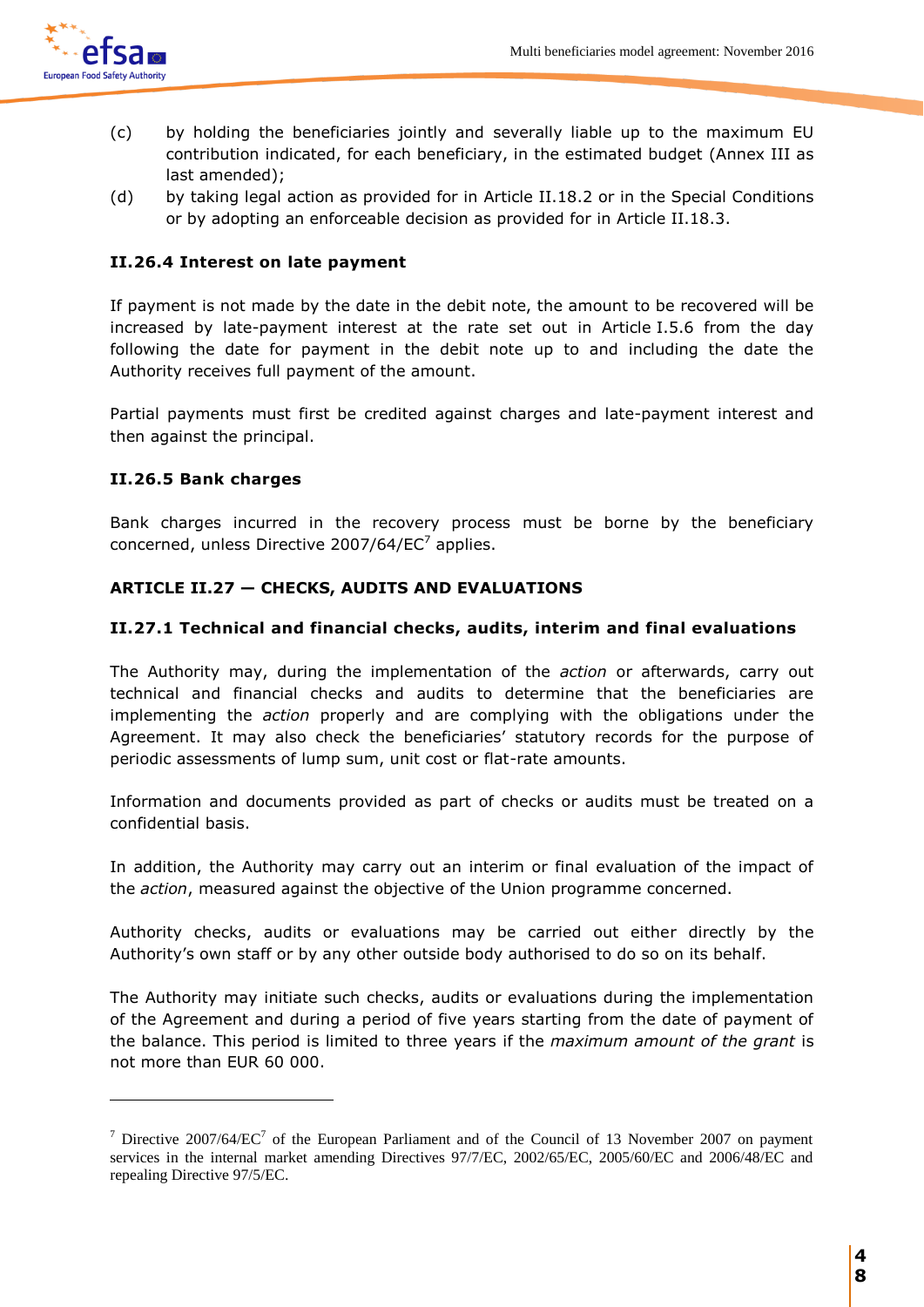

The check, audit or evaluation procedures are considered to be initiated on the date of receipt of the letter of the Authority announcing it.

If the audit is carried out on an affiliated entity, the beneficiary concerned must inform that affiliated entity.

# **I.27.2 Duty to keep documents**

The beneficiaries must keep all original documents, especially accounting and tax records, stored on any appropriate medium, including digitalised originals when they are authorised by their respective national law and under the conditions laid down therein, during a period of five years starting from the date of payment of the balance.

The period during which documents must be kept is limited to three years if the *maximum amount of the grant* is not more than EUR 60 000.

The periods set out in the first and second subparagraphs are longer if there are ongoing audits, appeals, litigation or pursuit of claims concerning the grant, including in the cases referred to in Article II.27.7. In such cases, the beneficiaries must keep the documents until such audits, appeals, litigation or pursuit of claims have been closed.

# **II.27.3 Obligation to provide information**

Where a check, audit or evaluation is initiated before the payment of the balance, the coordinator must provide any information, including information in electronic format, requested by the Authority or by any other outside body authorised by the Authority. Where appropriate, the Authority may request that a beneficiary provides such information directly.

Where a check or audit is initiated after payment of the balance, the information referred to in the previous subparagraph must be provided by the beneficiary concerned.

If the beneficiary concerned does not comply with the obligations set out in the first and second subparagraphs, the Authority may consider:

- (a) any cost insufficiently substantiated by information provided by the beneficiary as ineligible;
- (b) any unit, lump sum or flat-rate contribution insufficiently substantiated by information provided by the beneficiary as undue.

# **II.27.4 On-the-spot visits**

During an on-the-spot visit, the beneficiaries must allow Authority staff and outside personnel authorised by the Authority to have access to the sites and premises where the *action* is or was carried out, and to all the necessary information, including information in electronic format.

They must ensure that the information is readily available at the moment of the on-thespot visit and that information requested is handed over in an appropriate form.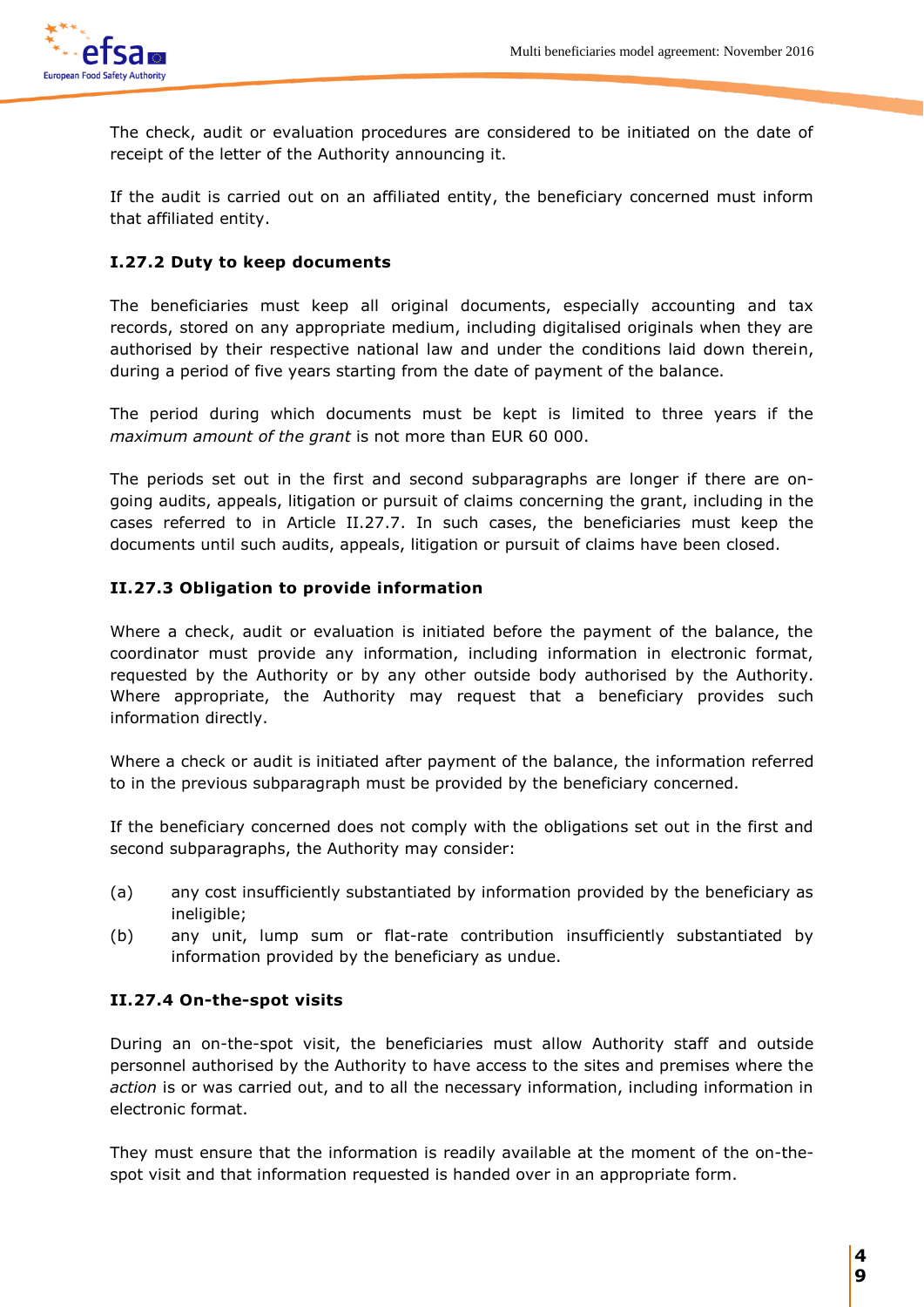

If the beneficiary concerned refuses to provide access to the sites, premises and information as required in the first and second subparagraphs, the Authority may consider:

- (a) any cost insufficiently substantiated by information provided by the beneficiary as ineligible;
- (b) any unit, lump sum or flat-rate contribution insufficiently substantiated by information provided by the beneficiary as undue.

# **II.27.5 Contradictory audit procedure**

On the basis of the findings made during the audit, a provisional report ('draft audit report') must be drawn up. It must be sent by the Authority or its authorised representative to the beneficiary concerned, which must have 30 calendar days from the date of receipt to submit observations. The final report ('final audit report') must be sent to the beneficiary concerned within 60 calendar days of expiry of the time limit for submission of observations.

# **II.27.6 Effects of audit findings**

On the basis of the final audit findings, the Authority may take the measures it considers necessary, including recovery at the time of payment of the balance or after payment of the balance of all or part of the payments made by it, as provided for in Article II.26.

In the case of final audit findings after the payment of the balance, the amount to be recovered corresponds to the difference between the revised final amount of the grant, determined in accordance with Article II.25, and the total amount paid to the beneficiaries under the Agreement for the implementation of the *action*.

# **II.27.7 Correction of systemic or recurrent errors, irregularities, fraud or breach of obligations**

**II.27.7.1** The Authority may extend audit findings from other grants to this grant if:

- (a) the beneficiary concerned is found to have committed systemic or recurrent errors, *irregularities, fraud* or breach of obligations in other EU or Euratom grants awarded under similar conditions and such errors, *irregularities, fraud* or breach have a material impact on this grant; and
- (b) the final audit findings are sent to the beneficiary concerned through a *formal notification*, together with the list of grants affected by the findings within the period referred to in Article II.27.1

The extension of findings may lead to:

- (a) the rejection of costs as ineligible;
- (b) reduction of the grant as provided for in Article II.25.4;
- (c) recovery of undue amounts as provided for in Article II.26;
- (d) suspension of payments as provided for in Article II.24.1;
- (e) suspension of the *action* implementation as provided for in Article II.16.2;
- (f) termination as provided for in Article II.17.3.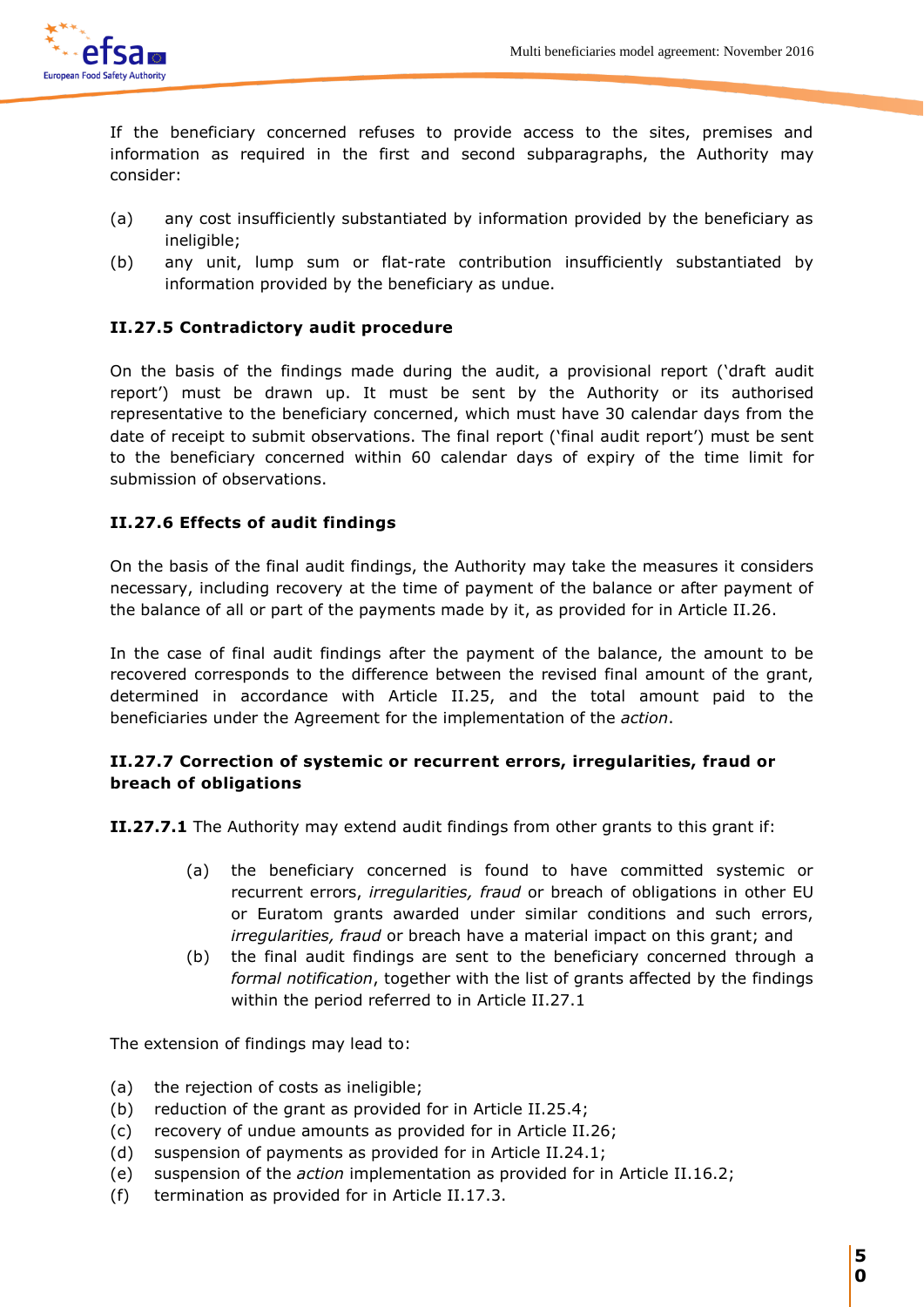

**II.27.7.2** The Authority must send a *formal notification* to the beneficiary concerned informing it of the systemic or recurrent errors and of its intention to extend the audit findings, together with the list of grants affected.

(a) If the findings concern eligibility of costs the procedure is as follows:

**Step 1** — The *formal notification* must include:

- (i) an invitation to submit observations on the list of grants affected by the findings;
- (ii) a request to submit revised financial statements for all grants affected;
- (iii) where possible, the correction rate for extrapolation established by the Authority to calculate the amounts to be rejected on the basis of the systemic or recurrent errors, *irregularities, fraud* or breach of obligations, if the beneficiary concerned:
	- considers that the submission of revised financial statements is not possible or practicable; or
	- will not submit revised financial statements.

**Step 2** — The beneficiary concerned has 60 calendar days from when it receives the *formal notification* to submit observations and revised financial statements or to propose a duly substantiated alternative correction method. This period may be extended by the Authority in justified cases.

**Step 3** — If the beneficiary concerned submits revised financial statements that take account of the findings the Authority will determine the amount to be corrected on the basis of those revised statements.

If the beneficiary proposes an alternative correction method and the Authority accepts it, the Authority must send a *formal notification* to the beneficiary concerned informing it:

- (i) that it accepts the alternative method;
- (ii) of the revised eligible costs determined by applying this method.

Otherwise the Authority must send a *formal notification* to the beneficiary concerned informing it:

- (i) that it does not accept the observations or the alternative method proposed;
- (ii) of the revised eligible costs determined by applying the extrapolation method initially notified to the beneficiary.

If the systemic or recurrent errors, *irregularities, fraud* or breach of obligations are found after the payment of the balance, the amount to be recovered corresponds to the difference between:

- (i) the revised final amount of the grant, determined in accordance with Article II.25 on the basis of the revised eligible costs declared by the beneficiary and approved by the Authority or on the basis of the revised eligible costs after extrapolation; and
- (ii) the total amount paid to the beneficiaries under the Agreement for the implementation of the *action*;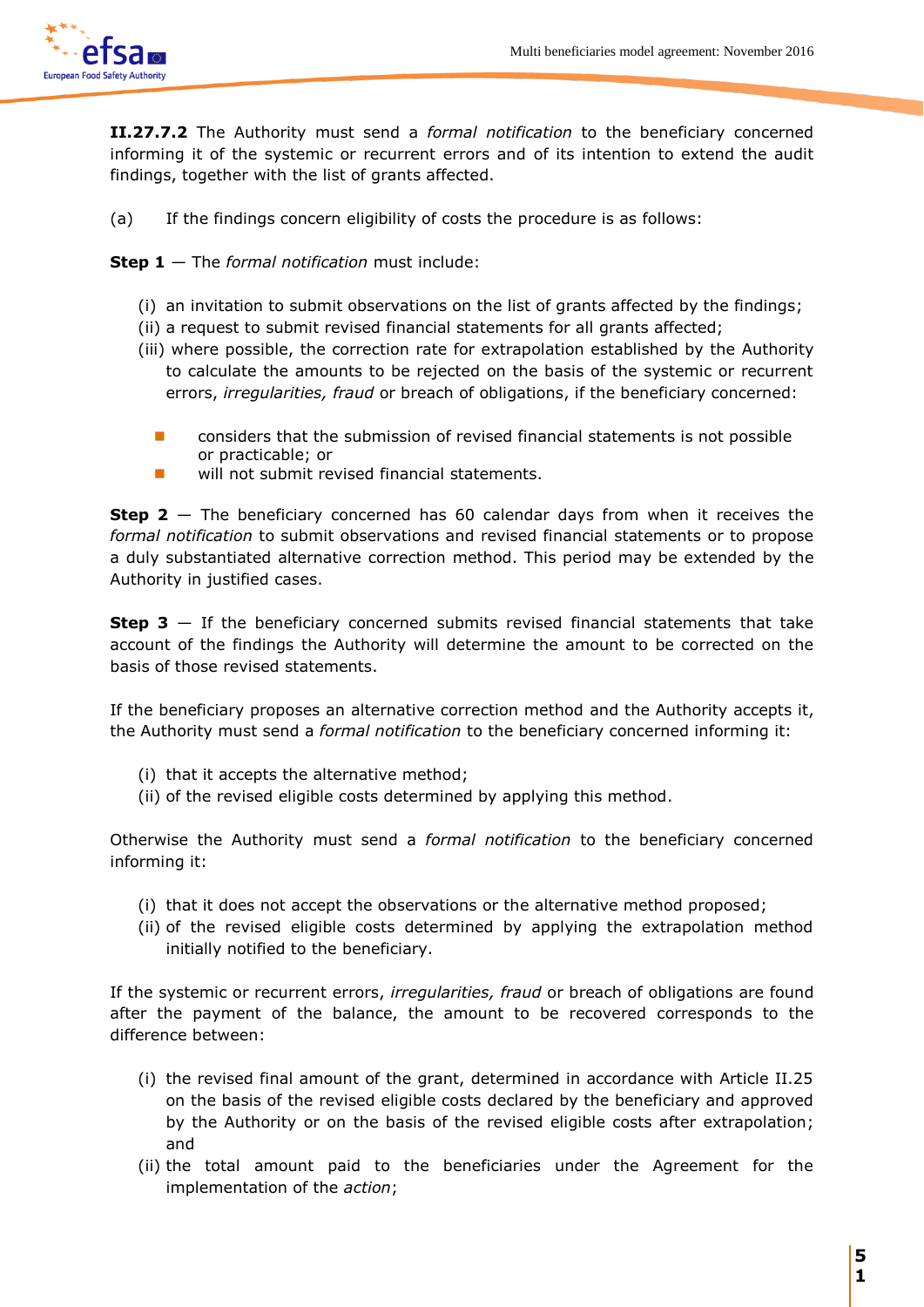

 $\overline{a}$ 

(b) If the findings concern improper implementation or a breach of another obligation the procedure is as follows:

**Step 1** — The *formal notification* must include:

- (i) an invitation to the beneficiary to submit observations on the list of grants affected by the findings and
- (ii) the correction flat rate the Authority intends to apply to the *maximum amount of the grant* or to part of it, according to the principle of proportionality.

**Step 2** — The beneficiary concerned has 60 calendar days from receiving the *formal notification* to submit observations or to propose a duly substantiated alternative flatrate.

**Step 3** – If the Authority accepts the alternative flat rate proposed by the beneficiary, it must send a *formal notification* to the beneficiary concerned informing it:

- (i) that it accepts the alternative flat-rate;
- (ii) of the corrected grant amount by applying this flat rate.

Otherwise the Authority must send a *formal notification* to the beneficiary concerned informing it:

- (i) that it does not accept the observations or the alternative flat rate proposed;
- (ii) of the corrected grant amount by applying the flat rate initially notified to the beneficiary.

If the systemic or recurrent errors, *irregularities*, *fraud* or breach of obligations are found after the payment of the balance, the amount to be recovered corresponds to the difference between:

- (i) the revised final amount of the grant after flat-rate correction; and
- (ii) the total amount paid to the beneficiaries under the Agreement for the implementation of the *action*.

# **II.27.8 Checks and inspections by OLAF**

The European Anti-Fraud Office (OLAF) has the same rights as the Authority, particularly the right of access, for the purpose of checks and investigations.

Under Council Regulation (Euratom, EC) No 2185/96<sup>8</sup> and Regulation (EU, Euratom) No 883/2013<sup>9</sup> OLAF may also carry out on-the-spot checks and inspections in accordance

<sup>8</sup> Council Regulation (Euratom, EC) No 2185/96 of 11 November 1996 concerning on-the-spot checks and inspections carried out by the Commission in order to protect the European Communities' financial interests against fraud and other irregularities.

<sup>9</sup> Regulation (EU, Euratom) No 883/2013 of the European Parliament and of the Council of 11 September 2013 concerning investigations conducted by the European Anti-Fraud Office (OLAF).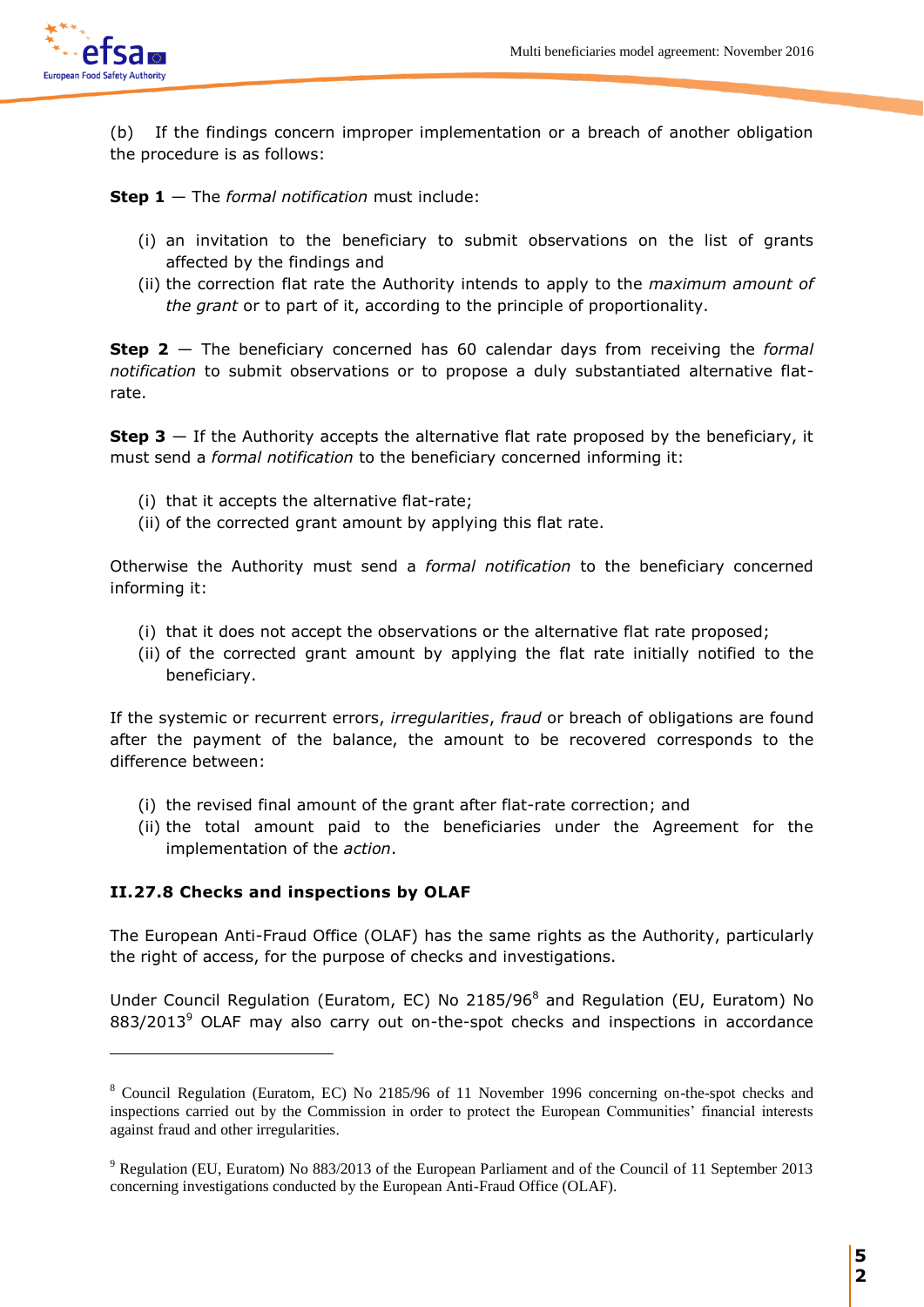

with the procedures laid down by Union law for the protection of the financial interests of the Union against *fraud* and other *irregularities*.

Where appropriate, OLAF findings may lead to the Authority recovering amounts from beneficiaries.

Moreover, findings arising from an OLAF investigation may lead to criminal prosecutions under national law.

# **II.27.9 Checks and audits by the European Court of Auditors**

The European Court of Auditors has the same rights as the Authority, particularly the right of access, for the purpose of checks and audits.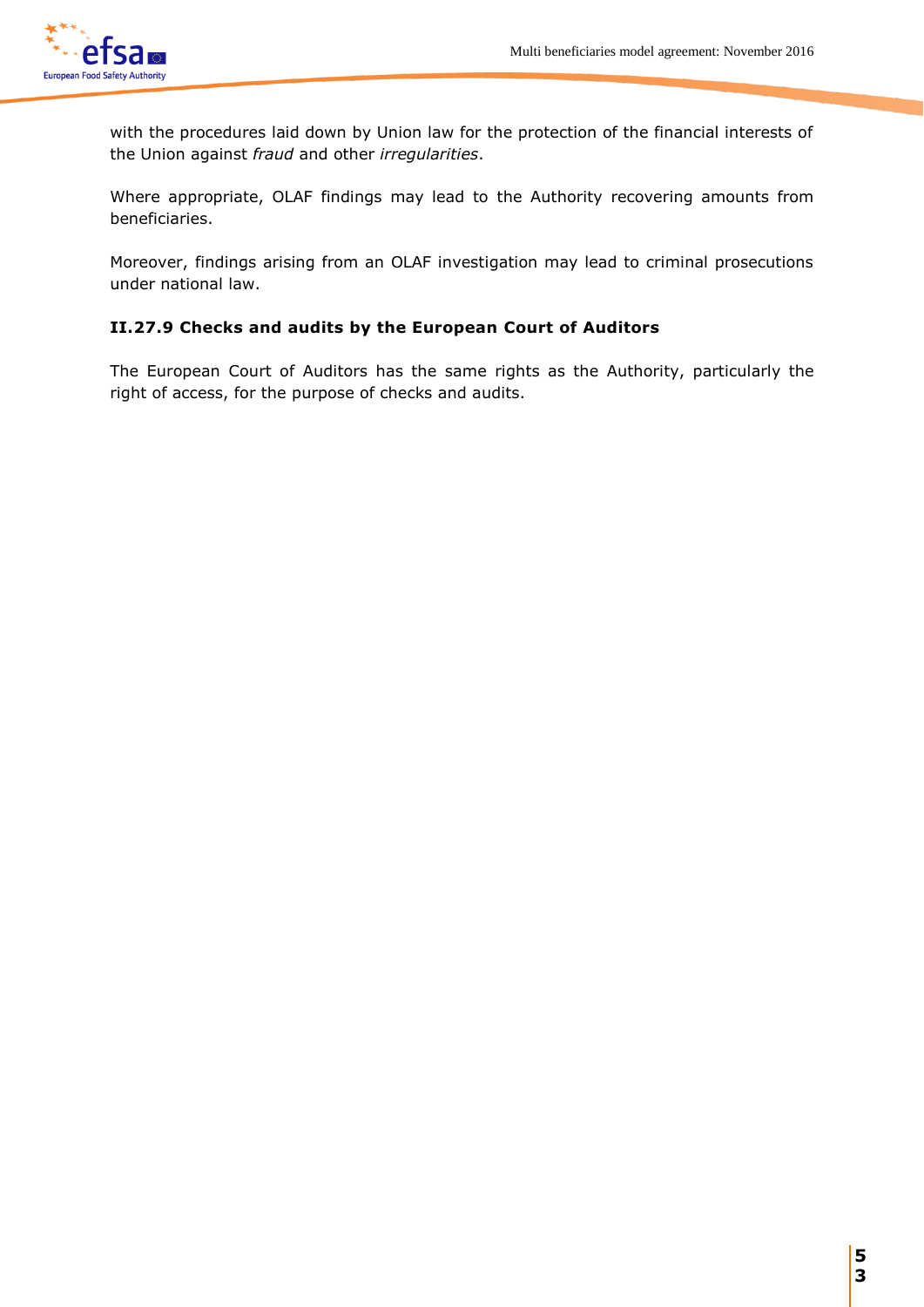

# **ANNEX III APPROVED ESTIMATED BUDGET OF THE ACTION**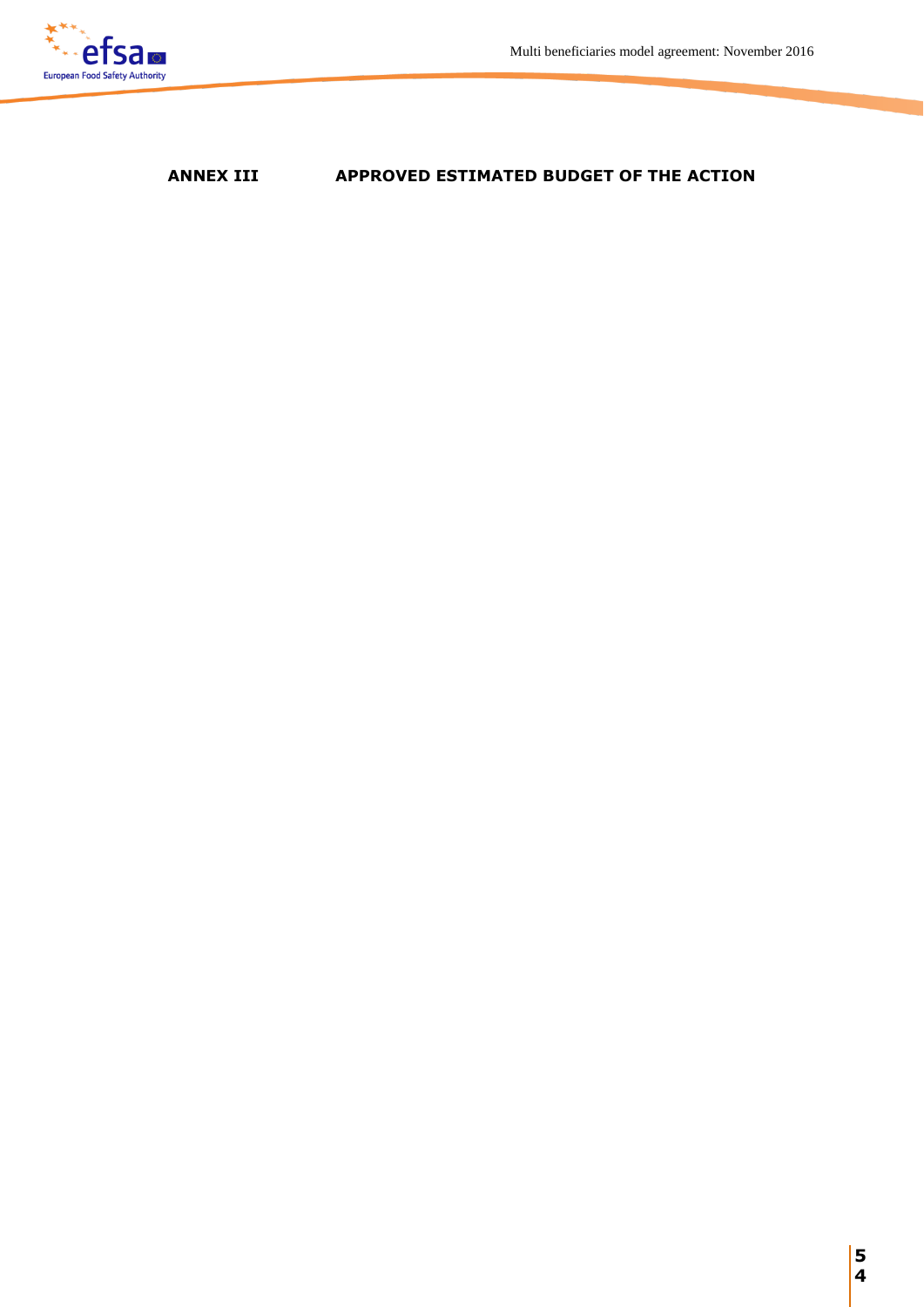### **ANNEX IV MANDATE**<sup>10</sup>

I, the undersigned,

[forename and surname of the legal representative of the future beneficiary signing this mandate],

representing,

[full official name of the future beneficiary] *[ACRONYM]*

[*official legal status or form*]

[*official registration No*]

[full official address]

[*VAT number*],

('the beneficiary'),

for the purposes of signing and implementing the grant agreement [Title & No] with the Authority ('the grant agreement') for the action entitled [insert title of the action] ('the *action*')

hereby:

1. Mandate

[full official name of the coordinator] *[ACRONYM]*

[*official legal status or form*]

[*official registration No*]

[full official address]

[*VAT number*],

 $\overline{a}$ 

represented by [forename, surname and function of the legal representative of the coordinator] ('the coordinator')

<sup>10</sup> One original version of this Annex to be included for each beneficiary except for the coordinator.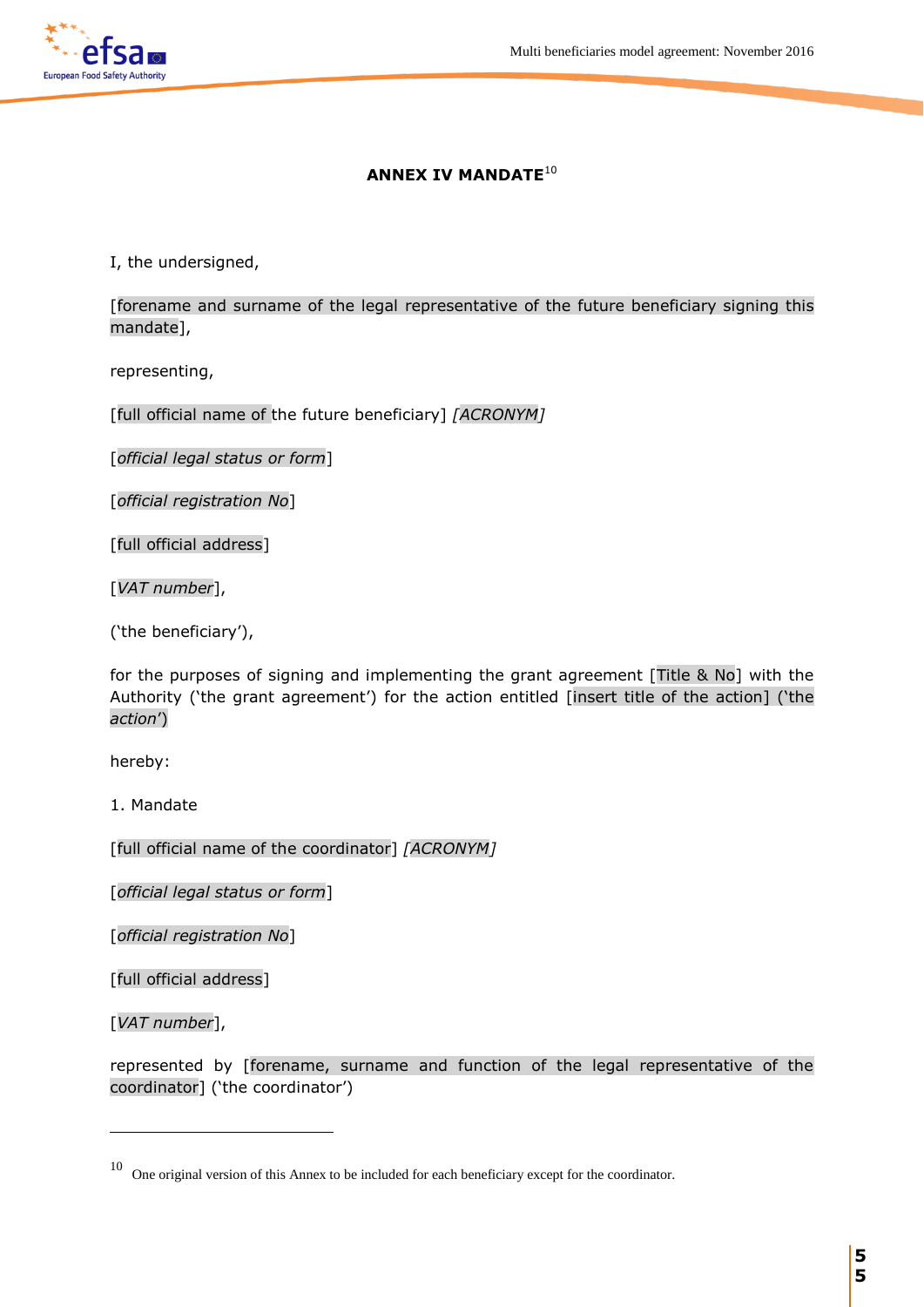

to sign in my name and on my behalf the grant agreement and its possible subsequent amendments with the Authority.

2. Mandate the coordinator to act on behalf of the beneficiary in compliance with the grant agreement.

I hereby confirm that the beneficiary accepts all terms and conditions of the grant agreement and, in particular, all provisions affecting the coordinator and the other beneficiaries. In particular, I acknowledge that, by virtue of this mandate, the coordinator alone is entitled to receive funds from the Authority and distribute the amounts corresponding to the beneficiary's participation in the action.

I hereby accept that the beneficiary will do everything in its power to help the coordinator fulfil its obligations under the grant agreement, and in particular, to provide to the coordinator, on its request, whatever documents or information may be required.

I hereby declare that the beneficiary agrees that the provisions of the grant agreement, including this mandate, take precedence over any other agreement between the beneficiary and the coordinator which may have an effect on the implementation of the grant agreement.

This mandate is annexed to the grant agreement and forms an integral part of it.

**SIGNATURE** 

[forename, surname, function of the legal representative of the mandating beneficiary]

[signature]

Done at [place], [date]

In duplicate in English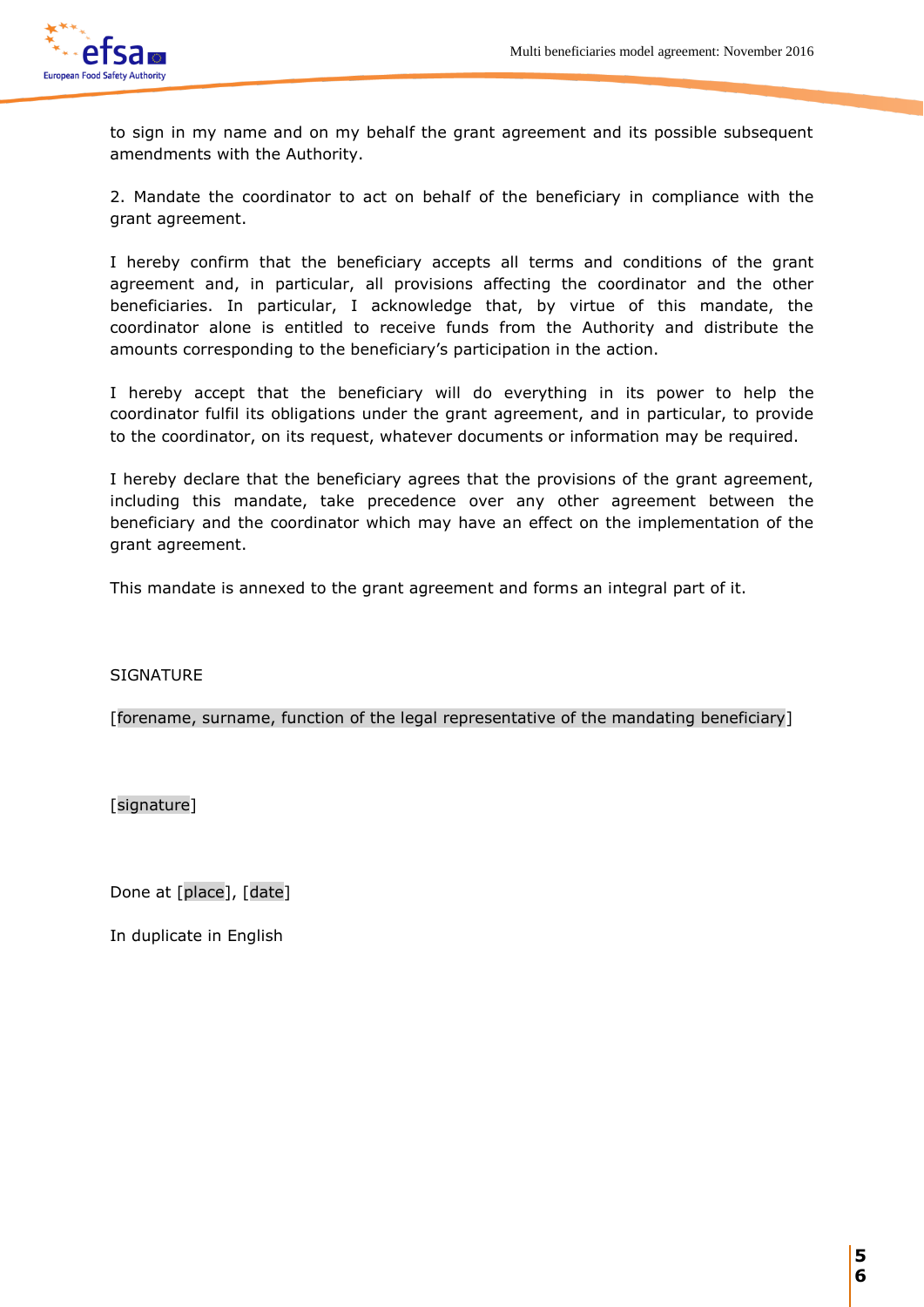

# **ANNEX V MODEL TECHNICAL REPORT: (NOT APPLICABLE)**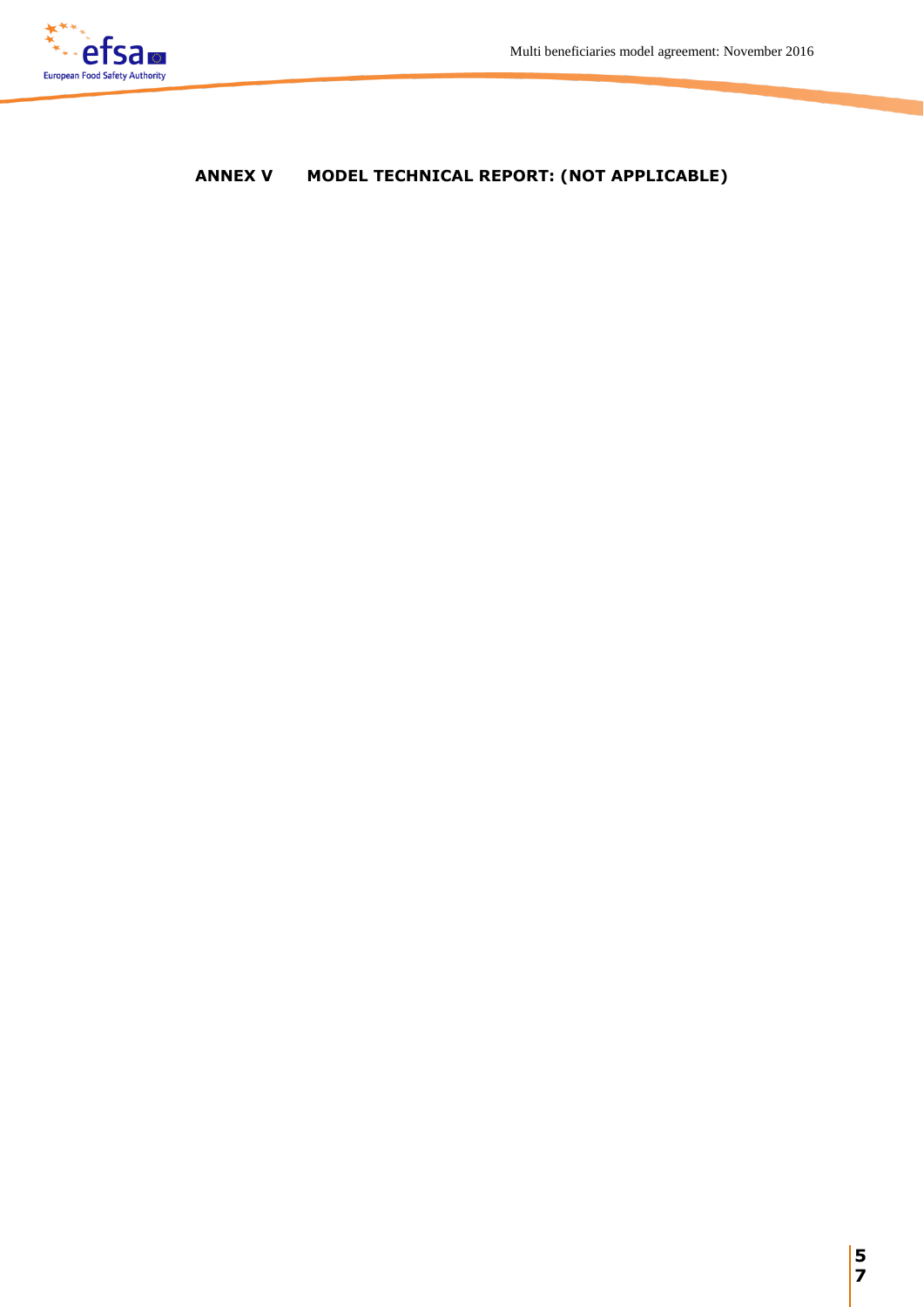# **ANNEX VI MODEL FINANCIAL STATEMENT**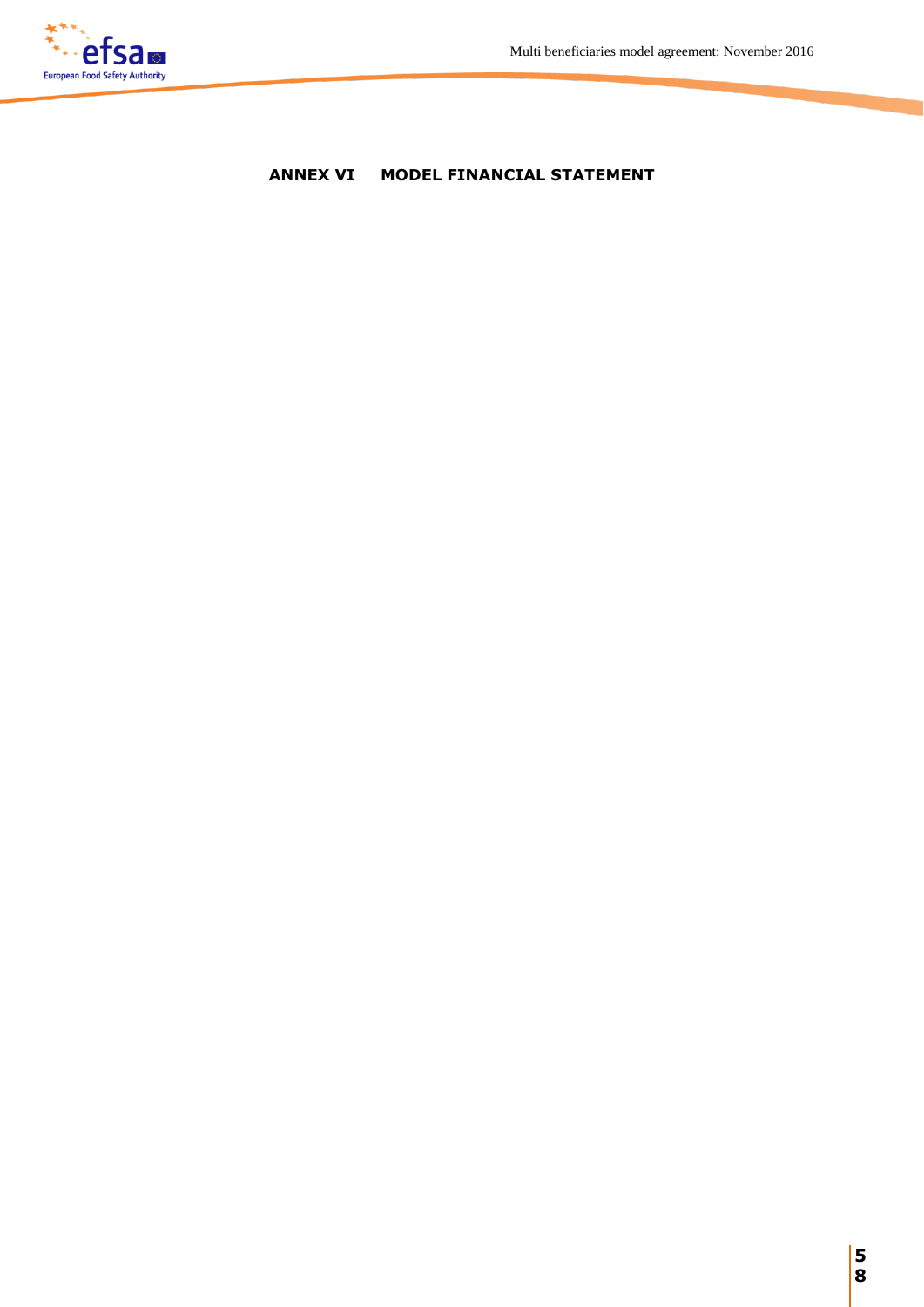

# **ANNEX VII Model terms of reference for the certificate on the financial statements: (not applicable)**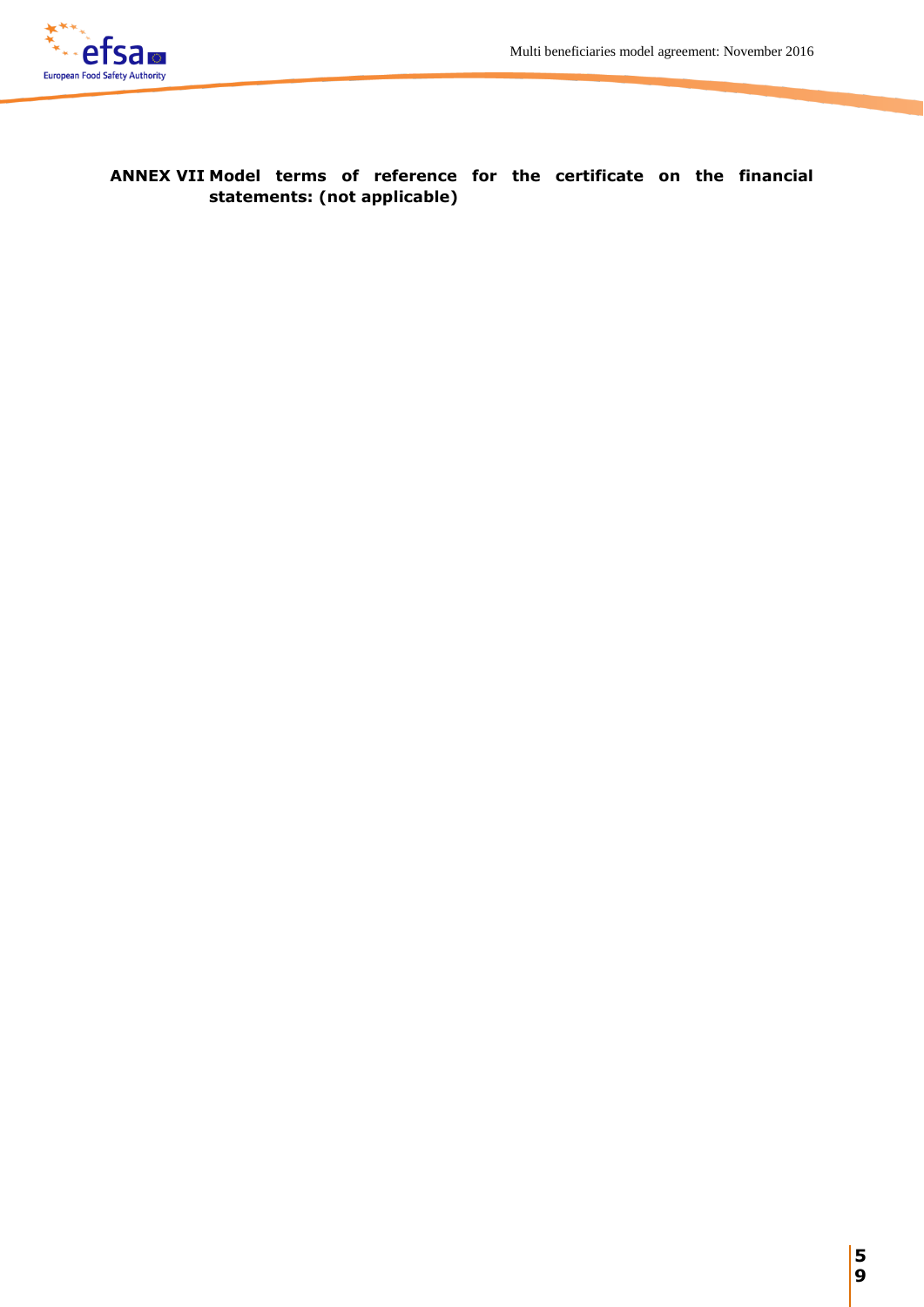

**ANNEX VIII Model terms of reference for the certificate on the compliance of the cost accounting practices: (not applicable)**